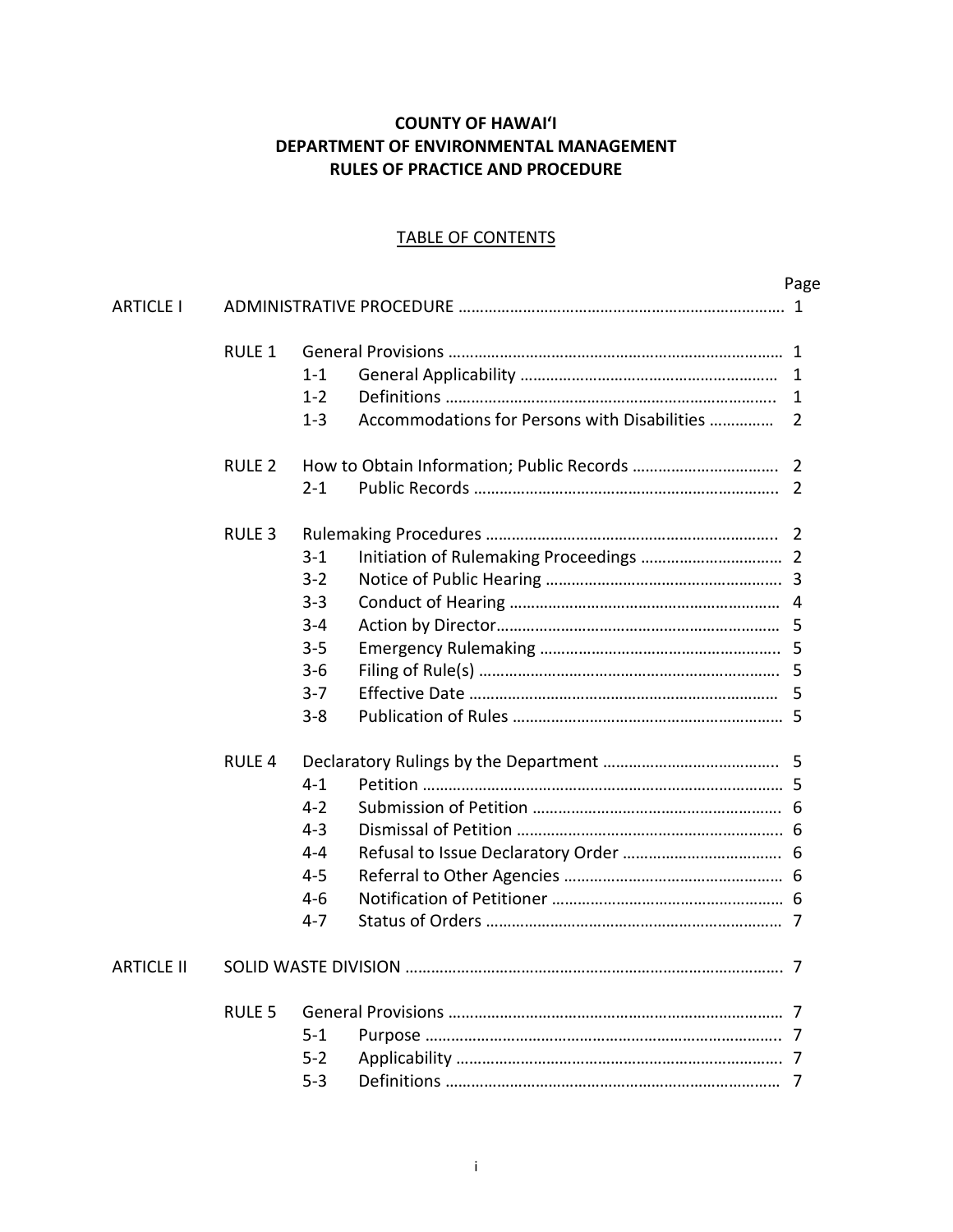| <b>RULE 6</b>     |          | Disposal Permit for Sanitary Landfill and Reload Facility  13    |  |
|-------------------|----------|------------------------------------------------------------------|--|
|                   | $6 - 1$  |                                                                  |  |
|                   | $6 - 2$  |                                                                  |  |
| RULE <sub>7</sub> |          |                                                                  |  |
| <b>RULE 8</b>     |          |                                                                  |  |
| RULE <sub>9</sub> |          |                                                                  |  |
| <b>RULE 10</b>    |          |                                                                  |  |
| <b>RULE 11</b>    |          | Administrative Fines for Violations of Rules 7, 8, 9, and 10  22 |  |
| <b>RULE 12</b>    |          |                                                                  |  |
|                   | $12 - 1$ |                                                                  |  |
|                   | $12 - 2$ |                                                                  |  |
|                   | $12 - 3$ |                                                                  |  |
| <b>RULE 13</b>    |          |                                                                  |  |
|                   | $13 - 1$ | Reporting a Derelict or Abandoned Vehicle  26                    |  |
|                   | $13 - 2$ | Removal of Derelict or Abandoned Vehicle  26                     |  |
|                   | $13 - 3$ |                                                                  |  |
|                   | $13 - 4$ |                                                                  |  |
| RULE 14           |          | Relating to Polystyrene Foam Food Container and                  |  |
|                   |          |                                                                  |  |
|                   | $14 - 1$ |                                                                  |  |
|                   | $14-2$   |                                                                  |  |
|                   | $14 - 3$ |                                                                  |  |
|                   | $14 - 4$ | Application for Exemption Due to Undue Hardship  28              |  |
|                   | $14 - 5$ | Duration, Renewal, and Revocation of Exemptions  29              |  |
|                   | $14-6$   |                                                                  |  |
|                   | $14 - 7$ |                                                                  |  |
|                   | $14 - 8$ |                                                                  |  |
| <b>RULE 15</b>    |          |                                                                  |  |
|                   | $15 - 1$ |                                                                  |  |
|                   | $15 - 2$ |                                                                  |  |
|                   | $15 - 3$ |                                                                  |  |
|                   | $15 - 4$ |                                                                  |  |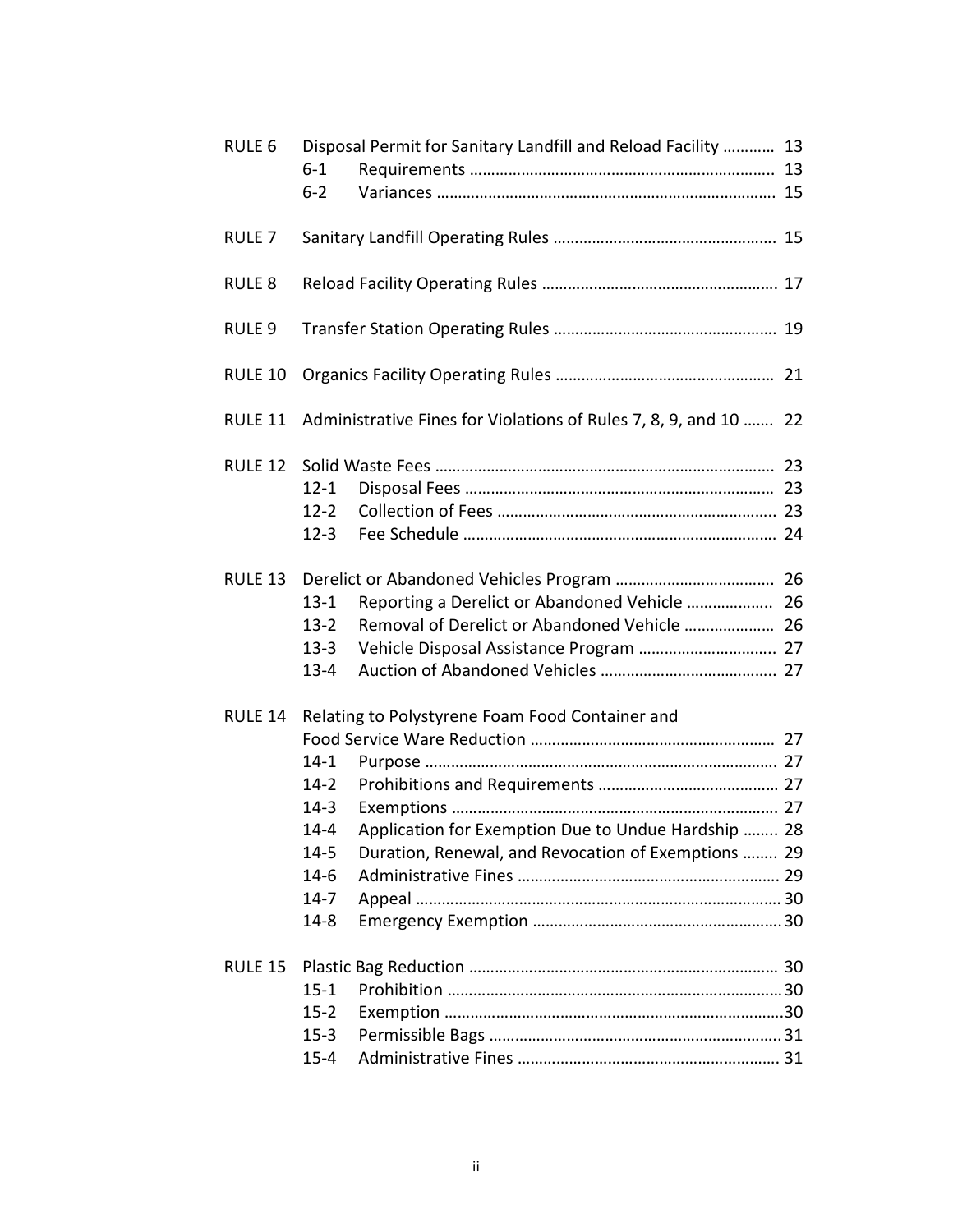| <b>ARTICLE III</b> |                    |          |                                                 |  |  |
|--------------------|--------------------|----------|-------------------------------------------------|--|--|
|                    | RULE <sub>16</sub> |          |                                                 |  |  |
|                    |                    | $16-1$   |                                                 |  |  |
|                    |                    | $16-2$   |                                                 |  |  |
|                    |                    | $16 - 3$ |                                                 |  |  |
|                    | RULE 17            |          |                                                 |  |  |
|                    |                    | $17-1$   |                                                 |  |  |
|                    | RULE 18            |          |                                                 |  |  |
|                    |                    | $18-1$   |                                                 |  |  |
|                    |                    | $18-2$   |                                                 |  |  |
|                    |                    | $18-3$   |                                                 |  |  |
|                    | <b>RULE 19</b>     |          |                                                 |  |  |
|                    |                    | $19-1$   | Application for Sewer Main Extensions  36       |  |  |
|                    |                    | $19-2$   |                                                 |  |  |
|                    | <b>RULE 20</b>     | Reserved |                                                 |  |  |
|                    | RULE 21            |          |                                                 |  |  |
|                    |                    | $21 - 1$ | Septage Hauler Discharge Permit Required  36    |  |  |
|                    | RULE 22            |          |                                                 |  |  |
|                    |                    | $22 - 1$ | Sewer Service Charges for Residential and       |  |  |
|                    |                    |          |                                                 |  |  |
|                    |                    | $22 - 2$ | Billing of Charges; Payment; Late Penalty  37   |  |  |
|                    |                    | $22 - 3$ | Discontinuation of Water Service for Nonpayment |  |  |
|                    |                    |          |                                                 |  |  |
|                    |                    | $22 - 4$ |                                                 |  |  |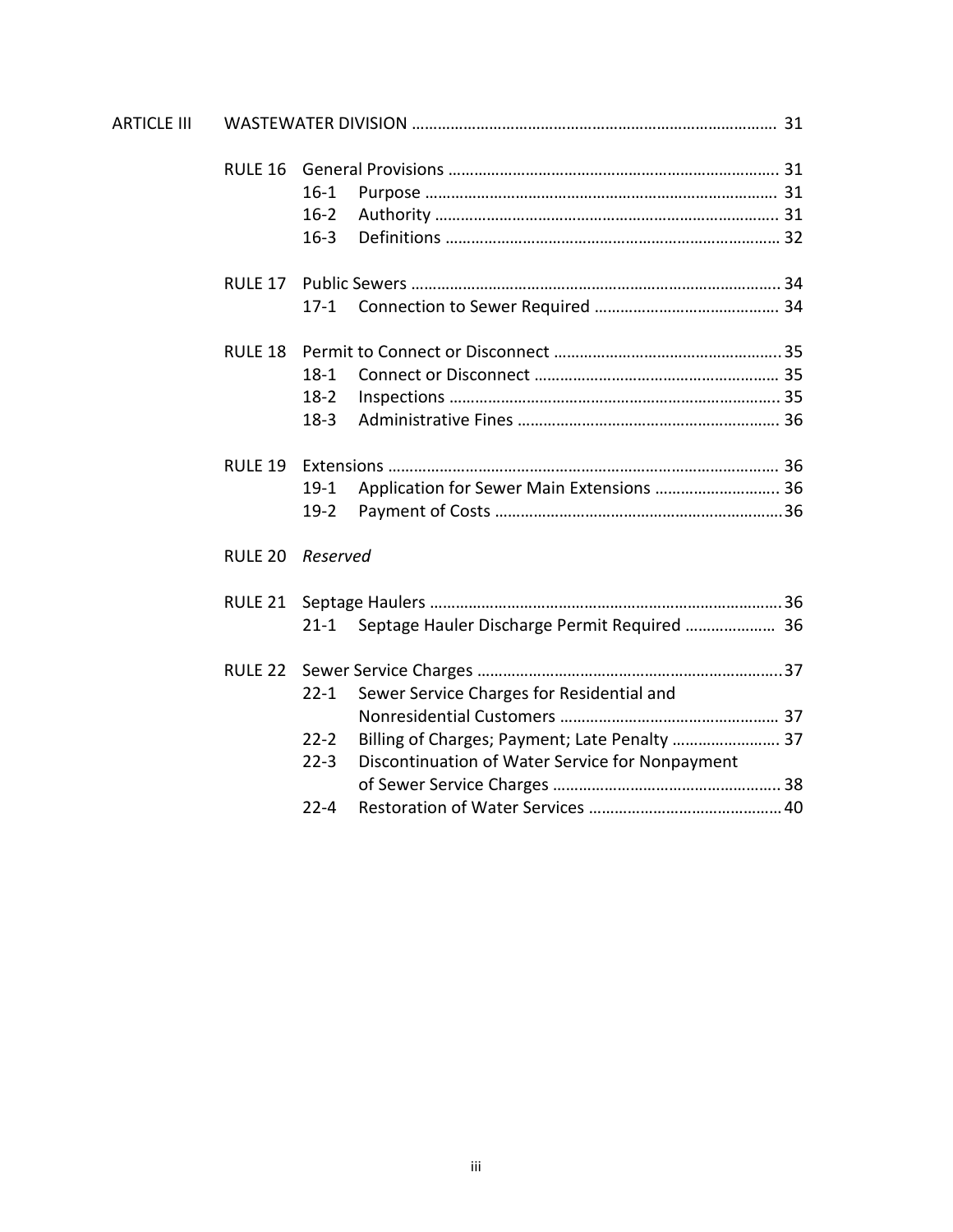### ARTICLE I ADMINISTRATIVE PROCEDURE

### **RULE 1 General Provisions**

1-1. General Applicability. These rules shall regulate the Department of Environmental Management of the County of Hawaiʻi and its Director under the Hawaiʻi Administrative Procedures Act, Chapter 91 of the Hawaiʻi Revised Statutes, Chapter 92 of the Hawaiʻi Revised Statutes, the Charter of the County of Hawaiʻi, or other related acts as may now or hereafter be administered by the Director of the Department of Environmental Management. These rules shall be construed to secure the just and efficient determination of every proceeding.

1-2. Definitions. Unless otherwise stated, the following terms shall have the meanings provided below for the Department of Environmental Management:

"Charter" means the Hawaiʻi County Charter, as amended.

"Department" means the Department of Environmental Management.

"Director" means the director of the Department of Environmental Management or the director's designated representative.

"Person with Disability" means, with respect to an individual, a physical or mental impairment which substantially limits one or more major life activities of such individual.

"Proceeding" means any matter that is brought before the Director, in which the Department has jurisdiction including, but not limited to, adoption, amendment, or repeal of any rule of the Department.

"Public Records" shall have the same meaning as is defined in Chapter 92 of the Hawaiʻi Revised Statutes, and shall include all maps, rules, written statements of policy or interpretation formulated, all decisions, orders, and records of any proceeding on file, but shall not include records which invade the right of privacy of an individual.

"Rule" means the Department's statement of general or particular applicability and future effect that implements, interprets, or prescribes law or policy, or describes the organization, procedure, or practice requirements of the Department. The term does not include regulations concerning only the internal management of the Department and not affecting private rights of or procedures available to the public, nor does the term include declaratory rulings issued by the Director pursuant to section 91-8 of the Hawaiʻi Revised Statutes, nor intra-agency memoranda.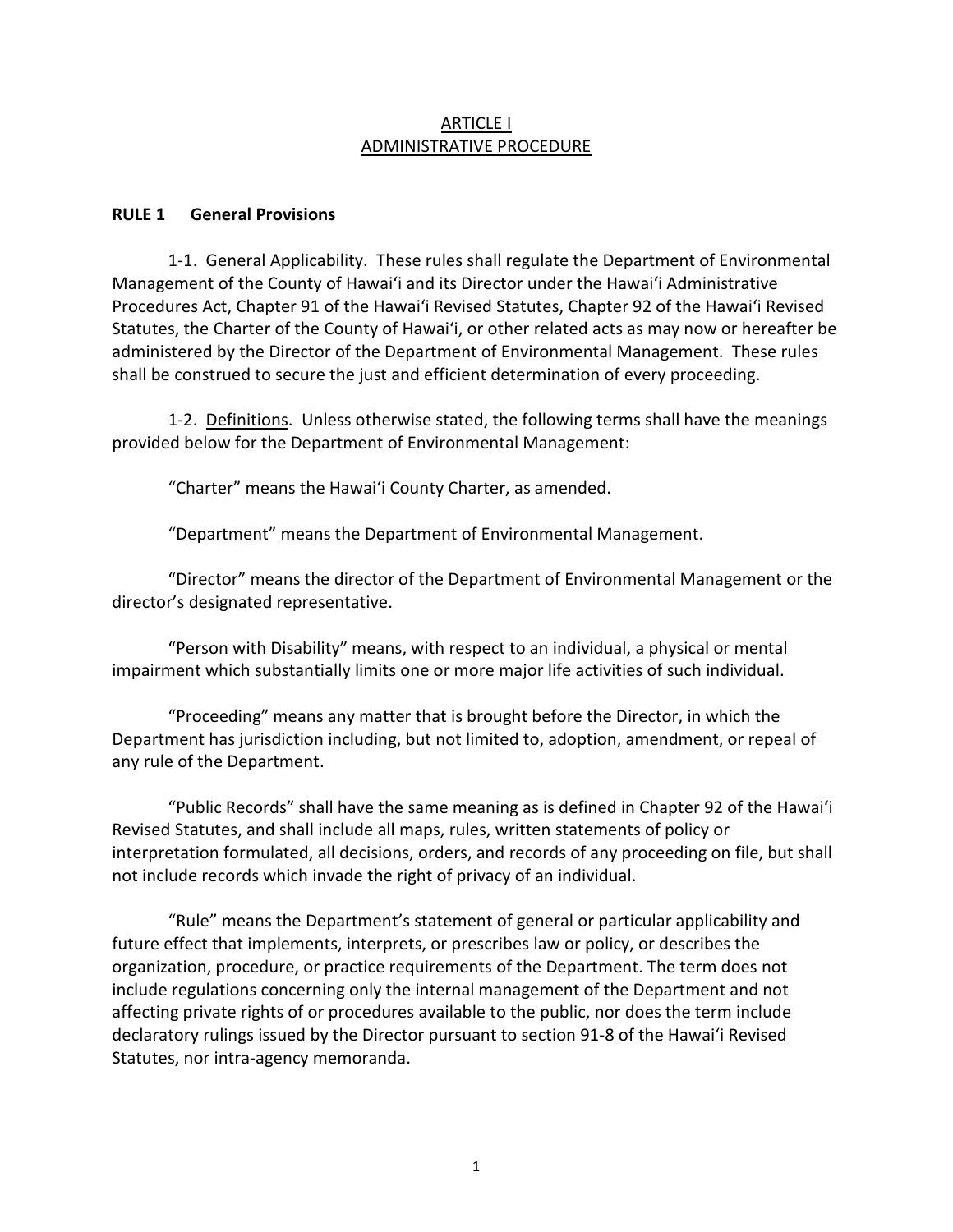### 1-3. Accommodations for Persons with Disabilities.

- (a) Every departmental hearing shall be held in an accessible location.
- (b) Publications and notices, including hearing notifications, shall be available in alternative formats, (such as large print, Braille, or electronic copy) upon request.
- (c) Upon request and with sufficient notice, auxiliary aid/service or other accommodation due to a disability shall be provided at a hearing.

### **RULE 2 How to Obtain Information; Public Records.**

2-1. Public Records. The public may obtain information regarding matters within the jurisdiction of the Department at the Department's administrative office in the manner provided below. Copies of all rules of the Department may also be obtained at the Office of the County Clerk.

- (a) Inspection of Public Records. A request to inspect records may be made in person or by submitting a request in writing to the Director. All public records shall be available for inspection by any person during established business hours at the Department's administrative office, unless public inspection of such records is in violation of any other county, state, or federal law. Where such records are open under any rule of court, the corporation counsel or prosecuting attorney may determine which records may be withheld from public inspection. These materials will be available in alternate formats upon request.
- (b) Copies of Public Records. Copies of records printed or reproduced for persons other than government agencies shall be given to any person, provided that all applicable fees or costs are paid.
- (c) Denial of Inspection, Application to Circuit Court. Any person denied the right to inspect any public record or to obtain copies may apply to the circuit court for an order directing the custodian of records to permit the inspection of, or to furnish copies of, the public record. If the court grants an order upon a finding that the denial was not for just and proper cause, such records shall be made available.

# **RULE 3 Rulemaking Procedures.**

3-1. Initiation of Rulemaking Proceedings.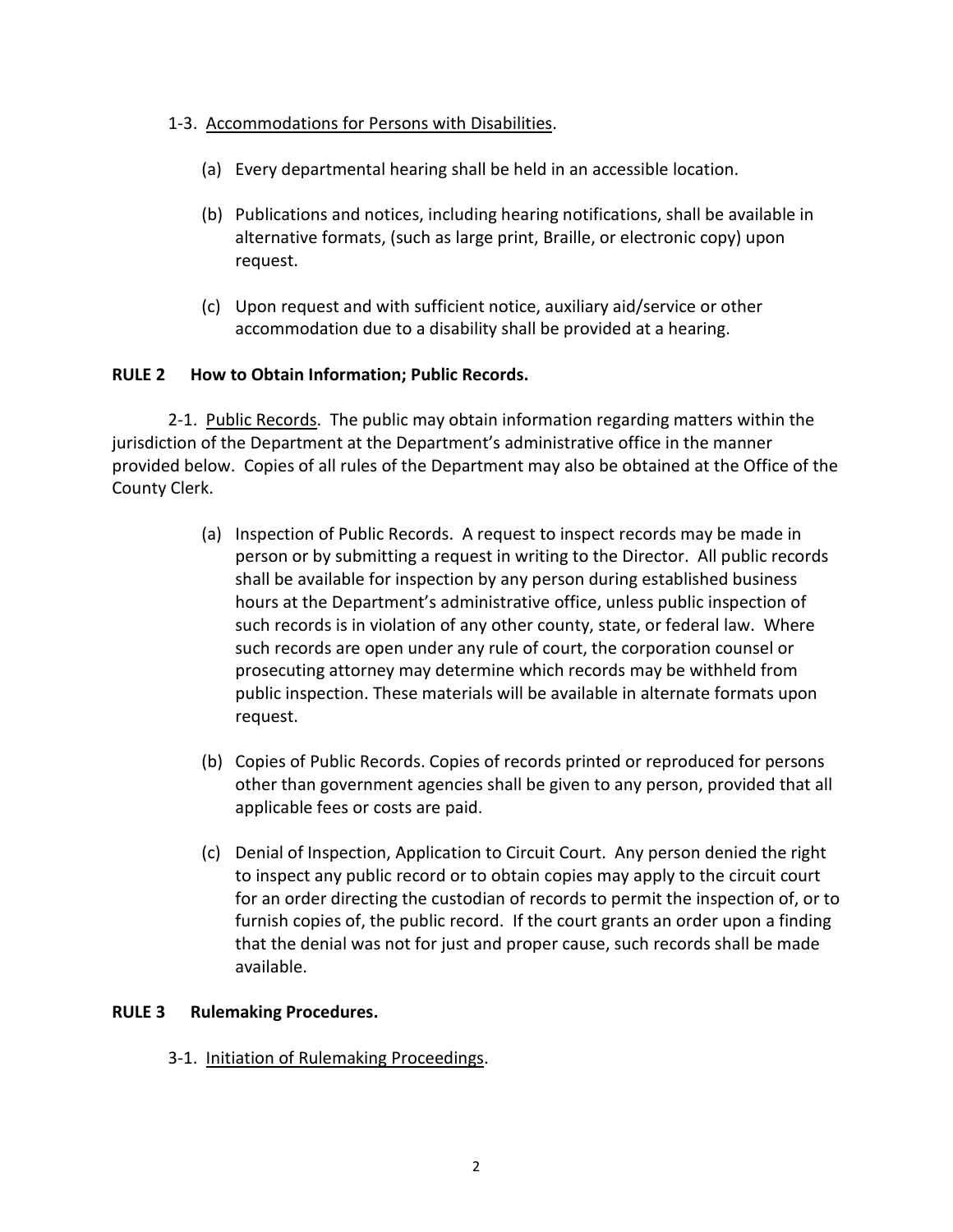- (a) Petition. Any interested person may petition the Department, requesting the adoption, amendment or repeal of any rule of the Department, stating the reasons therefor.
- (b) Submission. The original petition and two (2) copies shall be submitted to the Department. It shall include:
	- (1) A statement of the nature of the petitioner's interest.
	- (2) A draft or the substance of the proposed rule or amendment or a designation of the provision sought to be repealed.
	- (3) An explicit statement of the reasons in support of the proposed rule, amendment or repeal.
- (c) Disposition of Petition. Within thirty (30) days after the submission of the petition, the Director shall either deny the petition in writing, stating the reasons for such denial, or initiate public proceedings in accordance with Section 91-3 of the Hawaiʻi Revised Statutes, for the adoption, amendment or repeal of the rule.
- (d) Denial of Petition. Any petition that fails in material respect to comply with the requirements of this section or that fails to disclose sufficient reasons to justify the institution of rulemaking proceedings will not be considered by the Department. The Department shall notify the petitioner in writing of such denial, stating the reasons therefore. Denial of a petition shall not operate to prevent the Department from acting, on its own, on any matter disclosed in the petition. Petitioner may seek review of the denial through the circuit court in accordance with Chapter 91 of the Hawaiʻi Revised Statutes.
- (e) Acceptance of Petition. If the Department determines that the petition is in order and that it discloses sufficient reasons in support of the proposed rulemaking to justify the institution of rulemaking proceedings, the Department shall conduct the rulemaking proceedings in accordance with this section and the applicable statutes.

### 3-2. Notice of Public Hearing.

(a) Publication and Mailing. When, pursuant to a petition therefore or upon its own, the Department proposes to adopt, amend, or repeal a rule, a notice of proposed rulemaking shall be published at least once in a newspaper of general circulation in the county, and the notice shall also be mailed to all persons or agencies who have made timely written requests for advance notice of the Department's rulemaking proceedings, provided that the fees or costs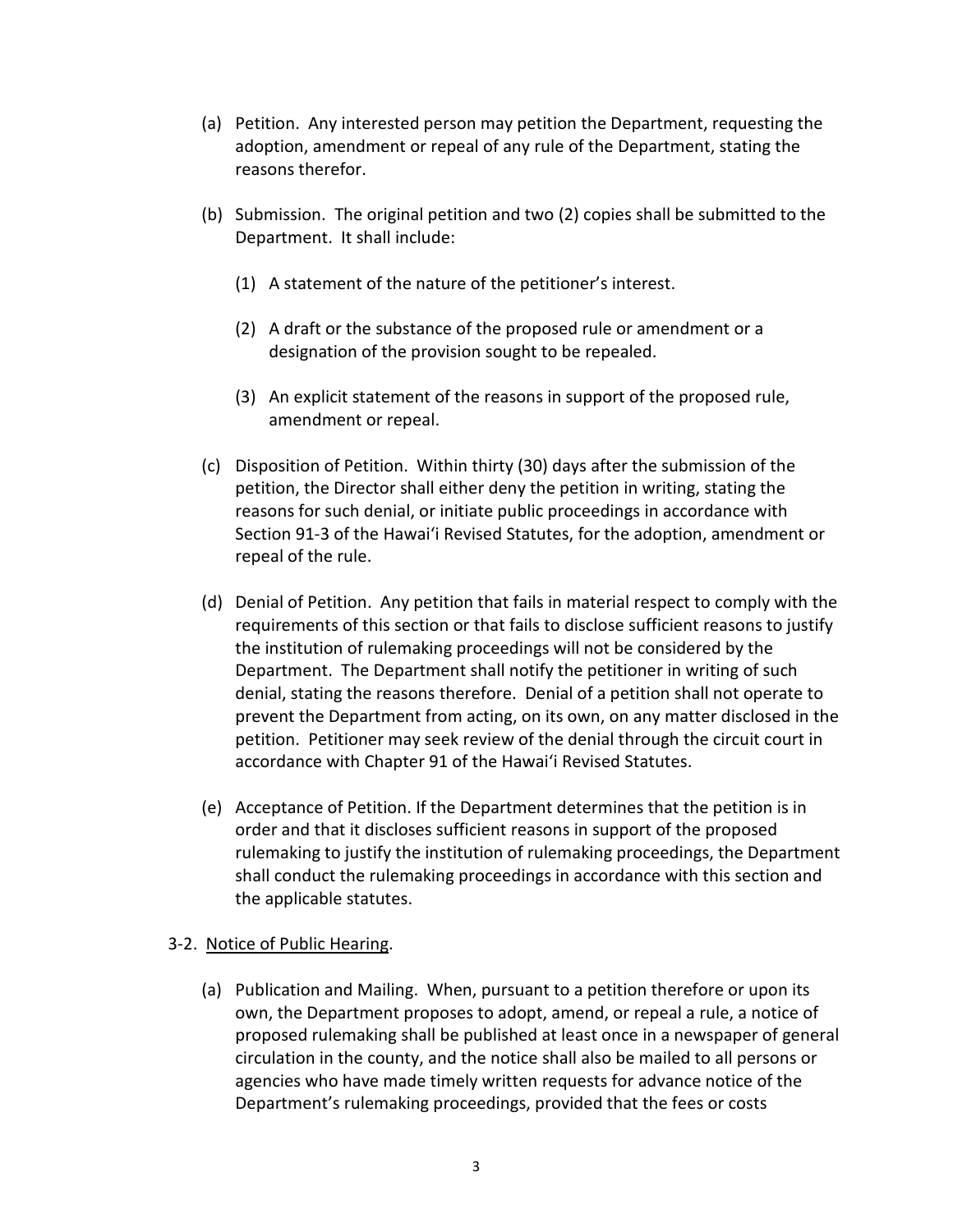prescribed in the Hawaiʻi County Code have been paid. All the notices shall be published at least thirty (30) days prior to the date set for the public hearing.

- (b) Form of Notice. A notice of the proposed adoption, amendment, or repeal of a rule shall include:
	- (1) A statement of the topic of the proposed rule adoption, amendment, or repeal or a general description of the subjects involved;
	- (2) A statement that a copy of the proposed rule to be adopted, the proposed rule amendment, or the rule proposed to be repealed will be mailed to any interested person who requests a copy, pays the required fees for the copy and the postage, if any, together with a description of where and how the requests may be made;
	- (3) A statement of when, where, and during what times the proposed rule to be adopted, the proposed rule amendment, or the rule proposed to be repealed may be reviewed in person; and
	- (4) The date, time, and place where the public hearing will be held and where interested persons may be heard on the proposed rule adoption, amendment, or repeal.

# 3-3. Conduct of Hearing.

- (a) Presiding Officer. The public hearing for the adoption, amendment, or repeal of any rule shall be heard before the Director. The hearing shall afford to interested persons and agencies a reasonable opportunity to offer testimony with respect to the matters specified in the notice of hearing, to obtain a clear, orderly record, and shall be held at an accessible location. The Director shall have authority to administer oaths or affirmations and to take all other actions necessary for the orderly conduct of the hearing.
- (b) Order of Proceeding. At the commencement of the hearing, the Director shall read the notice of hearing and shall then outline briefly the procedure to be followed. Testimony shall then be received with respect to the matters specified in the notice of hearing in such order as the Director shall prescribe.
- (c) Submission and Testimony. Each witness shall, before proceeding to testify, state the witness' name, address and whom the witness represents at the hearing, and shall give such information respecting the witness' appearances as the Director may request. The Director shall confine the testimony to the matters for which the hearing has been called and shall not apply the technical rules of evidence. Every witness shall be subject to questioning by the Director.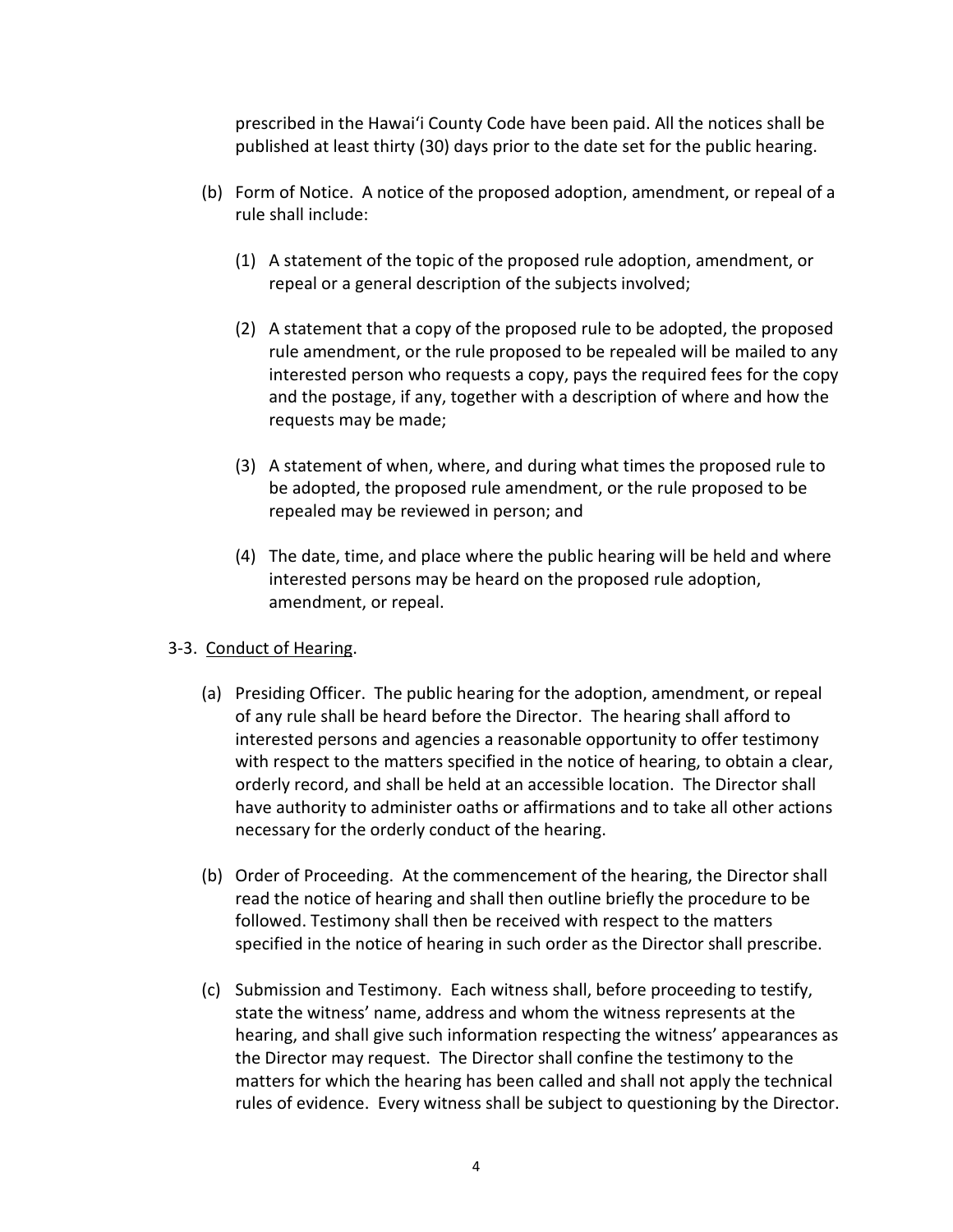- (d) Oral and Written Presentation. Any interested person or agency will be afforded an opportunity to submit data, views, or arguments, orally or in writing, that are relevant to the matters specified in the notice of hearing. An original and two (2) copies of any written comments, recommendations, or written materials shall be submitted. All supporting written statements, maps, charts, tabulations, or similar data offered in evidence at the hearing, and which are deemed by the Director to be authentic and relevant, shall be received in evidence and made a part of the record.
- (e) Transcript of the Evidence. Unless otherwise specifically ordered by the Director, testimony given at the public hearing shall not be reported verbatim.

3-4. Action by Director. The Director shall consider all relevant comments and material of records before taking final action in a rulemaking proceeding. Final action shall be taken at the hearing, or by a date announced by the Director, or within sixty (60) days after the final public hearing, whichever occurs last.

3-5. Emergency Rulemaking. If the Director finds that an imminent peril to public health, safety, morals, or to livestock and poultry health requires adoption, amendment, or repeal of a rule upon less than thirty (30) days notice of hearing and states in writing its reasons for such finding, the Department may proceed without prior notice or hearing or upon such abbreviated notice and hearings it finds practicable to adopt an emergency rule to be effective for a period not longer than one hundred twenty (120) days without renewal. Notice shall be in accordance with Section 91-3 of the Hawaiʻi Revised Statutes.

3-6. Filing of Rule(s). Upon adopting, amending, or repealing a rule(s) and approval by the mayor, the Director shall file certified copies of the rule(s) with the county clerk.

3-7. Effective Date. Each rule adopted, amended, or repealed shall become effective ten (10) days after filing with the county clerk. If a later effective date is required by statute or specified in the rule, the later date shall be the effective date; provided that no rule shall specify an effective date in excess of thirty (30) days after the filing of the rule with the county clerk. An emergency rule shall become effective upon filing with the county clerk for a period not exceeding one hundred twenty (120) days without renewal unless extended in compliance with Section 91-3(a) of the Hawaiʻi Revised Statutes.

3-8. Publication of Rules. As soon as practical, the Director shall compile, index, and publish all rules adopted by the Department and remaining in effect. Compilations shall be supplemented as often as necessary and shall be reviewed at least once every ten (10) years.

### **RULE 4 Declaratory Rulings by the Department**

4-1. Petition. Any interested person may petition the Director for a declaratory order as the applicability of any statutory provision or of any rule or order of the Department.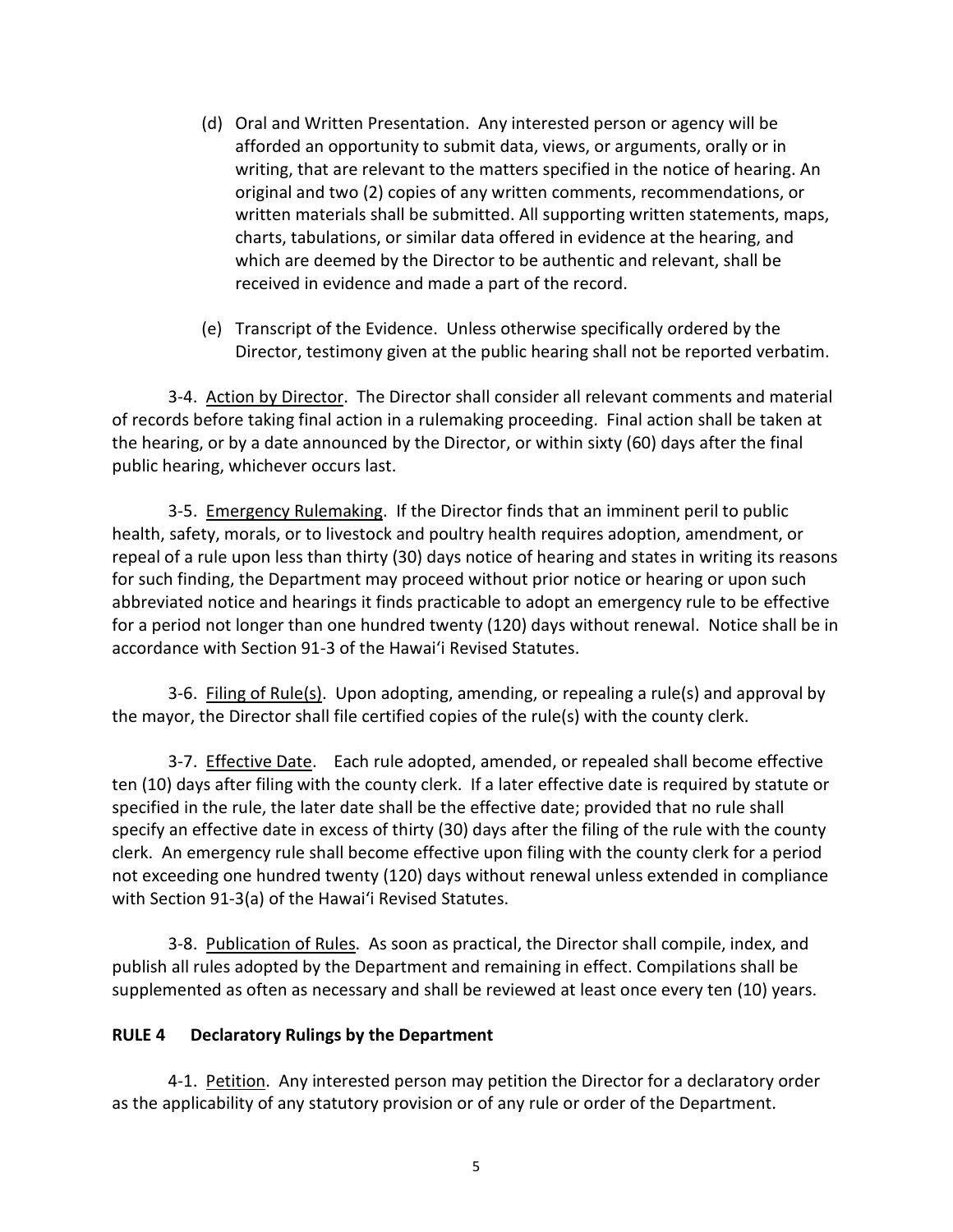4-2. Submission of Petition. The original petition and two (2) copies shall be submitted to the Department. The petition shall contain:

- (a) The name, address, telephone number, and signature of each petitioner;
- (b) A statement of the nature of petitioner's interest in the subject matter, including reasons for submitting the petition;
- (c) A designation of the specific provision, rule or order in question, together with a statement of the controversy or uncertainty involved;
- (d) A complete statement of facts;
- (e) A statement of the petitioner's position or contention; and
- (f) A memorandum of authorities, containing a full discussion of the reasons and any legal authorities in support of such position or contention.

4-3. Dismissal of Petition. The Director may, without notice or hearing, dismiss a petition for declaratory ruling which does not conform to the requirements in Section 4.02 of these rules.

4-4. Refusal to Issue Declaratory Order. The Director may for good cause refuse to issue a declaratory order where:

- (a) The question is speculative or purely hypothetical and does not involve existing fact or facts which can reasonably be expected to exist in the near future;
- (b) The petitioner's interest is not of the type which would give the petitioner standing to maintain an action if seeking judicial relief;
- (c) The issuance of the declaratory order may adversely affect the interests of the County, the Department, or any of its officers or employees in any litigation which is pending or may reasonably be expected to arise; or
- (d) The matter is not within the Department's jurisdiction.

4-5. Referral to Other Agencies. Where any question of law is involved, the Director may refer the matter to the corporation counsel. The Director may also obtain the assistance of other departments or agencies where necessary or desirable.

4-6. Notification of Petitioner. The petitioner shall be promptly informed by the Director of the disposition of the petition.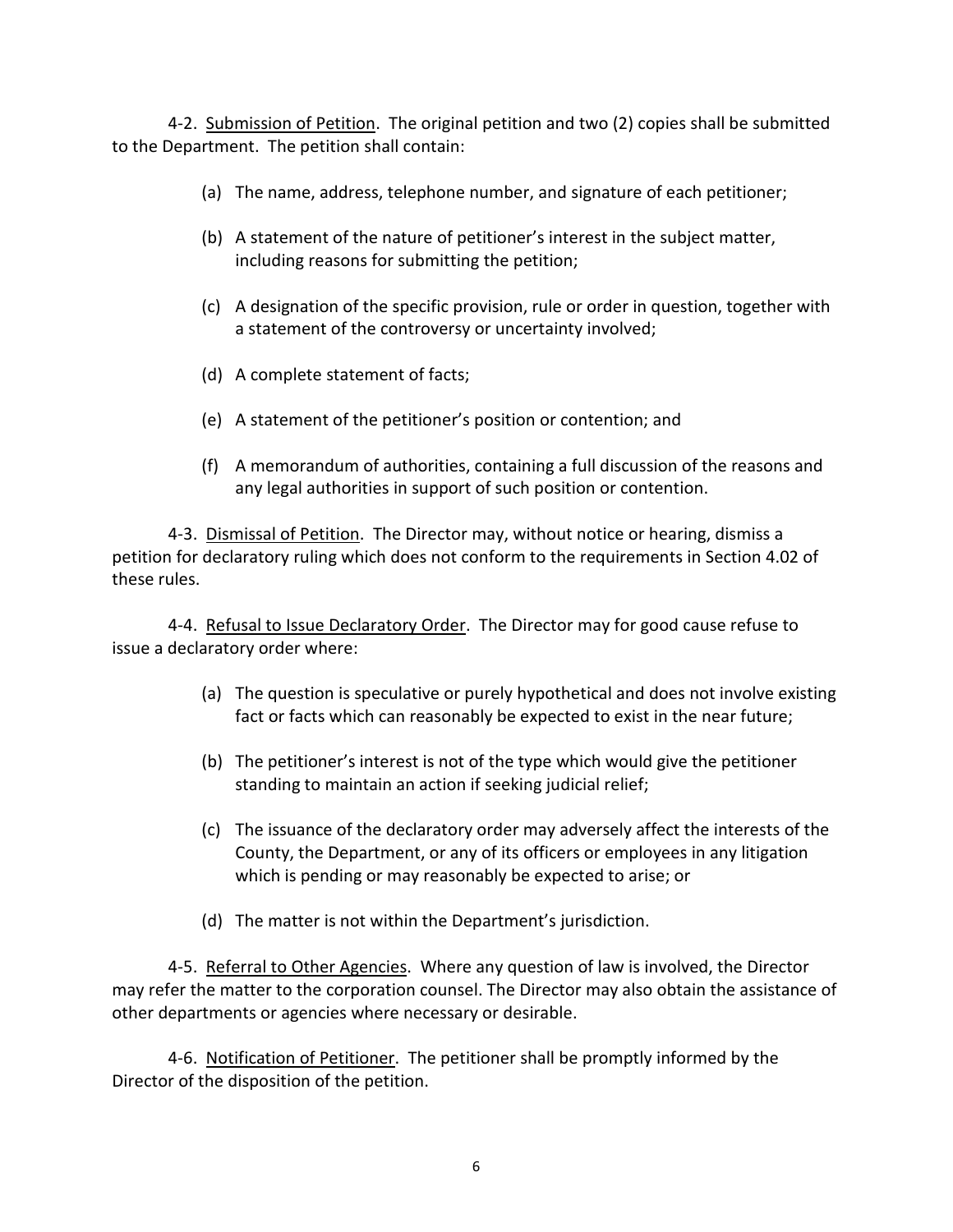4-7. Status of Orders. An order disposing of a petition shall have the same status as other Department orders. An order shall be applicable only to the factual situation alleged in the petition or set forth in the order. An order shall not be applicable to different factual situations or where additional facts not considered in the order exist.

## ARTICLE II SOLID WASTE DIVISION

### **RULE 5 General Provisions**

5-1. Purpose. These solid waste division rules shall set forth the department's standards and procedures as authorized by Chapter 20 of the Hawaiʻi County Code.

5-2. Applicability. These rules are applicable to all persons, as defined in this article, who utilize the County of Hawaiʻi's solid waste division facilities.

5-3. Definitions. Unless otherwise provided in this article, the following terms shall have the meanings provided below for the solid waste division:

"Abandoned vehicle" means a vehicle that is unlawfully parked and left unattended for a continuous period of more than twenty-four hours on any public highway, public property, or private roads that are located within any ungated subdivision, where roads are open to and used by members of the public.

"Abandoned Vehicle Program" means a program established by the Department for the purpose of disposing of abandoned or derelict vehicles and implementing a public outreach program to educate the public about the disposition of such vehicles.

"Applicant" means either a County facility user or a food vendor that applies for an exemption under these rules.

"ASTM standard" means the standards of the American Society for Testing and Materials International Standards D6400 or D6868 for biodegradable and compostable paper and plastics.

"Billing statement" means a report issued at the end of each month to permit holders showing all weight tickets charged on account, other fees charged, and payments received during the month. It shows the balance due on the account and the date by which the balance must be paid to avoid finance charges and denial of access.

"Bulky material" means large items of solid waste, such as household appliances, furniture and other oversize wastes which may be prohibited for disposal at transfer stations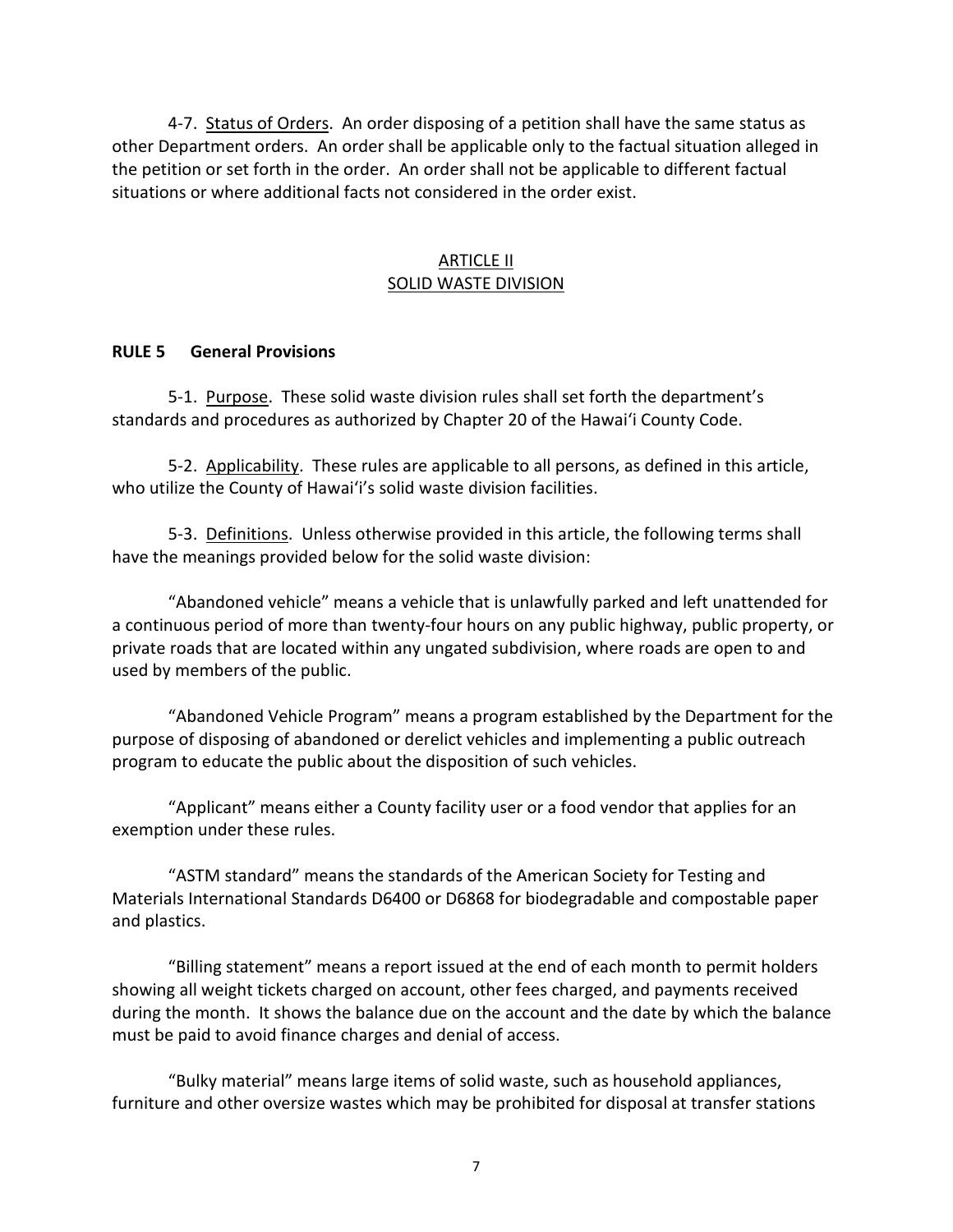(convenience centers) or would typically not fit in transfer station (convenience center) chutes or solid waste transport trailers.

"Business" means any commercial enterprise or establishment, including sole proprietorships, joint ventures, partnerships and corporations, or any other legal entity, and includes independent contractors associated with the business.

"CFR" means Code of Federal Regulations.

"Commercial cooking oil waste" means cooking oil which, because of prior use, potency loss, or contamination, is no longer usable or salable by a business engaged in cooking food or selling cooking oil. The term does not mean the residue remaining after the conversion of commercial cooking oil waste into a marketable product.

"Commercial FOG waste" means animal/vegetable fat, oil and grease and other waste that is retained in or removed from a commercial pretreatment device. The term does not mean the residue remaining after the conversion of commercial FOG waste into a marketable product of grease and other waste removed from a commercial pretreatment device.

"Commercial hauler" means a transporter of solid waste made up of commercial, residential or industrial solid waste.

"Commercial solid waste" means all types of solid waste generated from commercial activities including, but not limited to, stores, offices, restaurants, warehouses, and nonmanufacturing activities, excluding residential and industrial wastes.

"Commission" means the Environmental Management Commission.

"Compost" means the result of microorganisms decomposing organics through the process of aerobic biodegradation, commonly used as a soil amendment.

"Compostable" means all materials in the product or package will break down, or otherwise become part of usable compost (e.g., soil-conditioning material, mulch) in a municipal or industrial composting facility. Compostable disposable food service ware includes ASTM-standard paper/fiber and bio-plastics (plastic-like) products that are clearly labeled either on individual food service ware or packaging for food service ware so that any compost collector and processor can easily distinguish the ASTM-standard compostable material from non-ASTM standard compostable material. Required certification of compostable food service ware shall be done by independent third-party organization Biodegradable Products Institute (BPI) or similar ASTM recognized certifier.

"Construction and demolition waste" means material such as metals, wood, gypsum, asphalt shingles, roofing, concrete, rocks, rubble, soil and glass or similar materials.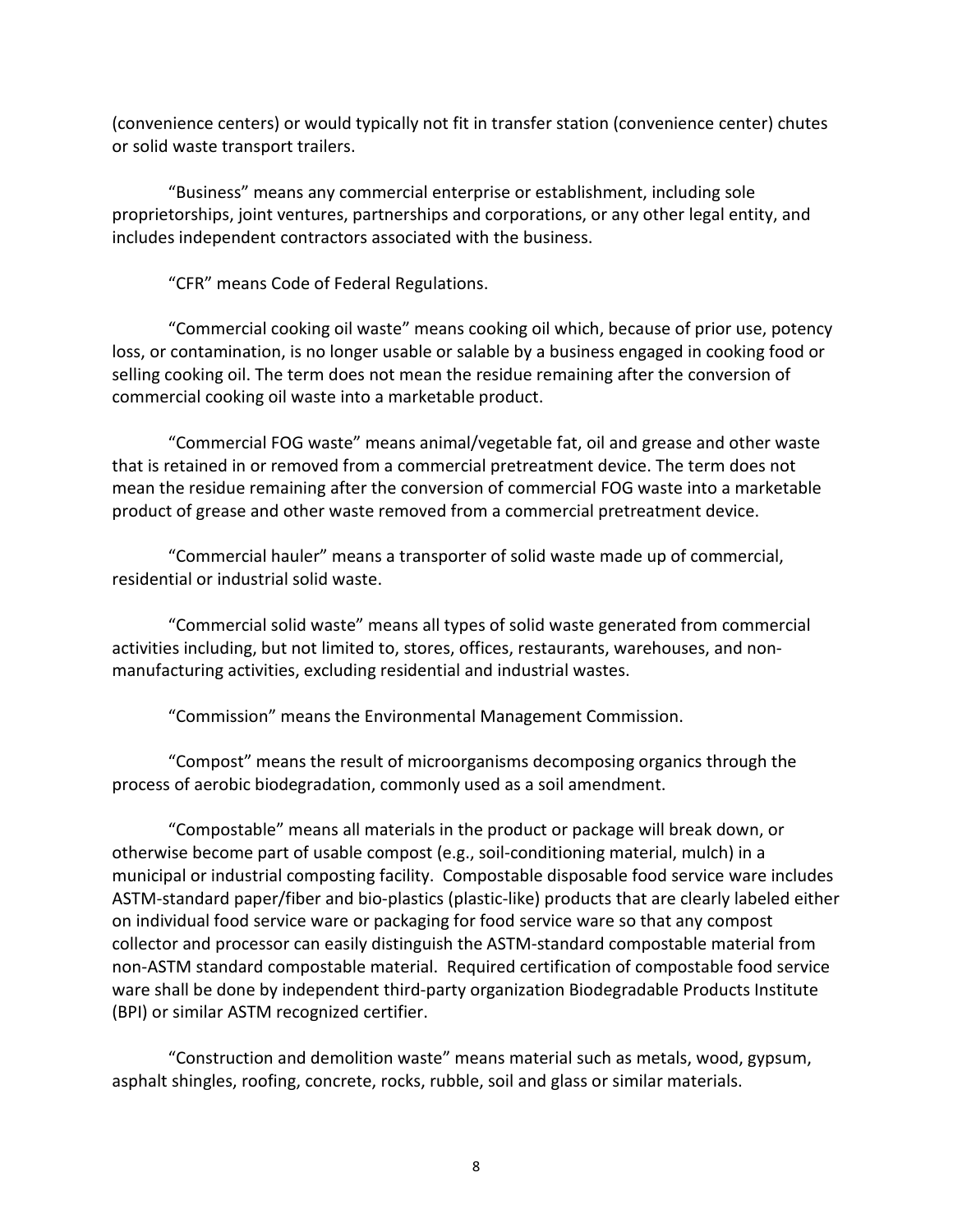"Contaminated soil" means excavated soils impacted by the introduction of any physical, chemical, biological, or radiological substance or matter that has an adverse effect on the environment."

"County" means County of Hawaiʻi.

"County facility" means any building, structure, or vehicle owned and operated by the County, its agents, agencies, and departments and includes County buildings, structures, parks, recreation facilities, or property.

"County facility user" means all persons, societies, associations, organizations, or special event promoters who require a permit to reserve or rent a County facility or a permit or contract to use a sidewalk or roadway. County facility users also include concession contracts with the County, County managed concessions, County sponsored events and food services provided at County expense.

"Days" means calendar days unless otherwise specified.

"Derelict vehicle" means as defined in Section 290-8, Hawaiʻi Revised Statutes.

"Department" means the Department of Environmental Management.

"Director" means the Director of the Department of Environmental Management or the director's designated representative.

"Disposable food service ware" means disposable food containers that are commonly disposed of after a single use, that are used, or are intended to be used, to serve or transport prepared, ready-to-consume food or beverages. This includes, but is not limited to, cups, bowls, plates, or clamshell containers that are provided by a food vendor for takeout foods and beverages and/or leftovers from partially consumed meals, excluding straws, cup lids, utensils, food-related bags and wrappers, packaging for unprepared food, and pre-packaged or presealed items such as bread, cookies, milk, juice, snacks, candy, nuts, fruits, vegetables, or other items typically sold in a grocery store or a food manufacturer's retail location.

"Food packaging" means all food-related wrappings, bags, boxes, containers, bowls, plates, trays, cartons, cups, lids, or drinking utensils, in which food or beverage is placed or packaged on the food provider's premises, and which are not intended for reuse. Food packaging does not include forks, spoons, knives, straws, stirrers, or single-service condiment packages.

"Food providers" means any vendor, business, organization, non-profit entity, group, or individual operating in the County which provides prepared food for public consumption on or off its premises and includes without limitation any store, shop, sales outlet, restaurant, grocery store, supermarket, delicatessen, caterer, catering truck or vehicle; and any organization, group or individual which provides food in conjunction with services.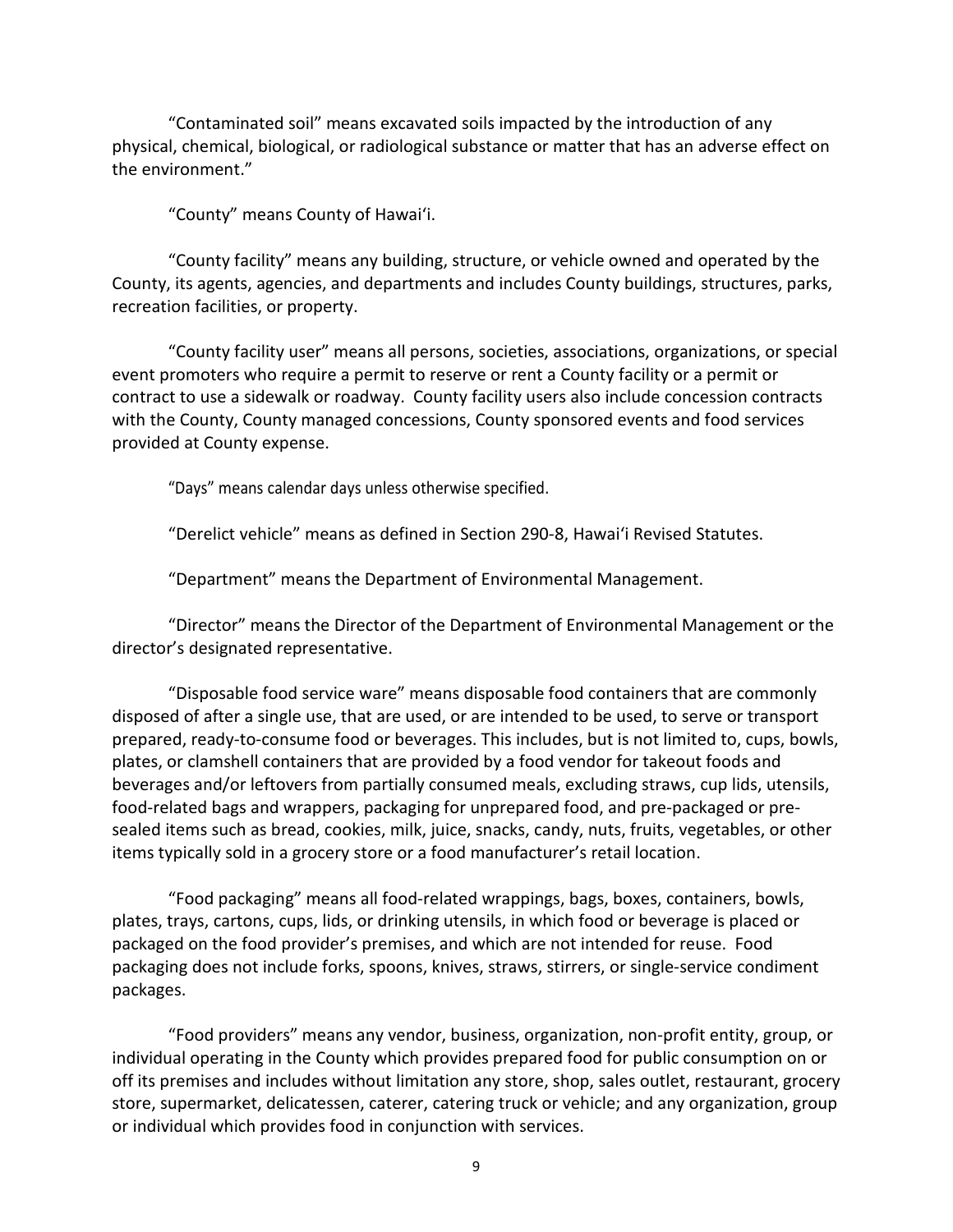"Food service ware" includes plates, bowls, cups, lids, straws, stirrers, forks, spoons, knives, napkins, trays, and other items primarily designed for use in consuming food.

"Greenwaste" means palm fronds, leaves, tree, shrubs, bush and hedge cuttings, grass clippings, untreated and unpainted wood pallets, logs, branches, excluding invasive species.

"HCC" means Hawaiʻi County Code.

"Household pet" means a small animal weighing less than 50 pounds.

"Household solid waste or recyclables" means solid waste or recyclables originating from homes and residences.

"HRS" means the Hawaiʻi Revised Statutes.

"Impound facility" means a facility where abandoned vehicles are stored and where County vehicle auctions are held.

"Large appliances" means electrical and mechanical appliances made primarily of metal parts such as refrigerators, clothes washers, dryers and stoves. Appliances of less than 3 cubic feet in volume before crushing shall not be included in this definition.

"Liquid waste" means any waste material that is determined to contain "free liquids" as defined by the Paint Filter Liquids test.

"Medical waste" means all infectious and injurious waste originating from a medical, veterinary, or intermediate care facility.

"Materials" means all items acceptable by permit at a SWD facility.

"Mils thickness" means a unit of measurement that is equal to .001" or "one onethousandth of an inch". In the United States, the gauge or thickness of a plastic bag is measured by mils.

"Mulch" means processed greenwaste used on the soil surface to reduce weeds, conserve soil moisture, improve water infiltration, or for aesthetic purposes.

"Net 30 business account" means an account which must be paid within thirty (30) full days of the billing statement date, which is created based on a customer's proven credit history with the County.

"Organics" means solid wastes containing carbon compounds that are capable of being biologically degraded, including paper, food residuals, wood wastes, yard debris, and plant wastes.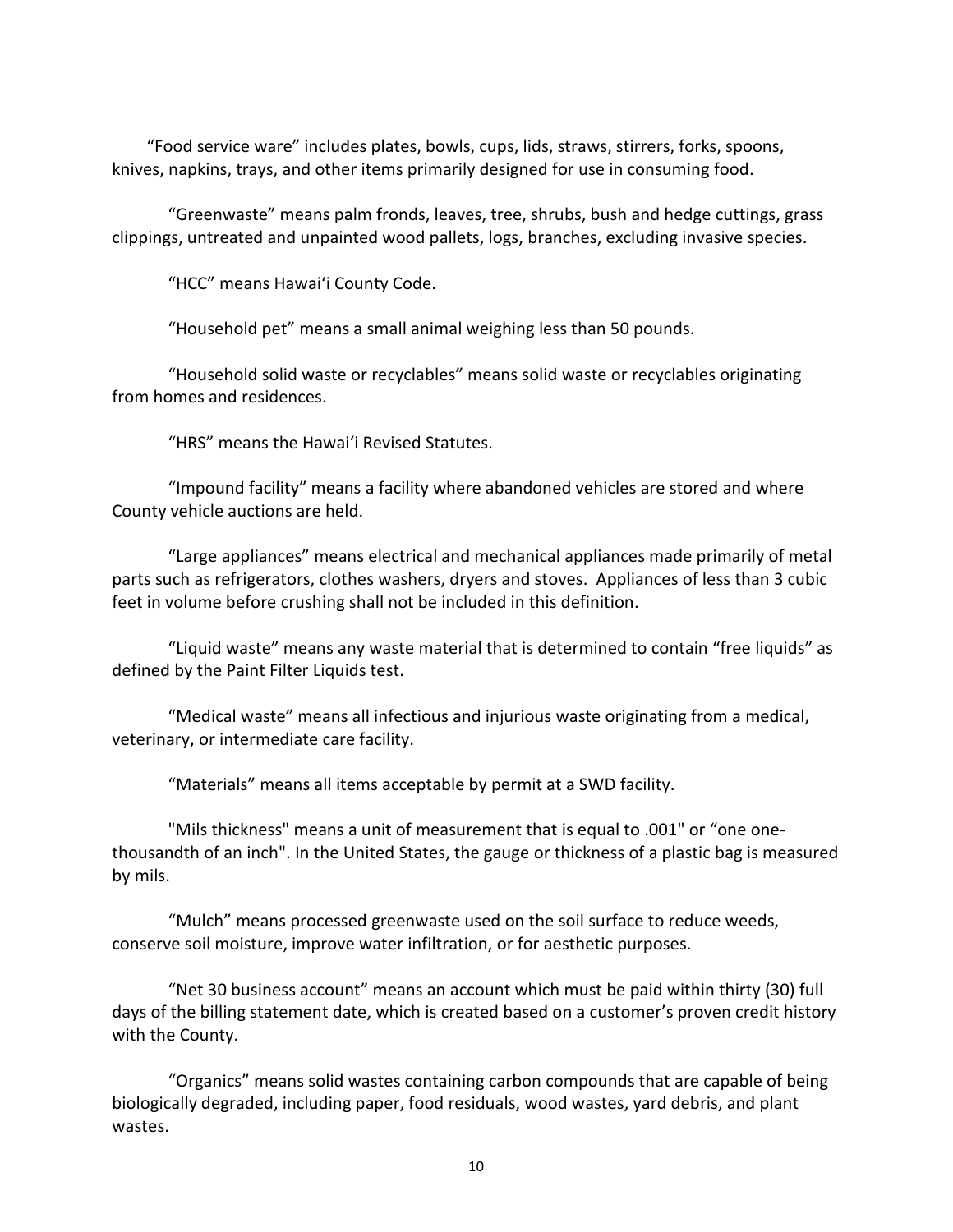"Organics facility" means a facility that accepts greenwaste and acceptable organics and processes it into mulch or compost.

"Permit" means written authorization from the director to dispose of any solid waste material in a SWD facility.

"Person" means any individual, firm, association, co-partnership, political subdivision, government agency, municipality, industry, public or private corporation, nonprofit, or any other entity whatsoever.

"Plastic checkout bag" means a carryout bag that is provided by a business to a customer for the purpose of transporting groceries or other retail goods, and that is made from non-compostable plastic or compostable plastic, and is not specifically designed and manufactured for multiple re-use.

"Polystyrene foam," sometimes referred to as "Styrofoam," a Dow Chemical Company trademarked product, means a thermoplastic petrochemical material utilizing the styrene monomer, which may be marked with resin symbol #6, processed by any number of techniques including, but not limited to fusion of polymer spheres (expandable bead polystyrene), injection molding, form molding, and extrusion-blow molding (extruded foam polystyrene). In food service, polystyrene foam is generally used to make cups, bowls, plates, trays, clamshell containers, meat trays and egg cartons intended for a single use. Polystyrene foam does not include solid hard polystyrene.

"Prepared food" means food or beverages, which are served, packaged, cooked, chopped, sliced, mixed, brewed, frozen, squeezed, or otherwise prepared for consumption by a retail consumer on the premises of a food provider, including, but not limited to, beverages, ready to eat, and takeout food. Prepared food does not include raw: eggs; butchered meats; fish; and/or poultry unless provided for consumption without further food preparation or heating. For example, sashimi and poke shall be considered to be prepared food. This also does not include pre-packaged or pre-sealed items such as breads, cookies, milk, juice, snacks, candy, nuts, fruits, vegetables, or other items typically sold in a grocery store or a food manufacturer's retail location.

"Prescription drug" means the same as defined in section 461-1, HRS, as amended.

"Private road" means every way or place in private ownership and used for vehicular travel by the owner and those having express or implied permission from the owner, including private roads open to the public.

"Prohibited materials" include, but are not limited to, burning or smoldering materials, paint thinner or solvents; oil based paint; engine oil, antifreeze or lead acid batteries; pesticides, poisons; household cleaner; contaminated soil; untreated medical waste; propane, compressed gas cylinders; diesel, gasoline or alcohol; liquids or sludge in containers one gallon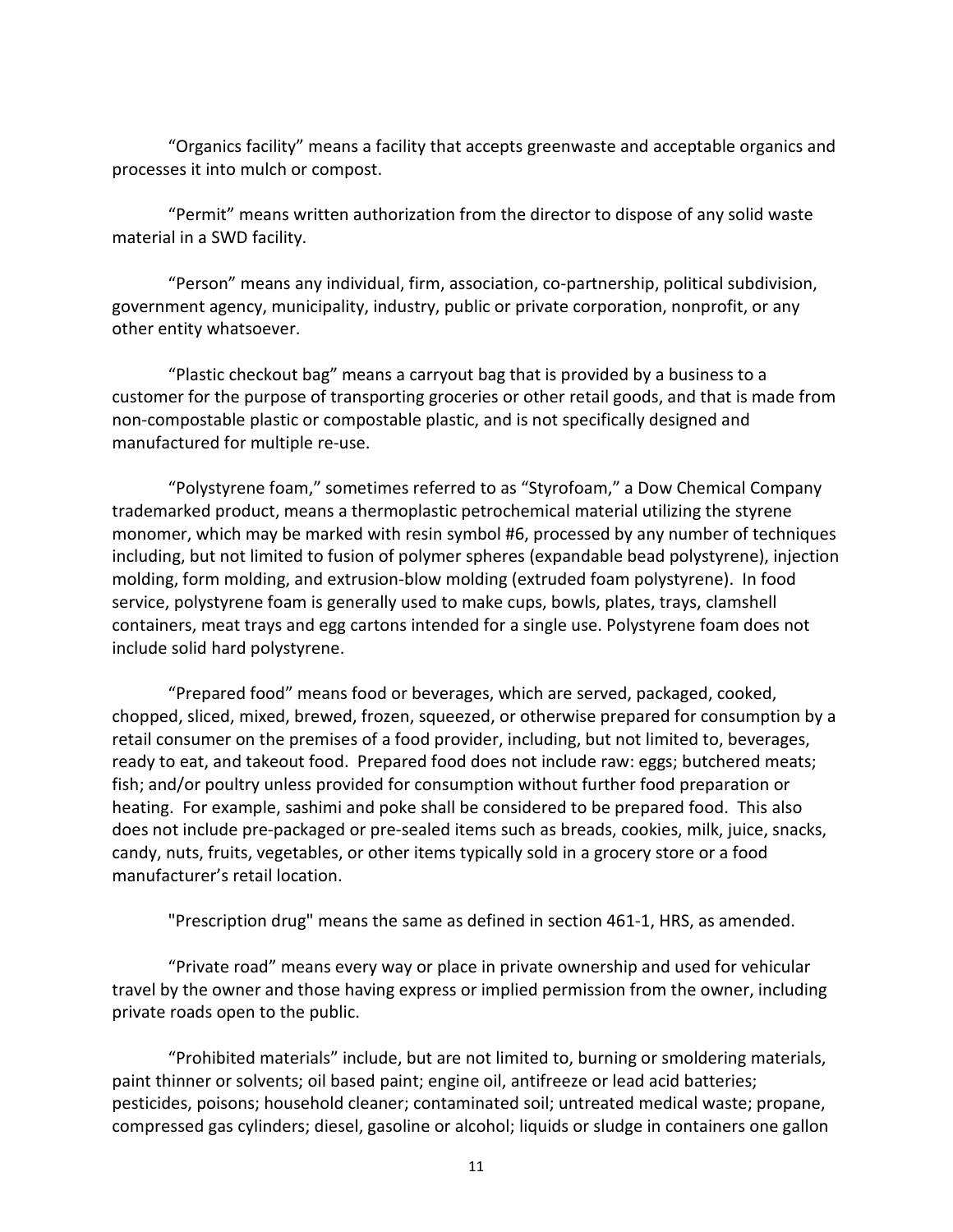or larger unless mixed with a bulking agent so that it solidifies, large appliances, automobiles, whole tires, radioactive or chemical waste, explosives, blasting materials, fuses, live ammunition, and hazardous wastes as defined in the HRS or Hawaiʻi Administrative Rules.

"Public property" means all real property owned by the County or State of Hawaiʻi,or the Federal government.

"Recyclable" means material that has reached the end of its current use and may be processed into material utilized in the production of new products.

"Reload facility" means a facility that receives and consolidates solid waste or recyclable materials for future transport to disposal or processing facilities from municipal or commercial collection trucks and self-haulers' vehicles and loads the solid waste onto tractor trailers for long-haul transport to a distant disposal facility.

"Reusable bag" means a bag that is specifically designed and manufactured for multiple re-use and is (1) made of cloth or other washable fabric, or (2) made of paper specifically designed for multiple and long term use.

"Sanitary landfill" means engineered solid waste disposal method in accordance with state and federal laws, which are designed and operated to protect human health and the environment by establishing requirements with respect to location, operation, design, ground water monitoring, corrective action, closure and post-closure, and financial assurance.

"Scavenging" means the removal of materials at a SWD facility without the approval of the director.

"Self-hauled" means individuals hauling only their own self-generated materials.

"Single-use" means a bag that is specifically designed and manufactured for one-time use, normally for transporting groceries or other products. Plastic bags that are less than 3 mils thickness are considered single-use.

"Sludge" means any solid, semi-solid, or liquid waste generated from a municipal, commercial or industrial wastewater treatment plant, water supply treatment plant, industrial process, or air pollution control facility exclusive of the effluent from a wastewater treatment plant.

"Solid waste" means any garbage, refuse, sludge, and other discarded material, including solid, liquid, semisolid, or contained gaseous material, resulting from residential habitation; industrial, commercial, mining, and agricultural operations; and community activities.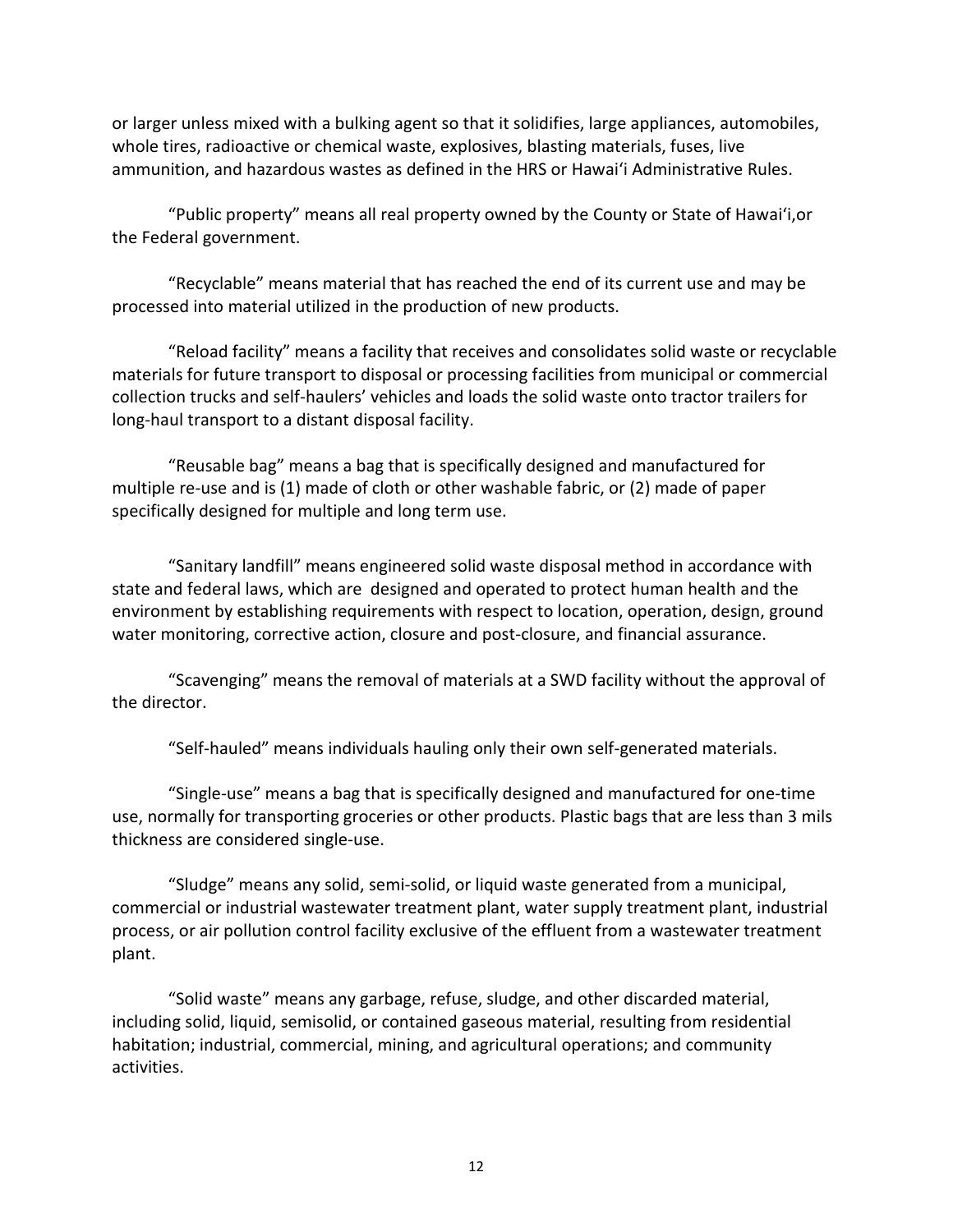"Special handling materials" means tree stumps, root balls, telephone poles, pilings, cables, barbed wire, dead animals, seafood, and slaughter house waste, asbestos, contaminated soil, canec material, biosolids, FOG (fats, oils and grease, treated medical waste, document destruction, and other materials the department determines to require special handling.

"Storage" means the holding of derelict or abandoned vehicles for a temporary period.

"SWD" means the solid waste division of the department of environmental management.

"SWD facility" means the County or contractor facility for the management of materials that is legally permitted to accept pursuant to state law.

"Transfer station" means a permanent, fixed, supplemental collection and transportation facility, used to deposit self-hauled household materials into a larger transfer container for transport to a SWD facility.

"Undue hardship" means situations unique to the food providers or County facility user that generally do not apply to other persons in similar circumstances.

"Unsecured load" means any solid waste material that is not covered or otherwise secured in place during transport.

"Vehicle processing facility" means a facility permitted to operate a metals processing and recycling business that processes and/or stores and ships vehicles, metals and associated items.

"Weight ticket" means a printed invoice issued by a SWD weighmaster for a specific load weighed on a certified scale. Also known as a scale ticket.

# **RULE 6 Disposal Permit for Sanitary Landfill and Reload Facility**

# 6-1. Requirements.

- (a) No business, government agency, religious entity or nonprofit organization shall dispose of solid waste at any sanitary landfill or reload facility without first obtaining a disposal permit issued by the director and making payment of the permit fee as required herein.
- (b) Application. An application for a disposal permit shall be submitted to the director on a form furnished by the department. Incomplete applications shall not be considered by the director.
	- (1) The following information is required on the application: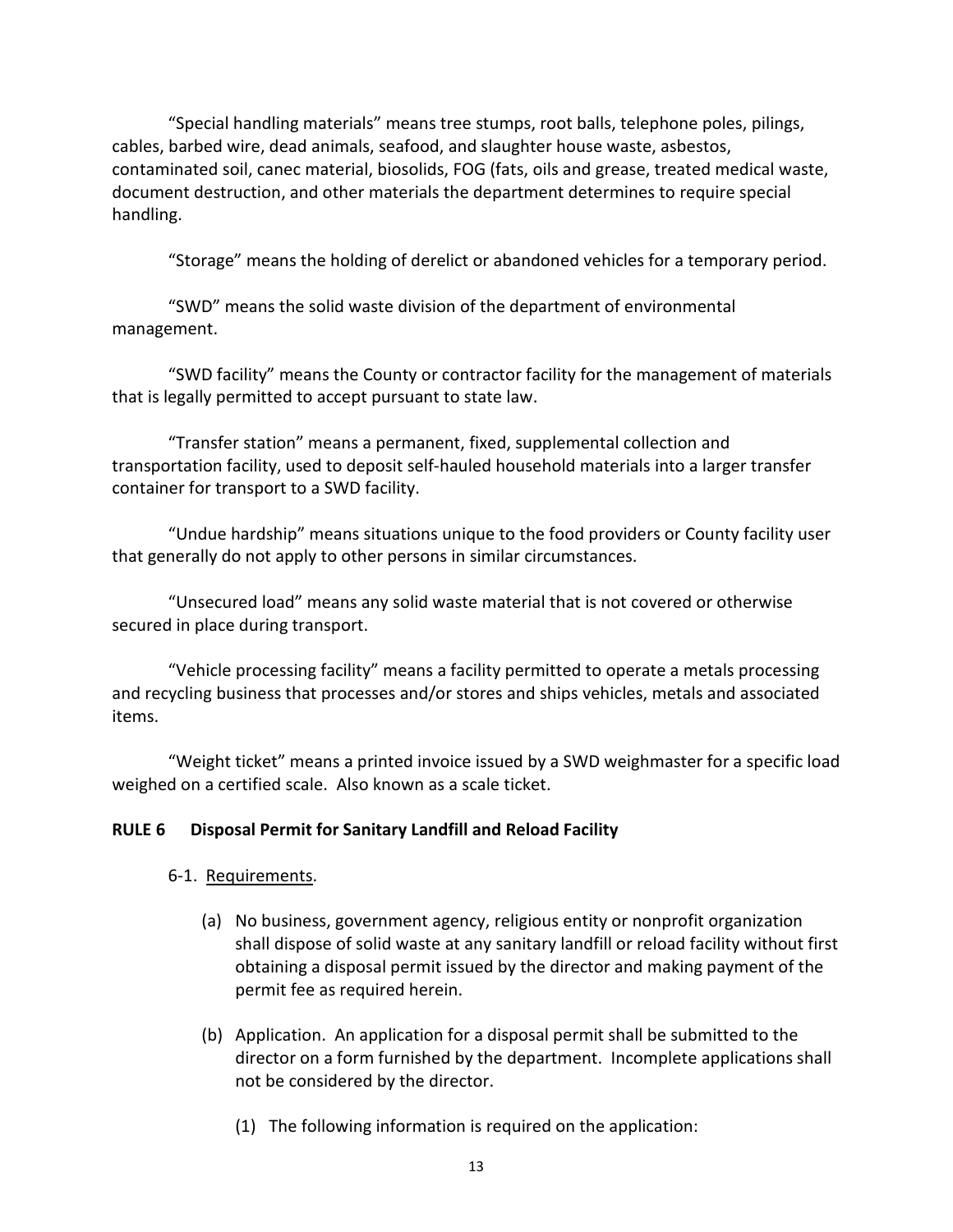- (A) Name, mailing and street address, telephone number and e-mail address (if available) of the business, government agency, religious entity or nonprofit organization.
- (B) Make, model, tare weight, carrying capacity in cubic yards and license number of the vehicle(s) which would be used to dispose of solid waste.
- (C) Approximate volume and frequency of solid waste to be disposed.
- (D) Origin and type of solid waste to be disposed.
- (E) Other information as deemed necessary by the director.
- (2) Persons not acting as or on behalf of any business, government agency, religious entity or nonprofit organization shall provide their name, residence and mailing address, and e-mail address (if available), residence and employer telephone numbers, driver's license number, and any other information deemed necessary by the director for billing, collection and monitoring purposes.
- (c) Duration. The disposal permit shall be effective for a period of one (1) year from the date of issuance.
- (d) Compliance. The director may suspend or revoke a disposal permit for the following reasons:
	- (1) Failure to pay disposal charges or special handling fees when due.
	- (2) Failure to comply with the provisions of these rules.
	- (3) Failure to comply with disposal procedures and/or conditions established by the department.
	- (4) Altering a permit or falsifying any information submitted to the department.
	- (5) Failure to comply with Sanitary Landfill Operating Rules and Reload Facility Operating Rules.
- (e) Permit holder may dispute the director's findings by requesting a hearing pursuant to Chapter 20, HCC.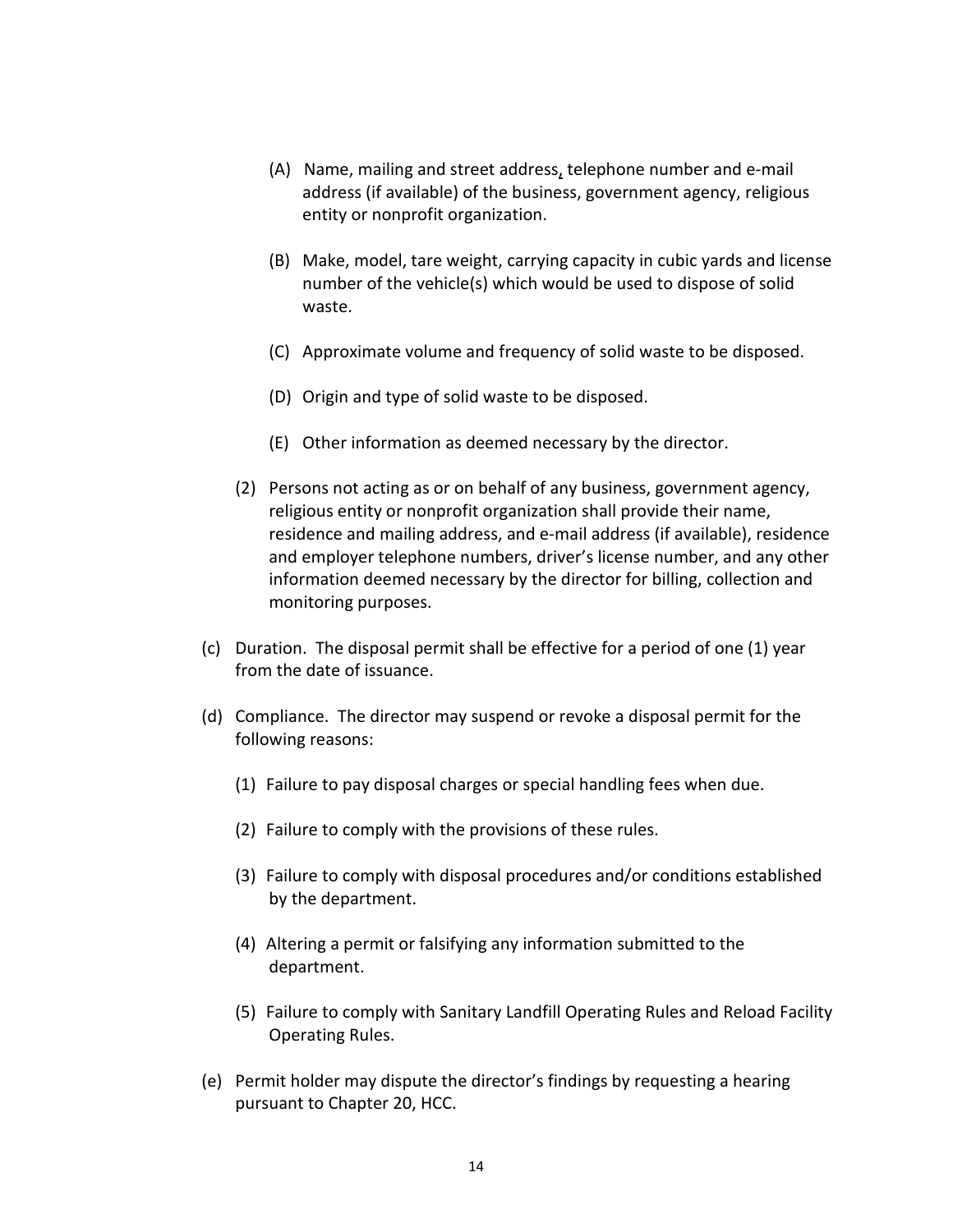- (f) Any person who is found within a sanitary landfill or reload facility attempting to continue business with a suspended or revoked permit shall be deemed to be a trespasser and subject to prosecution, pursuant to Chapter 20, HCC.
- (g) Permit Fee. There shall be a fee of \$25 for the issuance of a solid waste disposal permit to a business, government agency, religious entity or nonprofit organization, payable with the application. The permit grants access into the SWD facility and nothing more. There shall be no fee for the issuance of a permit to persons not acting as or on behalf of a business, government agency, religious entity or nonprofit organization. The permit grants access into the SWD facility and nothing more.

6-2. Variances. There shall be no variances or exemptions to either the permit fee or the solid waste disposal fee described and included herein, except the mayor may waive solid waste disposal fees when it is in the best interest of the county.

# **RULE 7 Sanitary Landfill Operating Rules**

7.1. All solid waste, except for prohibited materials, shall be accepted at the sanitary landfill when properly deposited. Prohibited materials may be accepted upon approval of the director.

7.2. All sanitary landfill customers shall have a current Solid Waste Facility Disposal Permit, except for household self-hauled customers.

7.3. Any unauthorized person entering into the sanitary landfill during nonworking hours shall be considered to be a trespasser, and shall be subject to criminal enforcement under chapter 20, HCC.

7.4. All customers enter the facility at their own risk.

7-5. All customers shall adhere to all communications from SWD personnel and/or County contractors.

7-6. Any customer's load may be inspected before and after unloading. If the load contains unacceptable material, the material may be rejected and reloaded into the customer's vehicle.

7-7. All customers' vehicles shall check in and be weighed at the scalehouse before and after unloading. Customers who fail to weigh out shall be charged for the entire inbound weight.

7-8. The SWD personnel may search and/or recover lost items from the reload facility at the discretion of the SWD and the customer shall be charged a fee for said service.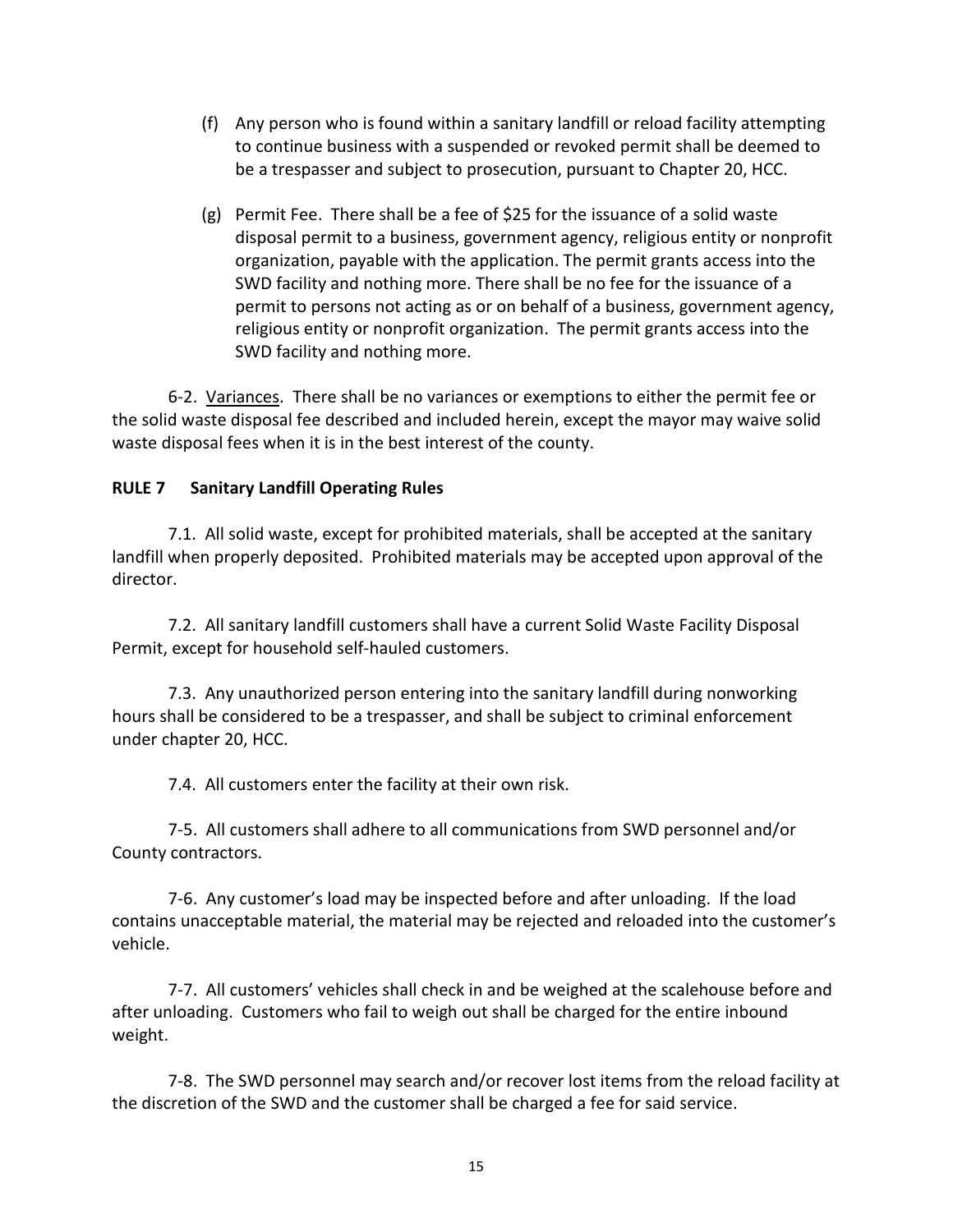7-9. No customer(s) shall be admitted into the sanitary landfill after the posted closing time.

7-10. Loitering within the sanitary landfill site is prohibited. All customers shall leave the sanitary landfill site immediately after weighing out.

7-11. Everyone entering SWD facilities shall observe all posted speed limits and traffic warning signs.

7-12. Use of handheld devices while operating a vehicle is prohibited. Making phone calls, sending text messages or emails while driving is prohibited. Completing paperwork or any other type of task that would distract the driver from the operation of the vehicle is also prohibited.

7-13. Children under the age of 16 and all pets must remain in the vehicle at all times.

7-14. Tools, tailgates, etc., must be kept on, in, or under the vehicle while unloading.

7-15. Dangerous practices, such as rapid backing up to discharge loads, operating vehicles with unsecured doors, etc., are prohibited.

7-16. Load pull off service is not provided.

7-17. Loads shall be securely tied and/or covered upon arrival at the scalehouse to prevent spillage. All unsecured loads shall be accessed an unsecured load fee.

7-18. All sanitary landfill users shall first communicate with the sanitary landfill SWD personnel before unloading. Unloading is permitted only in those areas designated by the SWD personnel.

7-19. The scavenging of unloaded material is prohibited.

7-20. Tree stumps, roots, telephone poles, pilings, cables and wire fences and other similar material shall be cut to lengths of 4 feet or less, to avoid paying special handling charges. Disposal of materials requiring special handling shall be scheduled in advance with the scalehouse.

7-21. Travel within the sanitary landfill shall be on designated routes only. Any vehicle unable to negotiate these routes because of faulty or malfunctioning equipment shall be prohibited from entering the sanitary landfill.

7-22. Customers and vehicles shall maintain a minimum distance of 25 feet from the sanitary landfill equipment at all times.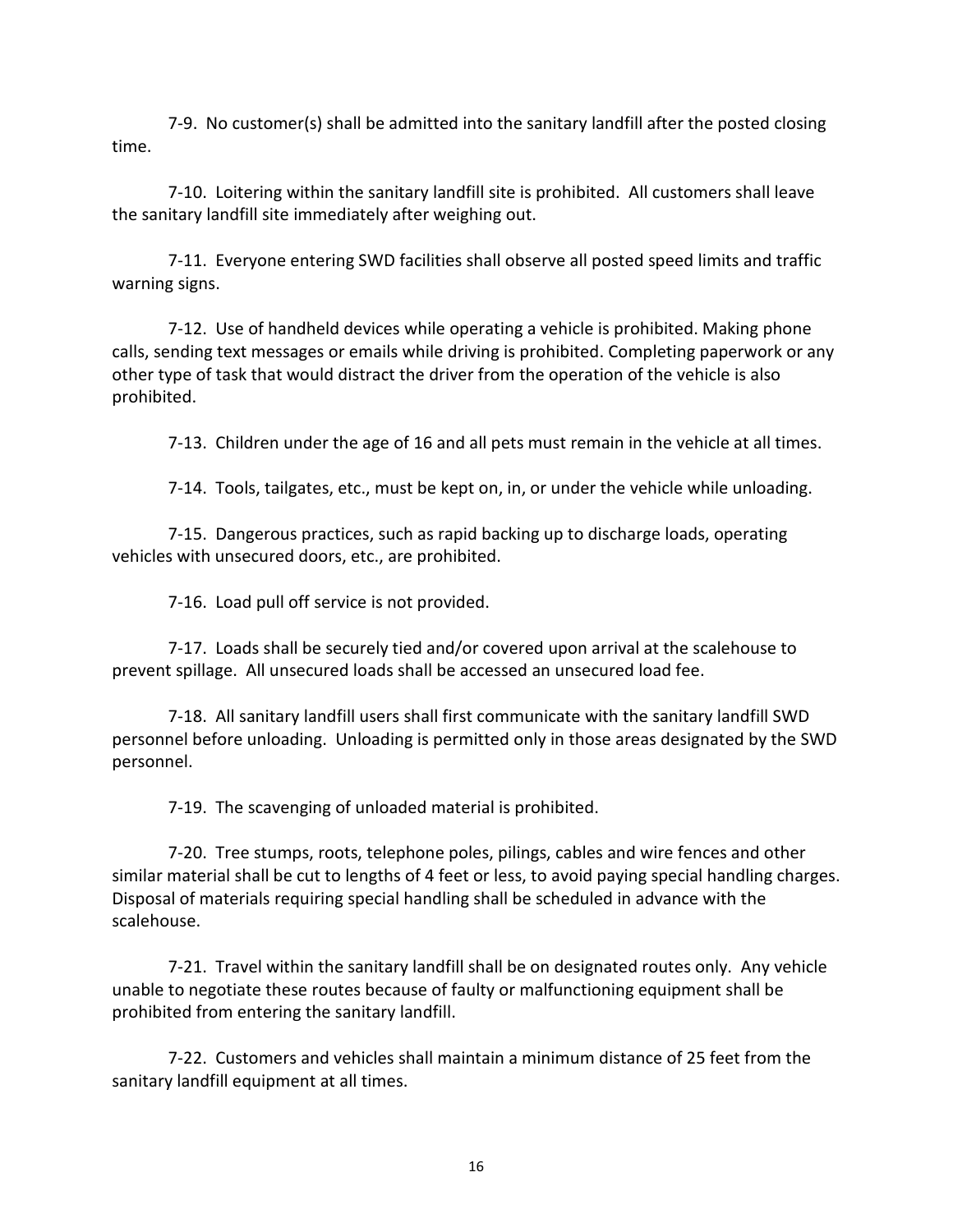7-23. Witness requirement for confidential document destruction shall be provided by the agency or individual requesting such special handling.

7-24. Any concerns regarding a violation of safety practices should be reported to the SWD personnel.

7-25. Closed toe shoes, high visibility vest, shirts, etc, shall be worn at the sanitary landfill working face.

7-26. All vehicles must have a current County of Hawaiʻi vehicle registration and safety inspection, which shall be made available upon request by SWD personnel.

7-27. Drinking alcoholic beverages, smoking, use of drugs, or use of firearms is prohibited.

# **RULE 8 Reload Facility Operating Rules**

8-1. All solid waste, except for prohibited materials and special handling materials, shall be accepted at the reload facility when properly deposited. Prohibited materials and special handling materials may be accepted upon approval of the Director.

8-2. All reload facility customers shall have a current Solid Waste Facility Disposal Permit, except for residential self-hauled customers.

8-3. Any unauthorized person entering into the reload facility during nonworking hours shall be considered to be a trespasser and shall be subject to criminal enforcement under Chapter 20, HCC.

8-4. All customers shall check in at the scalehouse and all customers enter at their own risk.

8-5. All customers shall adhere to all communications from the SWD personnel and/or County contractors.

8-6. The maximum load size shall not exceed 40 cubic yards, unless otherwise approved by the director.

8-7. The maximum load size for construction and demolition waste must not exceed 5 cubic yards unless otherwise approved by the director.

8-8. All vehicles shall be weighed at the scalehouse before and after dumping. Customers who fail to weigh out shall be charged for the entire inbound weight.

8-9. The SWD personnel may search and/or recover lost items from the reload facility at the discretion of the SWD and the customer shall be charged a fee for said service.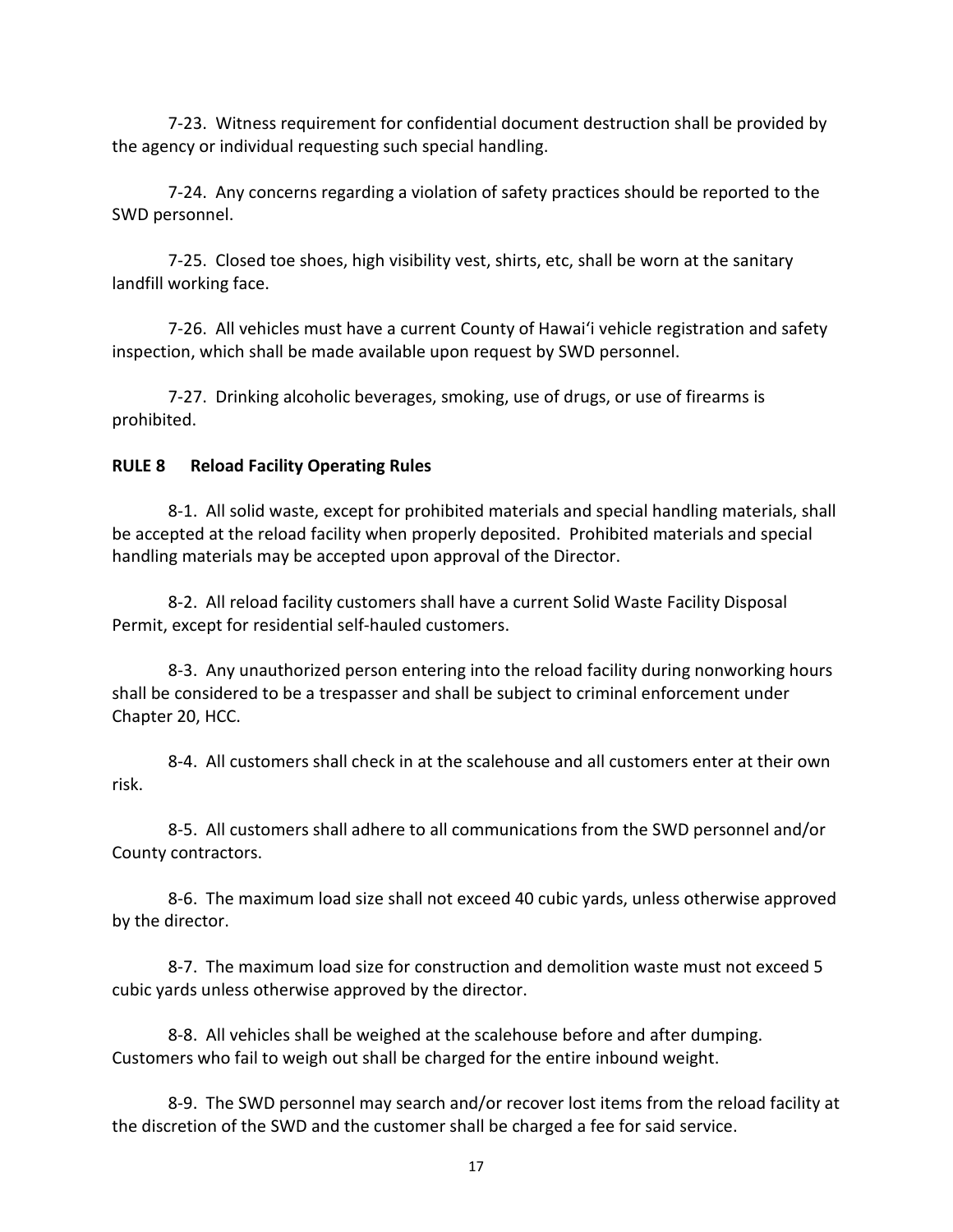8-10. No customer shall be admitted into the reload facility after the posted closing time.

8-11. Loitering within the reload facility is prohibited. All customers shall leave the reload facility immediately after unloading.

8-12. Everyone entering SWD facilities shall observe all posted speed limits and traffic warning signs.

8-13. Use of handheld devices while operating a vehicle is prohibited. Making phone calls, sending text messages or emails while driving is prohibited. Completing paperwork or any other type of task that would distract the driver from operating the vehicle is also prohibited.

8-14. Children under the age of 16 and all pets shall remain in the vehicle at all times.

8-15. Tools, tailgates, etc., shall be kept on, in, or under the vehicle while unloading.

8-16. Dangerous practices, such as rapid backing up to discharge loads, operating vehicles with unsecured doors, etc., are prohibited.

8-17. Load pull off service shall not be provided.

8-18. Loads shall be securely tied and/or covered upon arrival at the scalehouse to prevent spillage. All unsecured loads will be accessed an unsecured load fee.

8-19. All reload facility customers users shall first communicate with the SWD personnel before unloading. Unloading is permitted only in those areas designated by the SWD personnel.

8-20. The scavenging of unloaded material is prohibited.

8-21. Vehicles shall maintain a minimum distance of 15 feet from the reload facility equipment at all times.

8-22. Any concerns regarding a violation of safety practices should be reported to the SWD personnel.

8-23. Closed toe shoes, high visibility vest, shirts, etc,,shall be worn at the reload facility.

8-24. All vehicles shall have a current County of Hawaiʻi vehicle registration and safety inspection, which shall be made available upon request by SWD personnel.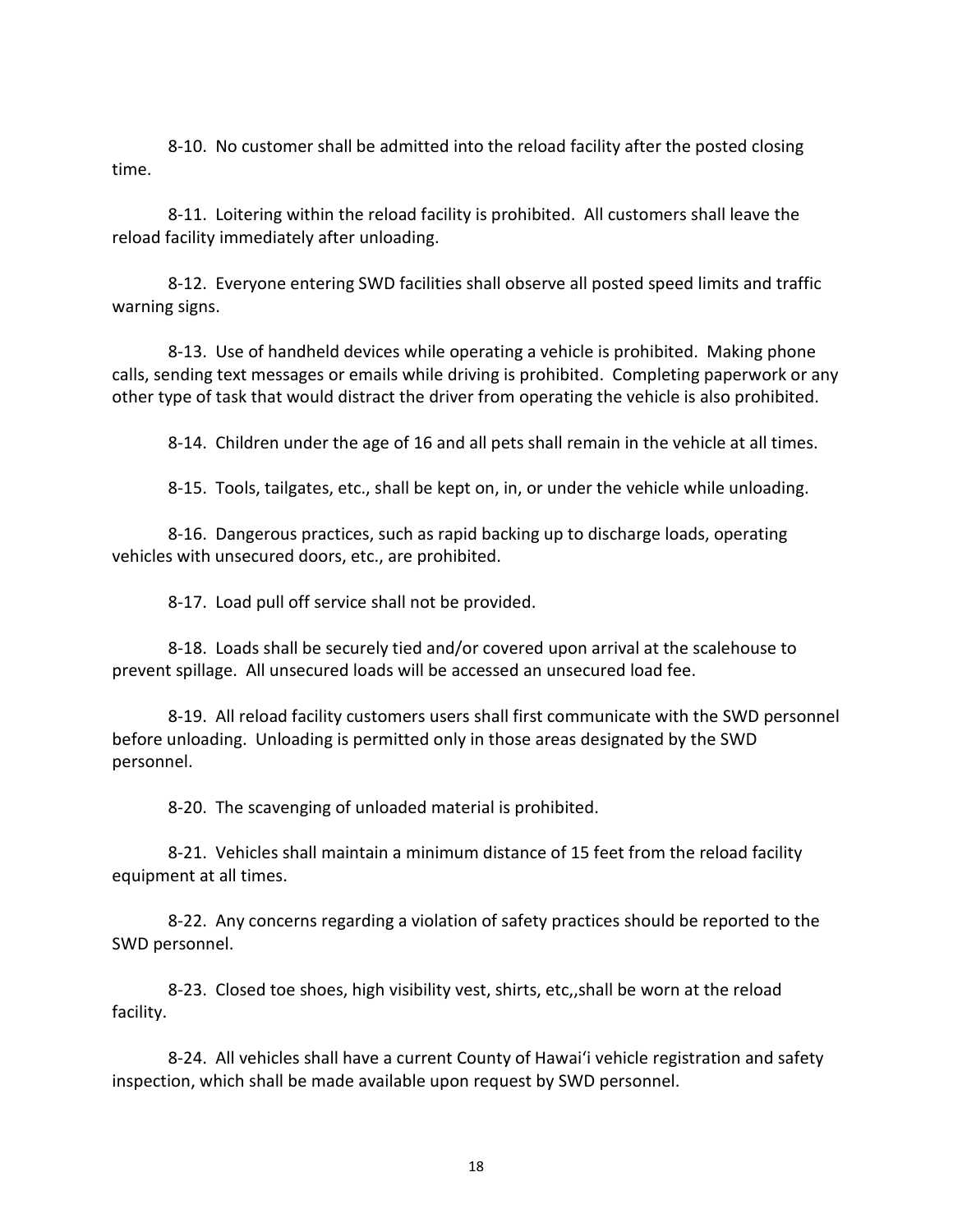8-25. Drinking alcoholic beverages, smoking, use of drugs, or use of firearms is prohibited.

## **RULE 9 Transfer Station Operating Rules**

9-1. All self-hauled acceptable household materials deposited into a transfer station container or area shall be accepted by the County for disposal on any day the transfer station is open.

9-2. Prohibited materials and special handling materials shall not be dropped off at a transfer station, including solid waste generated by a business, government agency, religious entity or nonprofit organization. Prohibited materials and special handling materials may be accepted upon approval of the director.

9-3. The director may authorize the disposal of non-self-hauled solid waste at the transfer station and may also authorize non-household solid waste disposal.

9-4. The SWD personnel may search and/or recover lost items from the transfer station at the discretion of the SWD and the customer shall be charged a fee for said service.

9-5. Any unauthorized person entering into the transfer station during nonworking hours or for purposes other than that permitted in this section shall be considered to be a trespasser, and shall be subject to criminal enforcement under chapter 20, HCC.

9-6. All customers enter the facility at their own risk.

9-7. All materials shall be deposited directly into the designated container or solid waste area.

9-8. Depositing materials outside of a designated area shall be considered littering and shall be punishable pursuant to chapter 14, HCC.

9-9. Customers are expected to utilize the appropriate designated container or area at a transfer station that offers sanitary landfill diversion collection.

9-10. All customers shall adhere to all communications from SWD personnel and/or County contractors.

9-11. Customers are limited to dropping off one large appliance per vehicle per day where accepted.

9-12. Customers may include one double-bagged deceased household pet per day in their daily load limit.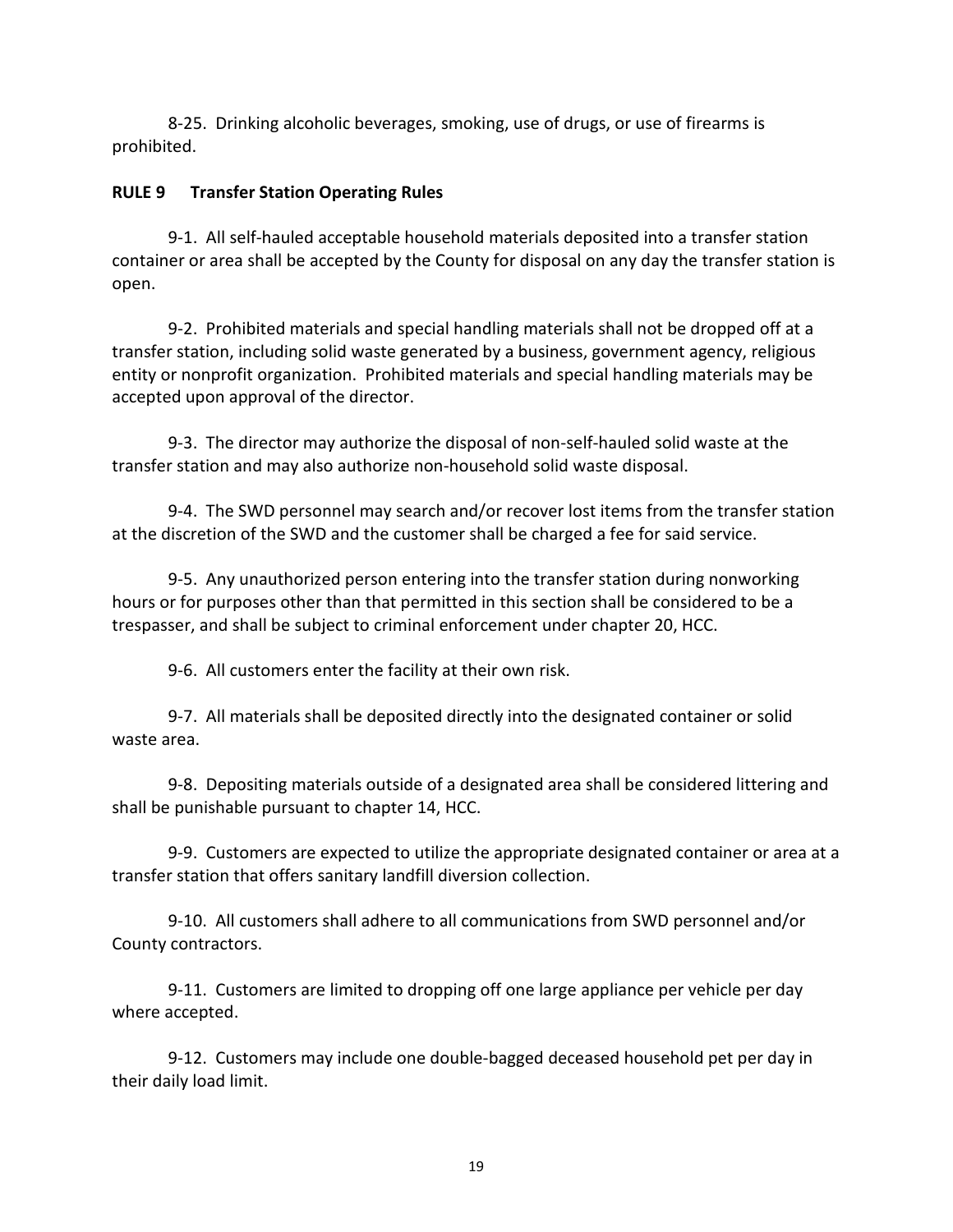9-13. Customers shall not put greenwaste into solid waste chutes at transfer stations that offer greenwaste collection, except greenwaste that is classified as an invasive species.

9-14. All vehicles shall have a current County of Hawaiʻi vehicle registration and safety inspection, which shall be made available upon request by SWD personnel.

9-15. The maximum solid waste load size, including construction and demolition debris but excluding greenwaste, shall be 3 cubic yards or less, and/or seven feet or less in any dimension. Items exceeding the maximum dimensions or one load per day shall not be allowed unless approved in advance by the director.

9-16. Hide-a-beds are not permitted to be thrown down the transfer station chute.

9-17. Vehicles are limited to sedans, SUVs, pickup trucks, or vans. Dump bed trucks are prohibited at the transfer stations. Trailers are prohibited at transfer stations, except as provided below:

- (a) After a review of site designs, safety reports, and SWD recommendations, and having determined that a transfer station allows the safe maneuvering, the Director will publish locations, dates, and times trailers will be allowed. The Director may suspend this authorization at any time.
- (b) Trailers shall not exceed 6 feet by 9 feet.
- (c) All trailers shall have a current County of Hawai'i vehicle registration and safety inspection. Transfer station users shall follow all other rules for solid waste disposal and all directions from SWD personnel.
- (d) Transfer station users shall pull trailers beside a chute and minimize reversing their trailers when possible.
- (e) The Director will notify the public of schedule changes regarding trailers at transfer stations.

9-18. Business-owned vehicles are permitted, provided they are limited to the vehicle types listed in Rule 9-17 above and are delivering household, self-hauled solid waste, and/or recyclables contained in no more than two 33 gallon trash bags per vehicle per day.

9-19. The maximum greenwaste load size which is placed into a SWD greenwaste container or area shall be 5 cubic yards or less. Except for palm fronds, all other greenwaste, including logs and branches, shall be 5 feet or less in length and 6 inches or less in diameter. Only one load per day shall be allowed unless approved in advance by the director.

9-20. No customers shall be admitted into the transfer station after the posted closing time.

9-21. Loitering within the transfer station is prohibited. All customers shall leave the transfer station immediately after unloading.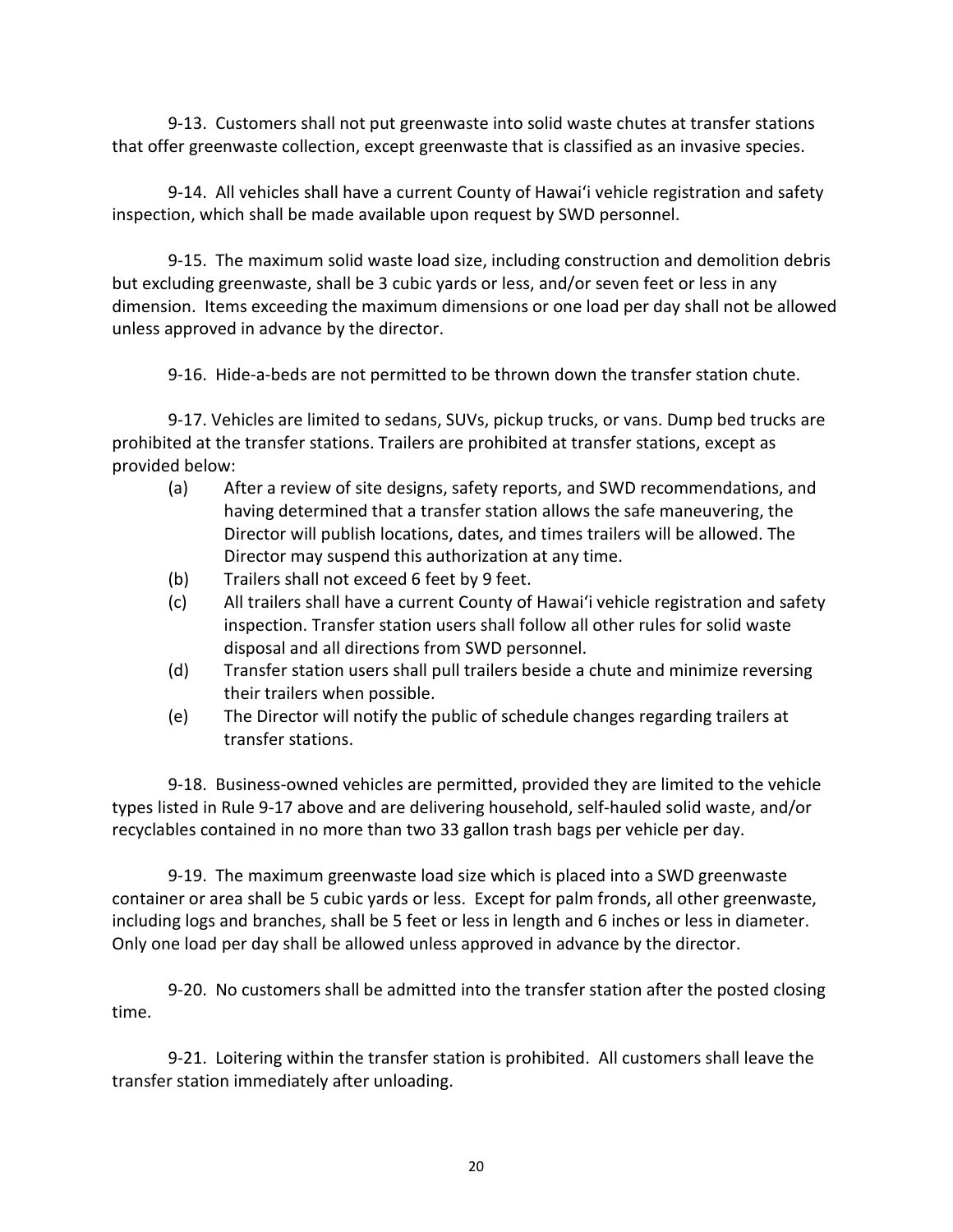9-22. Everyone entering SWD facilities shall observe all posted speed limits and traffic warning signs.

9-23. Use of handheld devices while operating a vehicle is prohibited. Making phone calls and sending text messages or emails while driving is prohibited. Completing paperwork or any other type of task that would distract the driver from operating the vehicle is also prohibited.

9-24. Children under the age of 16 and all pets shall remain in the vehicle at all times.

9-25. Tools, tailgates, etc., shall be kept on, in, or under the vehicle while unloading.

9-26. Dangerous practices, such as rapid backing up to discharge loads, operating vehicles with unsecured doors, etc., are prohibited.

9-27. Loads shall be securely tied and/or covered upon arrival at the transfer station to prevent spillage.

9-28. All customers shall follow the directions of SWD personnel or County contractors before unloading.

9-29. The scavenging of unloaded material is prohibited.

9-30. Any concerns regarding a violation of safety practices should be reported to the SWD personnel.

9-31. Drinking alcoholic beverages, smoking, use of drugs, or use of firearms is prohibited.

#### **RULE 10 Organics Facilities Operating Rules**

10-1. Only acceptable organics (as posted at the facilities or as published on the SWD website) and greenwaste shall be accepted at the organics facilities. Contaminated loads may be rejected.

10-2. All greenwaste, including logs and branches but excluding palm fronds, shall be 5 feet or less in length and 18 inches or less in diameter.

10-3. All greenwaste customers' vehicles shall be weighed at the scalehouse before and after unloading. Commercial and non-self-hauling customers who fail to weigh out shall be charged for the entire inbound weight. Customers who do not weigh out may be prohibited from the facility in the future.

10-4. Mulch customers may bypass the scalehouse with approval of the director.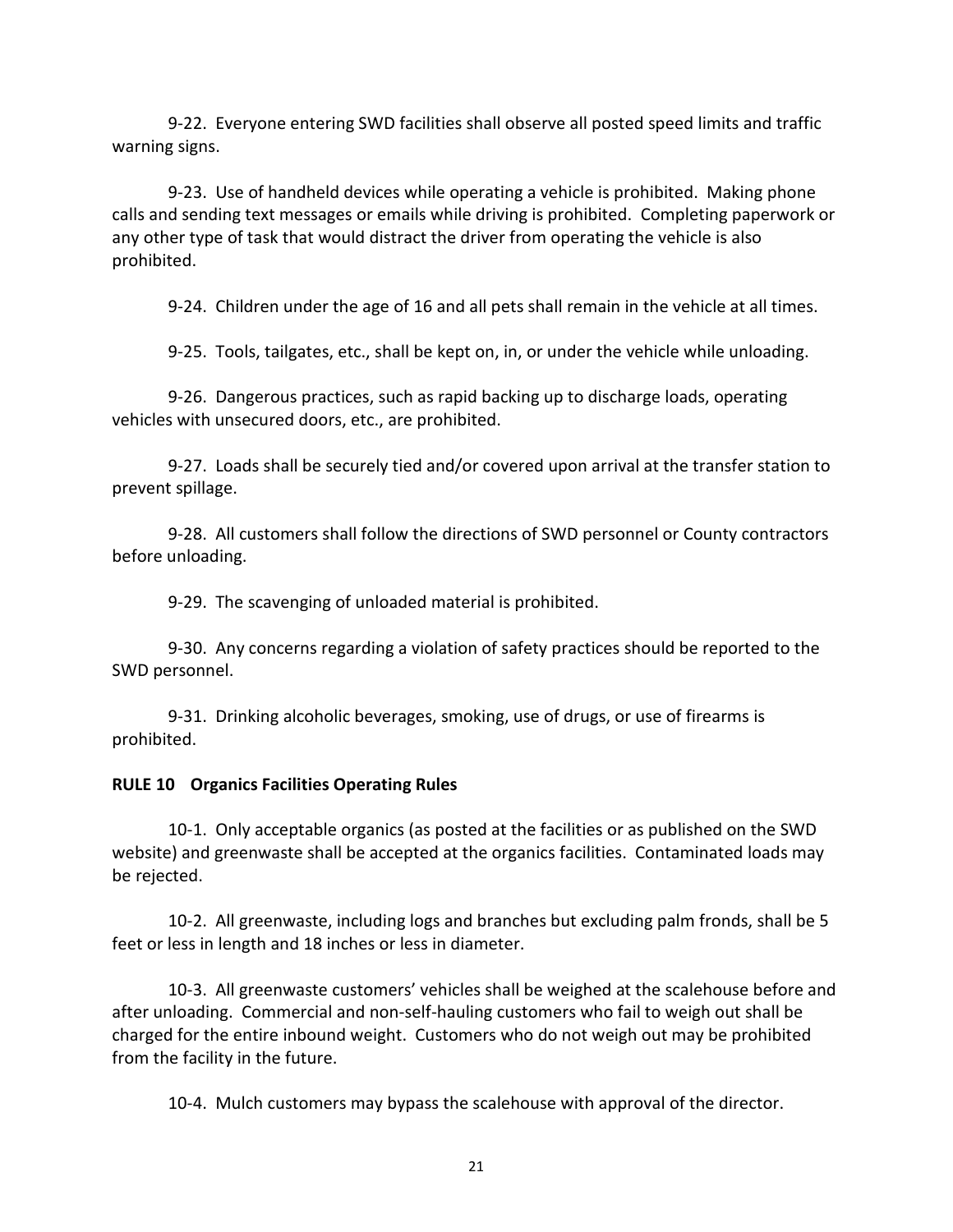10-5. All business, government agency and non-profit agency greenwaste customers shall have a current Solid Waste Facility Disposal Permit.

10-6. Any customer's load may be inspected before and after unloading. If the load is contaminated, the material may be rejected and reloaded into the customer's vehicle.

10-7. Any unauthorized person entering into the organics facility during nonworking hours shall be considered to be a trespasser and shall be subject to criminal enforcement under chapter 20, HCC.

10-8. All customers enter the facility at their own risk.

10-9. All customers shall adhere to all communications from SWD personnel and/or County contractors.

10-10. Loitering within the organic facility site is prohibited. All customers shall leave the organic facility immediately after loading and unloading.

10-11. Everyone entering SWD facilities shall observe all posted speed limits and traffic warning signs.

10-12. Use of handheld devices while operating a vehicle is prohibited. Making phone calls, sending text messages or emails while driving is prohibited. Completing paperwork or any other type of task that would distract the driver from operating the vehicle is also prohibited.

10-13. Children under the age of 16 and all pets shall remain in the vehicle at all times.

10-14. Tools, tailgates, etc., shall be kept on, in, or under the vehicle while loading and unloading.

10-15. Dangerous practices, such as rapid backing, operating vehicles with unsecure doors, etc., are prohibited.

10-16. Customers shall unload their greenwaste or be loaded with mulch in areas designated by the SWD personnel or County contractors.

10-17. Travel within the organics facility shall be on designated routes only. Any vehicle unable to negotiate these routes because of faulty or malfunctioning equipment shall be prohibited from entering the organics facility.

10-18. Any concerns regarding a violation of safety practices should be reported to the SWD personnel and/or County contractor.

10-19. All vehicles shall have a current County of Hawaiʻi vehicle registration and safety inspection, which shall be made available upon request by SWD personnel.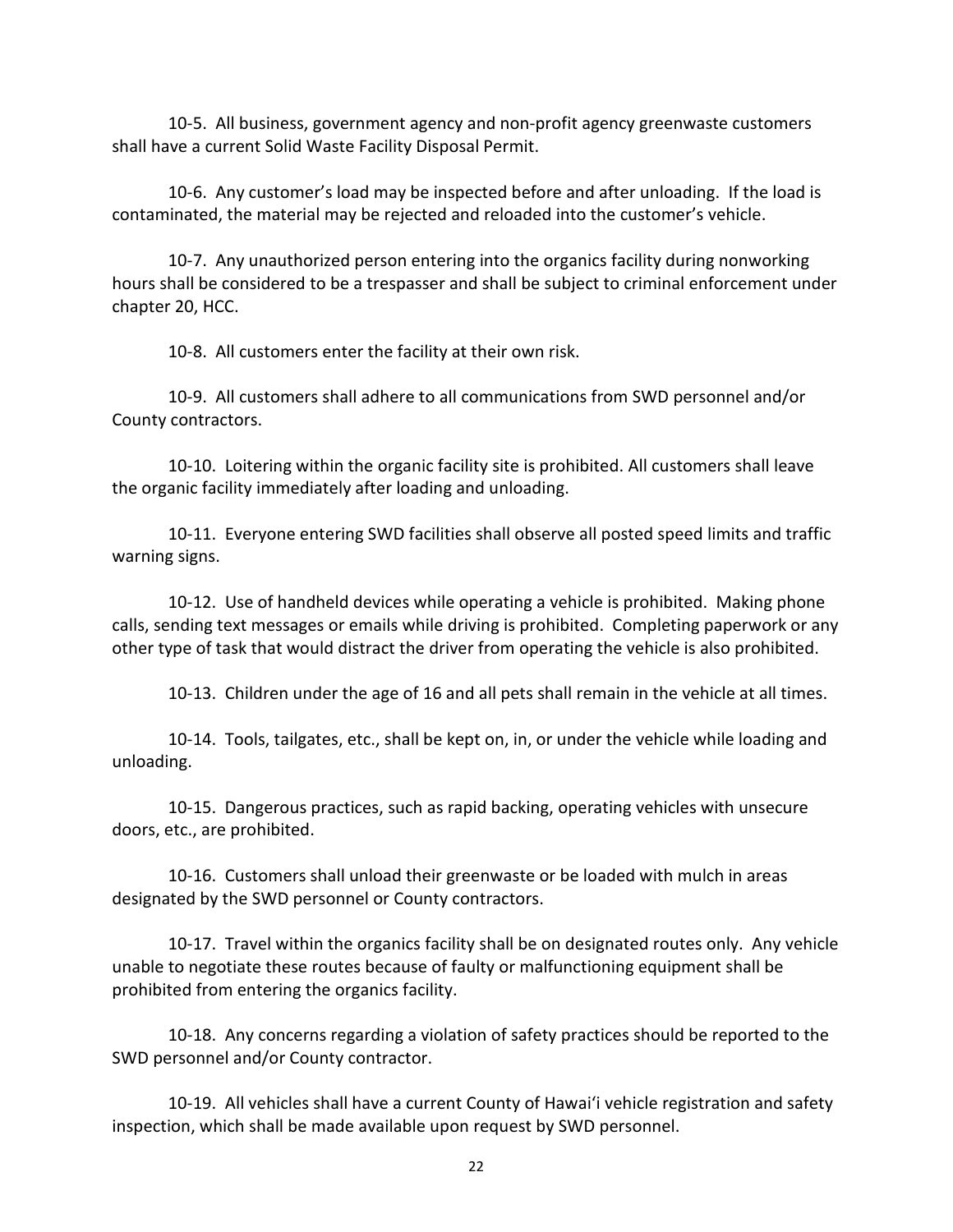10-20. Incoming greenwaste loads shall be securely tied and/or covered upon arrival at the scalehouse, and outgoing mulch loads shall be covered and secured to prevent spillage. All unsecured greenwaste loads shall be assessed an unsecured load fee.

10-21. Drinking alcoholic beverages, smoking, use of drugs, or use of firearms is prohibited.

### **RULE 11 Administrative Fines for Violations of Rules 7, 8, 9, and 10.**

11-1. Any person violating any section of Rules 7, 8, 9 and 10 shall be subject to an initial civil fine of \$250.00 for each violation and a daily fine of \$250.00 for each violation for each day thereafter until the violation is corrected.

### **RULE 12 Solid Waste Fees**

### 12-1. Disposal Fees.

- (a) Any solid waste, except for prohibited materials, delivered by a business, public agency, religious entity, nonprofit organization or private citizen to the working face of a sanitary landfill, reload facility, or organics facility shall be charged by the ton, or pro-rated accordingly, at the rates set forth herein.
- (b) Scales, certified by the State of Hawaiʻi, shall be operated at a sanitary landfill, reload facility or organics facility. A weight ticket shall be issued to the driver of each permitted vehicle after it is weighed at the landfill. The weight ticket shall list relevant information such as, date, time, permittee, vehicle I.D. number, gross, tare, and net weights, and tipping fee. In the event of a printer or other malfunction, weight ticket information shall be made available to the permittee as soon as possible.
- (c) In the event the weighing equipment is inoperable, charges shall be based on volume rates as set forth herein.

# 12-2. Collection of Fees.

- (a) All charges for disposal fees shall be collected by the department and due at the time of disposal, unless a net 30 business account has been established with the department. The only acceptable forms of payment at the time of disposal are checks, debit cards, or credit cards.
- (b) Weight tickets shall be issued for each load being disposed and shall list the tipping fee charged for each load including the weight (or volume), vehicle I.D., date, and time.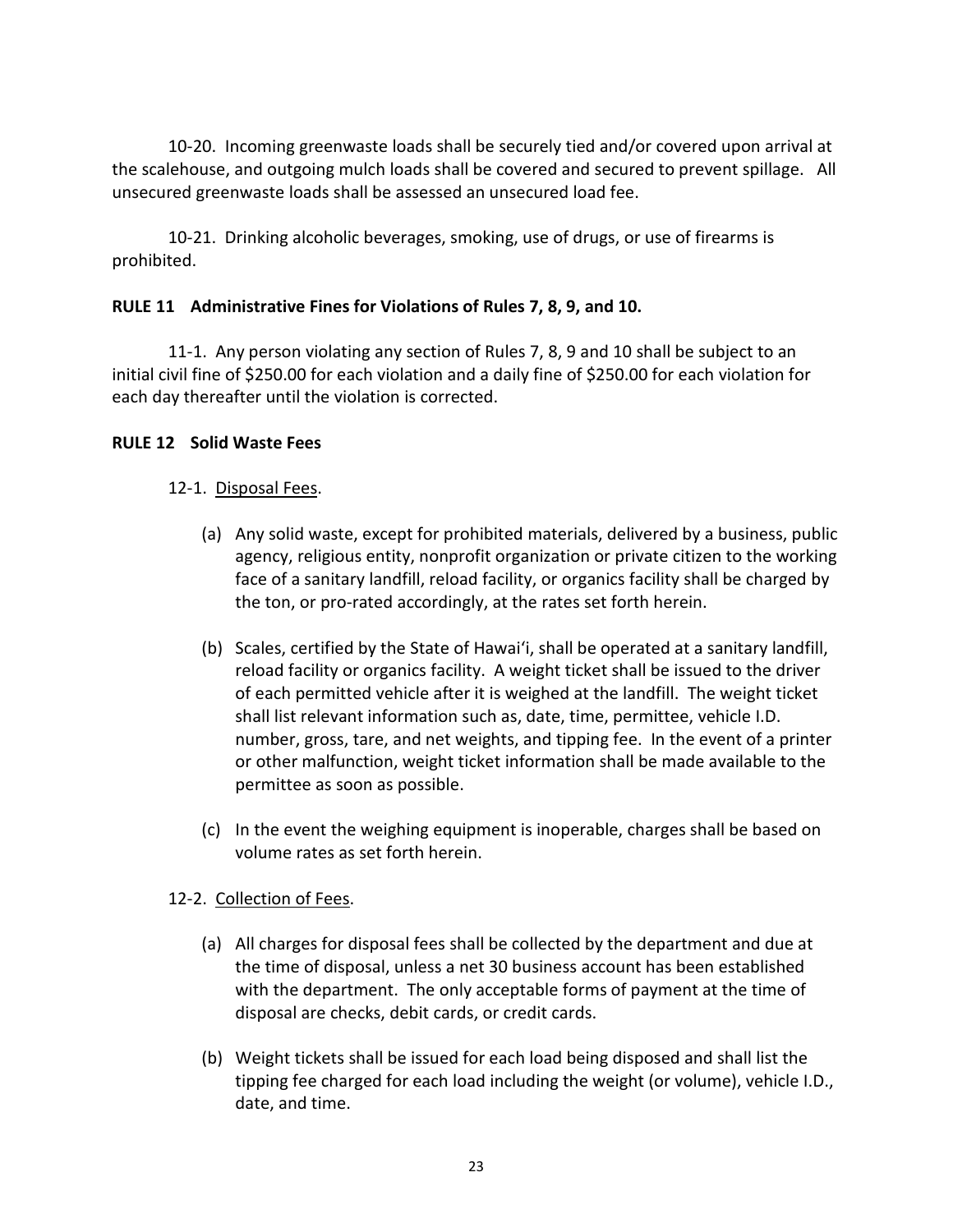- (c) A customer may request a net 30 business account by submitting an application provided by the department. Approval will be based on the customer's credit history for a period of three (3) months with the department or by posting a bond. Revocation or suspension of the net 30 business account will occur after a delinquency occurs.
- (d) A net 30 business account billing statement shall be made monthly and payments shall be made within thirty (30) days of the date on the billing statement. A finance charge of one percent monthly (annual rate of twelve percent) shall be charged on all balances which are past due, which may lead to revocation or suspension of the net 30 business account.
- (e) In addition to the above, if payment is not received by the due date indicated on the billing statement, further use of any SWD facility shall not be permitted until full payment is made.

12-3. Fee Schedule**.** Fees for solid waste disposal into SWD facilities are established as follows:

(1) Sanitary landfill disposal fees.

| Year beginning on July 1 of each calendar year. |       |       |       |       |  |
|-------------------------------------------------|-------|-------|-------|-------|--|
| 2018                                            | 2019  | 2020  | 2021  | 2022  |  |
| \$108                                           | \$110 | \$112 | \$114 | \$116 |  |

(A) Rate by weight: Dollars per ton prorated accordingly.

Beginning in 2023, the disposal fees will increase at a minimum in accordance with the fourth quarter of the calendar year prior to the coming fiscal year of the Honolulu consumer price index.

(B) When and if it is impossible or impractical due to power outage, disaster, or other emergency to determine an accurate weight, rates by vehicle size and volume shall be used:

TYPE I: Light trucks or other vehicles with a gross vehicle weight of less than 10,000 pounds with no more than three cubic yards of solid waste charged as dollars per truck.

| Year beginning on July 1 of each calendar year. |      |     |     |     |  |
|-------------------------------------------------|------|-----|-----|-----|--|
| 2019<br>2018<br>2020<br>2022<br>2021            |      |     |     |     |  |
| S65                                             | \$66 | S67 | S68 | S70 |  |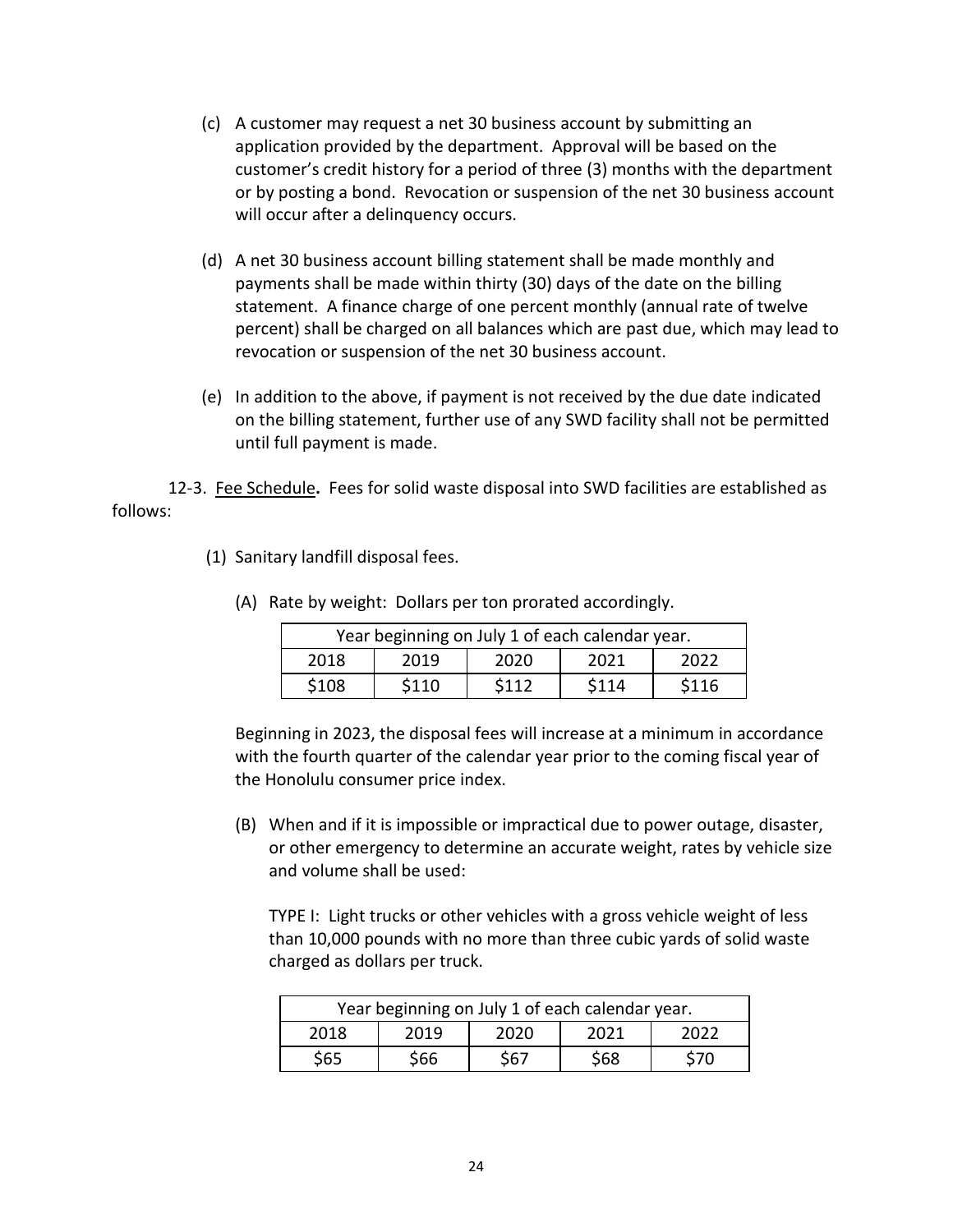TYPE II: Medium trucks or other vehicles with a gross vehicle weight from 10,000 pounds to 19,999 pounds with no more than six cubic yards of solid waste charged as dollars per truck.

| Year beginning on July 1 of each calendar year. |      |       |       |       |
|-------------------------------------------------|------|-------|-------|-------|
| 2019<br>2018<br>2020<br>2021<br>2022            |      |       |       |       |
| \$109                                           | S111 | \$113 | \$115 | \$117 |

TYPE III: Large trucks or other vehicles with a gross vehicle weight from 20,000 pounds to 25,999 pounds with no more than nine cubic yards of solid waste charged as dollars per truck.

| Year beginning on July 1 of each calendar year. |       |       |       |       |  |
|-------------------------------------------------|-------|-------|-------|-------|--|
| 2018                                            | 2019  | 2020  | 2021  | 2022  |  |
| \$194                                           | \$198 | \$202 | \$205 | \$209 |  |

TYPE IV: All other trucks or vehicles with a gross vehicle weight of 26,000 pounds including commercial solid waste hauling trucks or all other vehicles not qualifying as a Type I, II, or III:

1. Compacted. Dollars per cubic yard.

| Year beginning on July 1 of each calendar year. |      |      |     |      |
|-------------------------------------------------|------|------|-----|------|
| 2019<br>2020<br>2018<br>2021<br>2022            |      |      |     |      |
| \$36                                            | \$36 | \$37 | S38 | \$38 |

2. Not compacted. Dollars per cubic yard.

| Year beginning on July 1 of each calendar year. |      |      |       |       |
|-------------------------------------------------|------|------|-------|-------|
| 2018                                            | 2019 | 2020 | 2021  | 2022. |
| S22                                             | くつつ  | S22  | \$23. | 523.  |

(C) Special handling: Shall be twice the amount per ton listed in  $(1)(A)$  above.

(D) Residential credit: Commercial haulers of residential waste shall be eligible for a partial credit for each single-family household from which the hauler collects refuse, provided the hauler's account is current. The annual credit shall be equal to the landfill disposal fee multiplied by one and one-half tons per year per single-family household. The residential credit shall not exceed the total landfill tipping fees charged to the residential hauler for the month for which the credit is being claimed. Commercial haulers who claim this credit shall provide documentation to the solid waste division including customer name, mailing address, and service address for each credit claimed. Claims for the residential credit must be submitted on or before the last day of the month following the month for which the credit is being claimed and the hauler's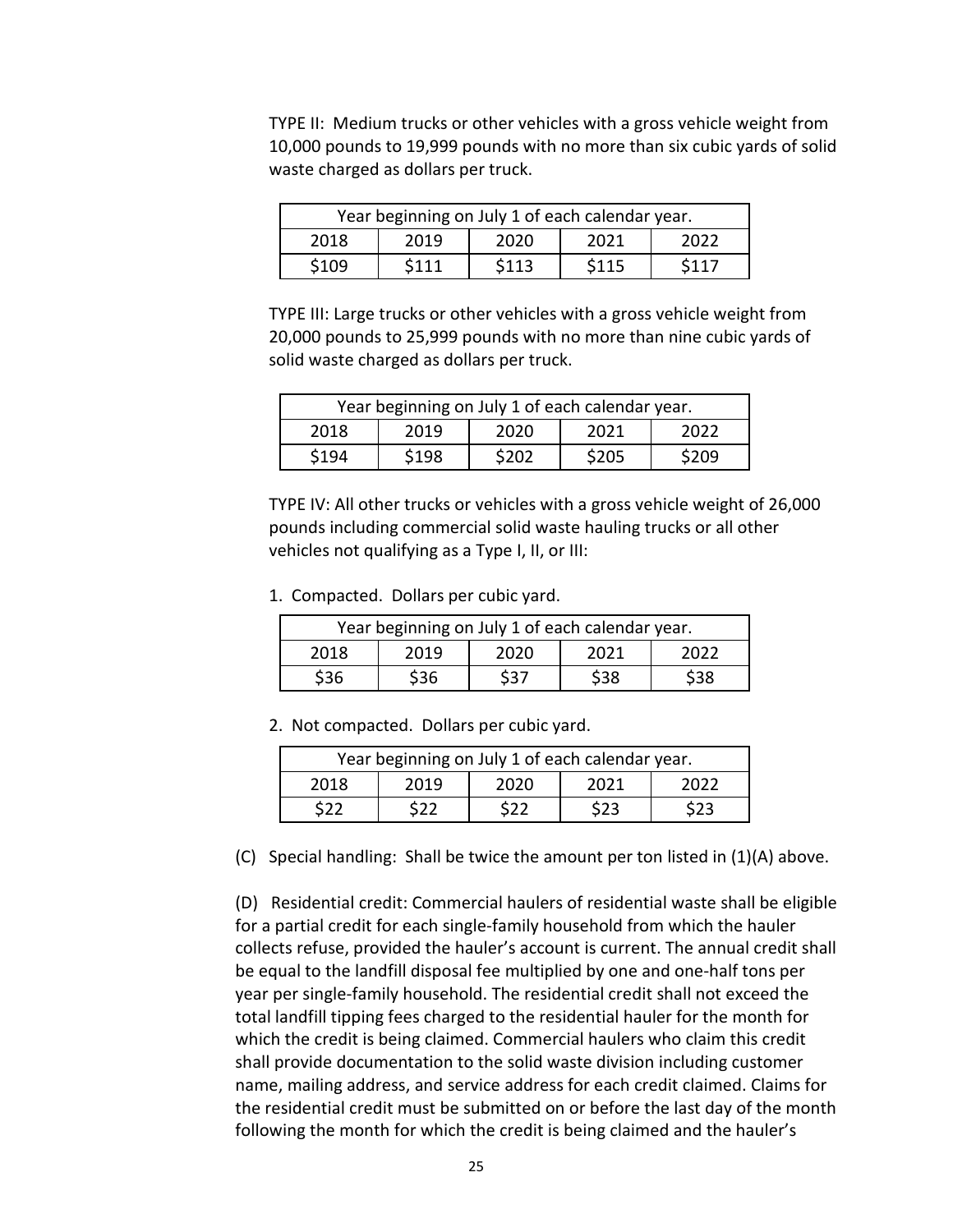account must be current for the credit to be applied. Names, mailing addresses, and service addresses of customers of residential haulers are subject to the disclosure limitations in section 92F, Hawai'i Revised Statutes, as disclosure would cause substantial harm to the competitive position of the person from whom the information was obtained.

- (2) Lost item fee: If SWD personnel are able to search and recover a customer's lost item within an hour, the fee will be actual cost of the use of the equipment and the SWD personnel hourly wage, plus twice the sanitary landfill disposal fee.
- (3) Greenwaste and organics facility fee.
	- (A) All clean greenwaste and acceptable organics must be delivered to a permitted County greenwaste and organics facility.
	- (B) The greenwaste and organics disposal fee is set at 25% of the sanitary landfill disposal fee as described in section 12-3(1)(A) above.
	- (C) The greenwaste and organics disposal fee is set at 65% of the landfill disposal fee as described in section 12-3(1)(B) above at a County greenwaste and organics facility without scales. These facilities are able to accept Type I and Type II trucks only.
	- (D) Greenwaste and organics must be separated from other solid waste in order to qualify for the reduced greenwaste and organics disposal fee.
	- (E) The greenwaste and organics disposal fee may be suspended by the director if the greenwaste and organics facilities are not operating.
- (4) Additional fee. In addition to the above fees, an additional fee of twenty-five dollars (\$25) shall be assessed for all unsecured loads at the sanitary landfill, reload station, and organics facilities.

### **RULE 13 Derelict or Abandoned Vehicles Program**

- 13-1. Reporting a Derelict or Abandoned Vehicle.
	- (a) All derelict or abandoned vehicles located on public property or private roads may be reported to the County police dispatcher.
- 13-2. Removal of Derelict or Abandoned Vehicle.
	- (a) A responsible government enforcement agency shall attach a notice to the reported vehicle, requiring the owner to remove the vehicle within 24 hours.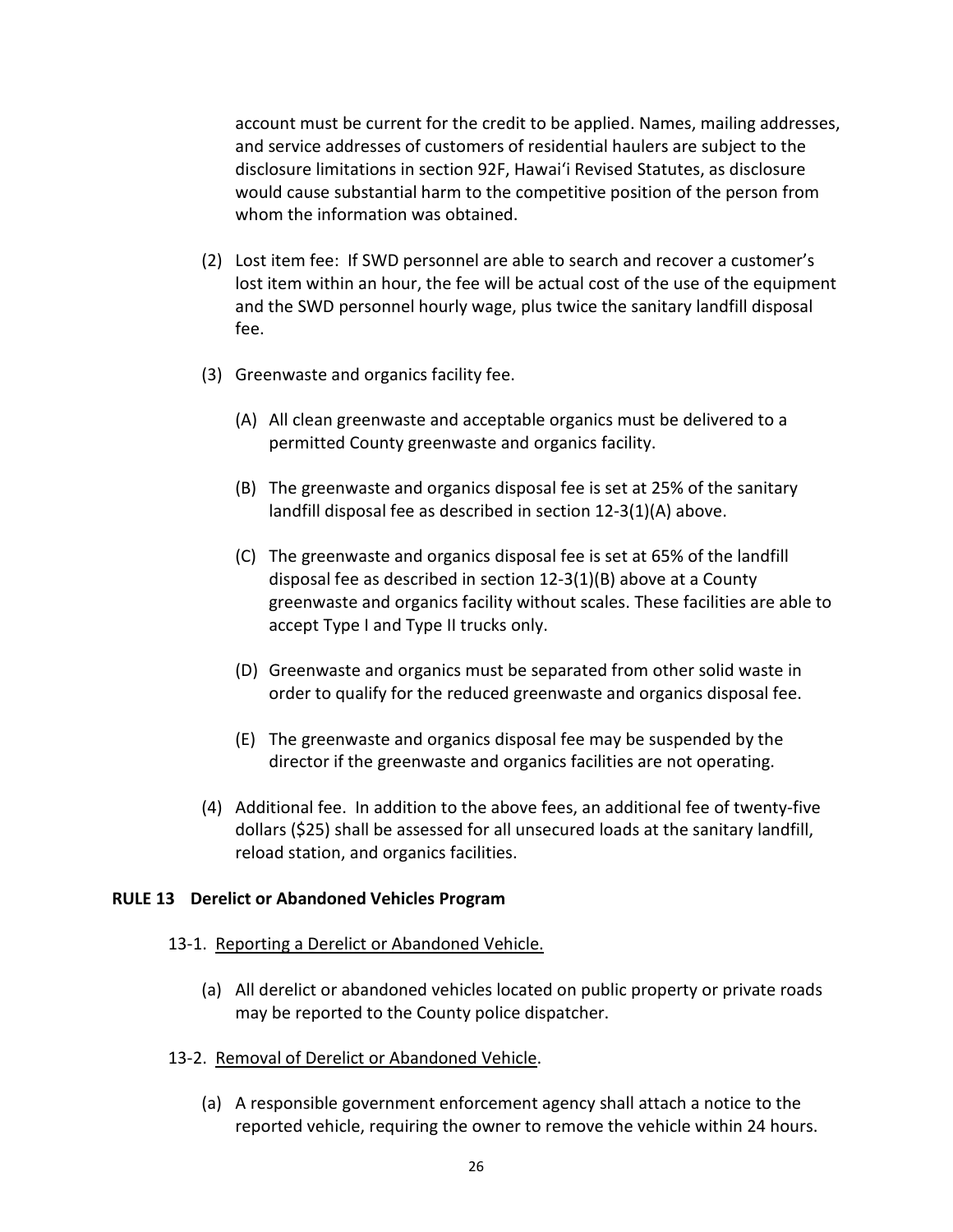- (b) A report is initiated for vehicles not removed within 24 hours.
- (c) The report shall be considered closed for any vehicle that is removed within 24 hours from the reported location or is no longer at the originally reported location when the County contractor arrives to tow the vehicle.
- (d) Vehicles identified as derelict pursuant to section 290-8, HRS, shall be immediately hauled to the vehicle processing facility or to the impound facility, as determined by the department.
- (e) Abandoned vehicles are towed to the impound facility and the legal and registered owner of the vehicle will be sent written notice by certified mail to last address on record at the vehicle registration and licensing division of the finance department.
- (f) Towing, storage, and administration fee: The registered owner shall pay for the actual cost of towing, plus an administration fee of \$50 or as determined by the director. In addition, the registered owner shall pay for the storage of any impounded vehicle at a charge of \$10 per day or as determined by the director.
- (g) Only the legal or registered owner may claim an impounded vehicle or property within the impounded vehicle upon payment of all fees incurred or at the discretion of the director.
- (h) All unclaimed abandoned vehicles shall be disposed of, or sold at, public auction.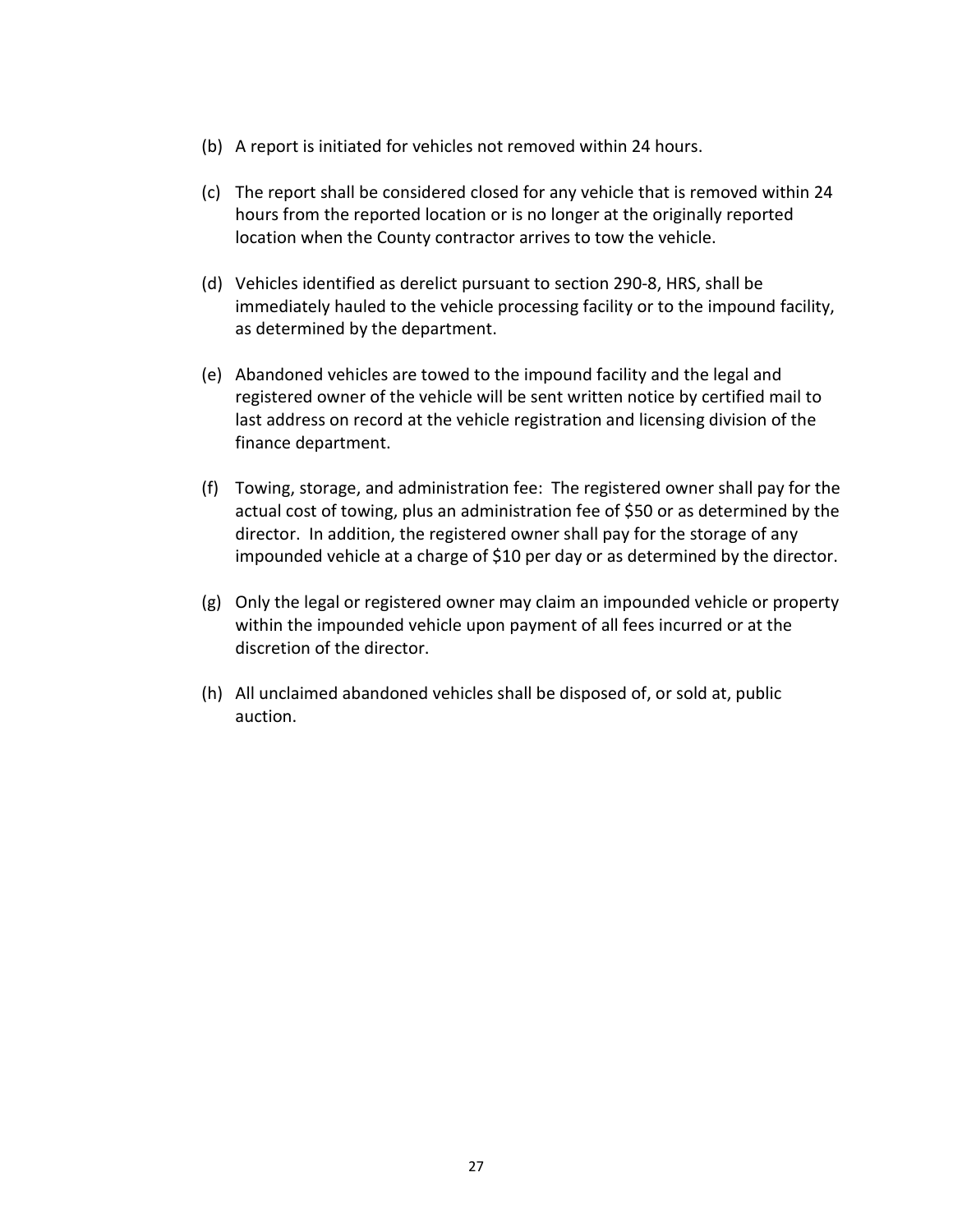### 13-3. Vehicle Disposal Assistance Program.

- (a) The Vehicle Disposal Assistance Program (VDAP) assists residents of Hawaiʻi County with the disposal fee of junk vehicles based on available funding.
- (b) A resident shall complete the department's Vehicle Disposal Assistance Application and provide all requested documentation. Incomplete applications or failure to provide requested documentation shall result in denial of participation in the program.

### 13-4. Auction of Abandoned Vehicles.

- (a) The department shall determine suitability of vehicles to be auctioned.
- (b) All bidders shall complete a department bid form and shall have a valid government issued identification. Any inaccurate or incomplete bid forms, as determined by the department, shall be rejected.
- (c) All bidders shall submit 25% of their total bid, rounded up to the nearest dollar amount. All auction payments shall be made by cash, cashier's check, money order, or other financial instrument approved by the department.
- (d) All bids shall be delivered to the department in person, unless otherwise specified by the department.

# **RULE 14 Relating to Polystyrene Foam Food Container and Food Service Ware Reduction**

14-1. Purpose. To reduce the use of polystyrene foam food containers and food service ware by food providers. This rule does not include the use of solid hard polystyrene by food providers.

# 14-2. Prohibitions and Requirements.

- (a) Unless exempt under section 14-3, food providers shall not provide food in disposable food service ware that is made from polystyrene foam.
- (b) All food providers using any disposable food service ware shall use a recyclable or compostable product.
- (c) All County facility users shall not use disposable food service ware that is made from polystyrene foam and shall use a recyclable or compostable product for disposable food service ware.
- 14-3. Exemptions. This rule shall not apply to the following: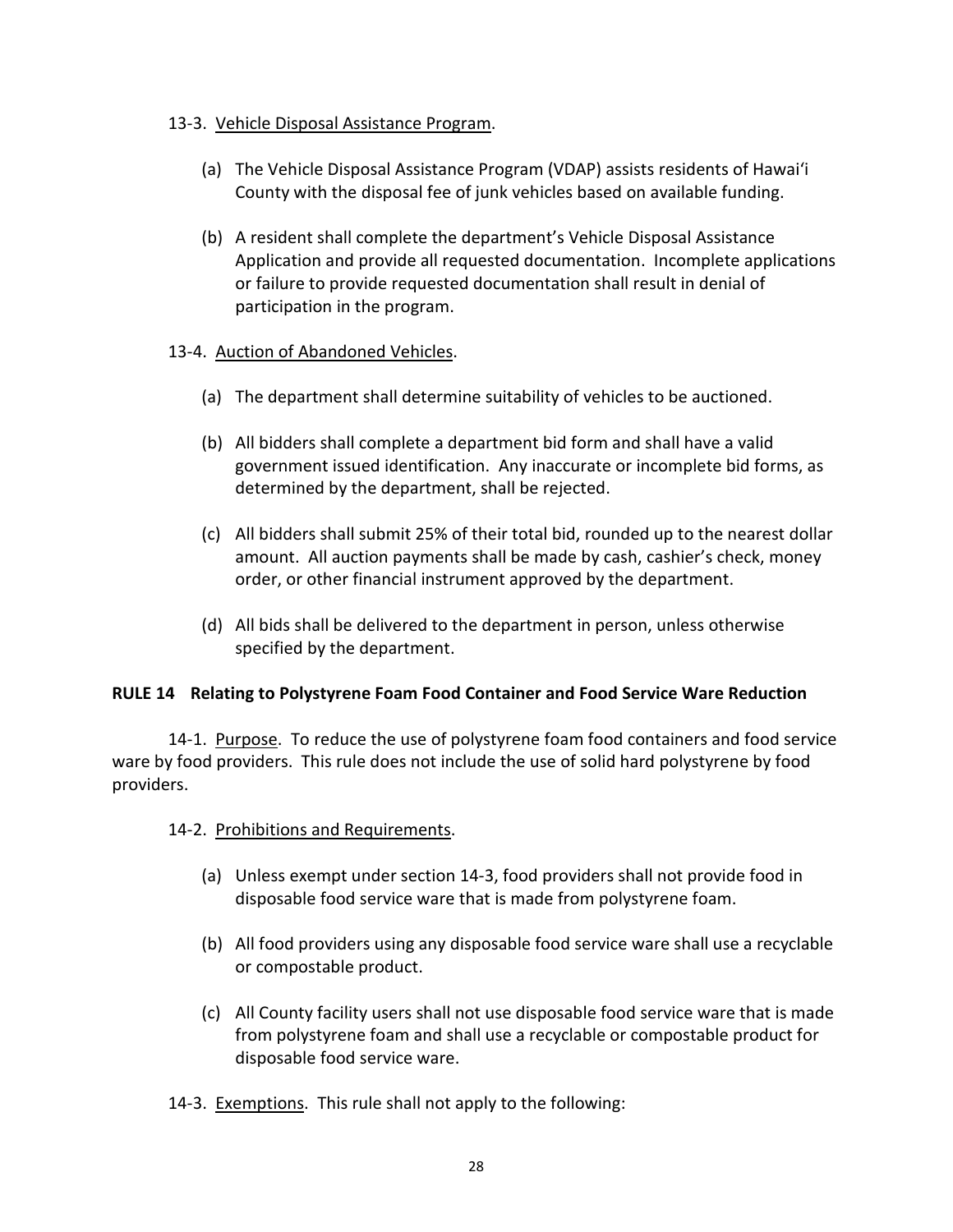- (a) Foods packaged outside the limits of the County of Hawaiʻi.
- (b) Polystyrene foam coolers and ice chests specifically designed and manufactured for multiple re-use.
- (c) Food packaging for raw meats, poultry, seafood, and eggs that are provided for consumption which normally requires further food preparation.
- (d) County facility users and food providers may be exempted by the director only in situations where compliance with this chapter would result in undue hardship.

14-4. Application for Exemption Due to Undue Hardship. County facility users and food providers seeking an exemption from the requirements of this chapter due to undue hardship shall complete the department application and submit it to the director as set forth below. All exemptions granted under this section shall be promptly posted on the County website for the department as a notice of temporary exemption. The director may approve or deny an exemption application for undue hardship.

- (a) Application for Exemption Due to Hardship to the County Facility User. A County facility user shall submit a Department application to the director and shall include with specificity the following:
	- (1) The name, mailing address, telephone number, and email of the County facility user.
	- (2) The name and location of the County facility to be used, submission date of the County facility use permit application, and event date(s) at the County facility.
	- (3) A description of the polystyrene foam food service ware(s) at issue, including why the County facility user requires the product(s) and an estimate of the quantity of the product used.
	- (4) The factual basis to support the requested determination that use of compliant food service ware would cause the County facility user undue hardship and there is no compliant alternative, which, for example, may include packaging necessary for safely containing food that is of significantly high or low temperature; specific transportation requirements or safeguards.
	- (5) If an exemption is granted under this section, the polystyrene foam food service ware(s) may only be used for the specific food item(s) identified in the application.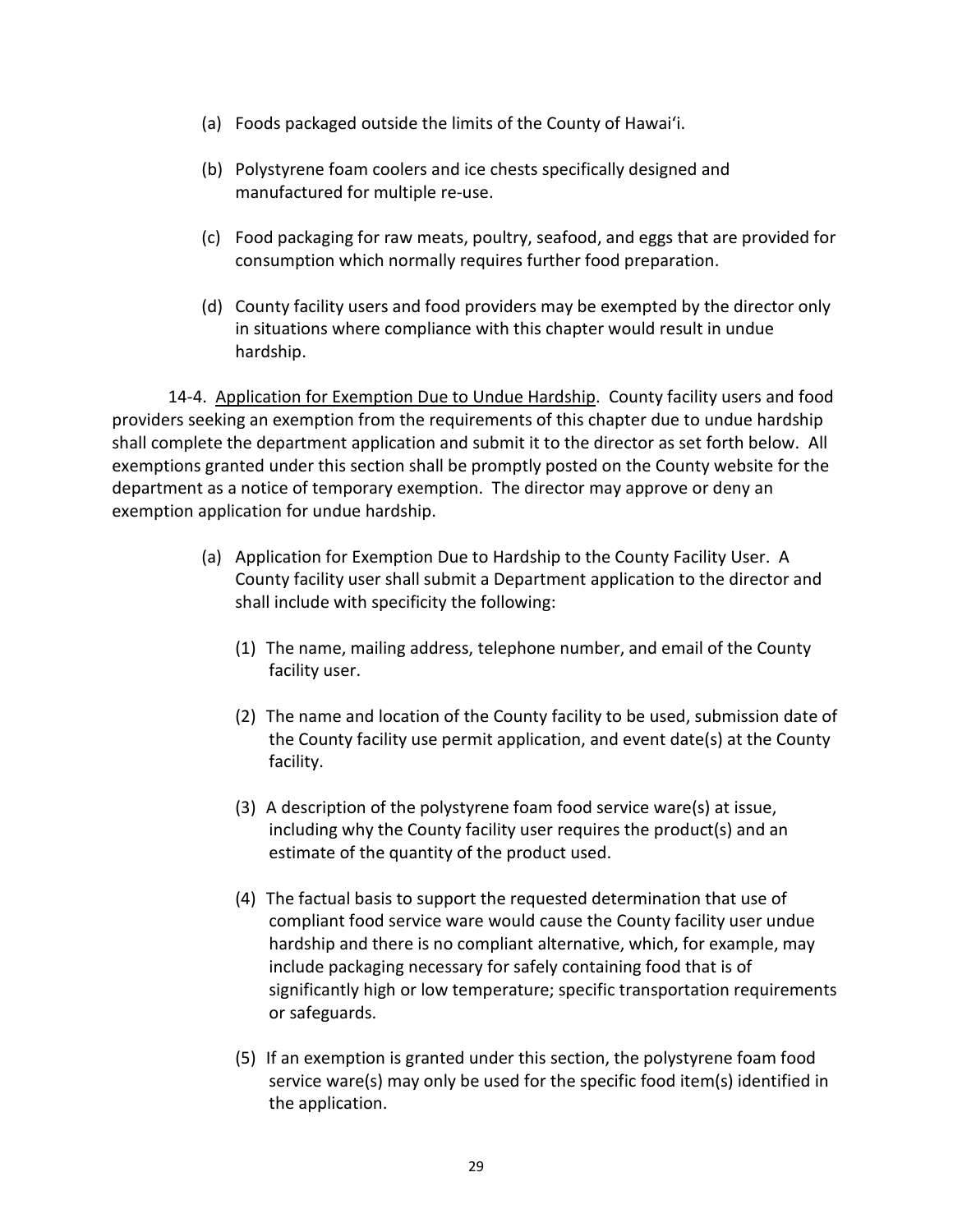- (b) Application for Exemption Due to Hardship to the Food Vendor: A Food vendor shall submit a Department application to the director and shall include with specificity the following:
	- (1) The name, mailing address, telephone number, email, and a copy of the food vendor's most current business registration certificate (business license).
	- (2) The polystyrene foam food service ware(s) at issue, including why the food vendor requires the product(s) and an estimate of the monthly quantity of the product used.
	- (3) The factual basis to support the requested determination that use of compliant food service ware(s) would cause the food vendor undue hardship and there is no compliant alternative.
	- (4) The director may consider the information provided by the applicant to determine whether an undue hardship exists to justify an exemption.
	- (5) If an exemption is granted, the polystyrene foam food service ware(s) may only be used for the specific food item(s) identified in the application.

# 14-5. Duration, Renewal, and Revocation of Exemptions.

- (a) Initial exemptions are valid for a maximum period of one hundred eighty (180) days, except that shorter periods may be approved by the director.
- (b) Applications to renew exemptions shall be submitted to the department no later than thirty (30) days prior to the expiration of the exemptions. Exemption renewals may be granted but shall not exceed one hundred eighty (180) days, including the initial exemption period, upon a showing that the applicant continues to meet all applicable requirements.
- (c) Exemptions may be revoked upon the director's finding that the basis for the exemption is no longer valid or the applicant has otherwise violated this chapter.

### 14-6. Administrative Fines.

(a) A fine may be imposed upon findings made by the director that any food vendor or County facility user has used polystyrene-based disposable food service ware in violation of this rule. Each day on which any food vendor or County facility user has sold or transferred disposable food service ware made from polystyrene foam shall constitute a separate violation of this article.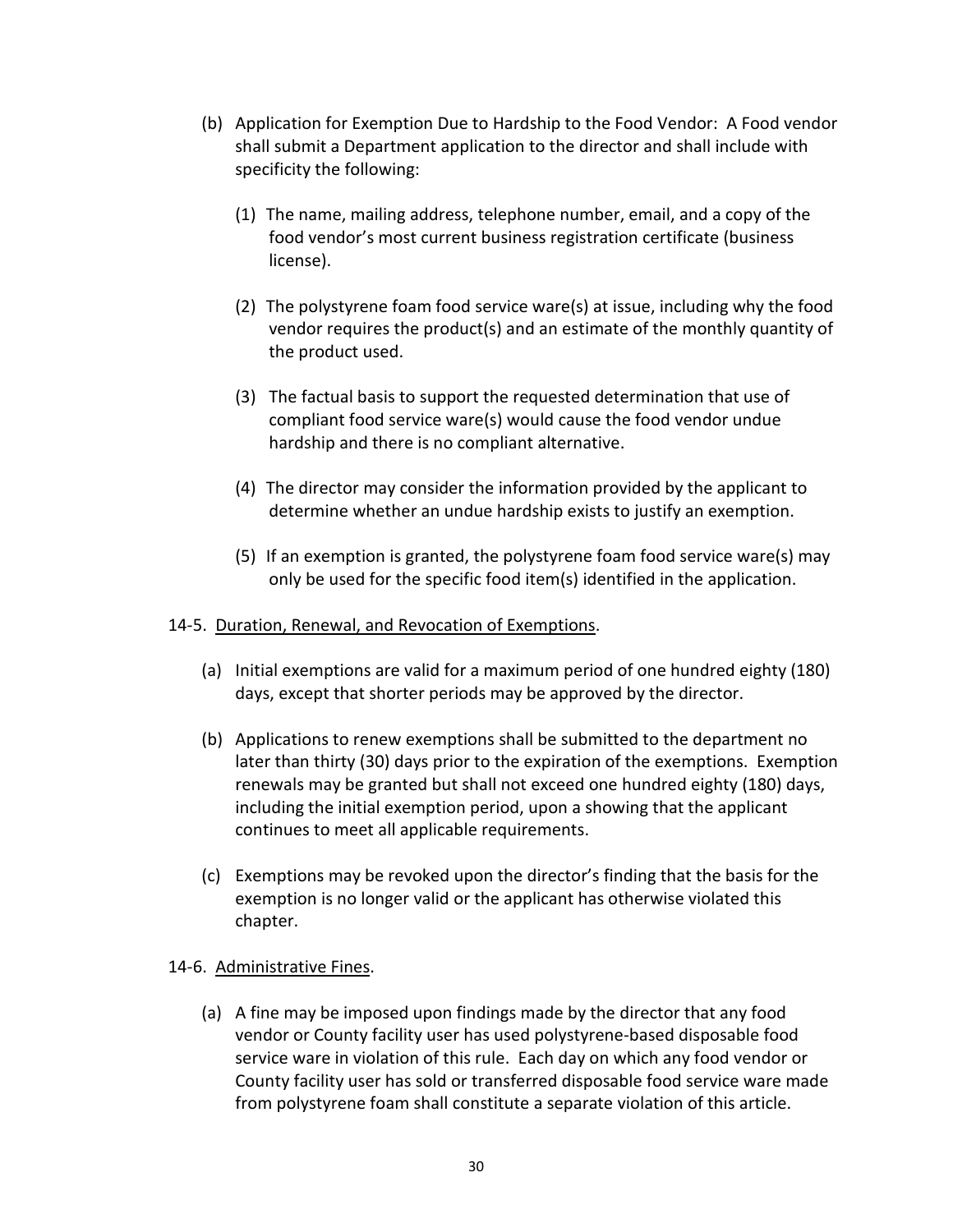- (b) Food vendors shall be subject to an administrative fine for each separate violation as follows:
	- (1) A fine of \$10 for a first violation;
	- (2) A fine of \$50 for a second violation; and
	- (3) A fine not exceeding \$200 for a third and any subsequent violation.
- (c) Food vendors and County facility users who violate this rule in connection with commercial or non-commercial special events shall be assessed fines for each special event as follows:
	- (1) A fine of \$10 for a first violation;
	- (2) A fine of \$50 for a second violation; and
	- (3) For a third and any subsequent violation:
		- (A) A fine not to exceed \$100 for an event of one to 200 persons;
		- (B) A fine not to exceed \$200 for an event of 201 to 400 persons;
		- (C) A fine not to exceed \$400 for an event of 401 to 600 persons; and
		- (D) A fine not to exceed \$600 for an event of 600 or more persons.
- (d) Failure to pay fine. Fines not paid within thirty days from the date appearing on the notice of violation and order or of the notice of determination of the director after the hearing, shall be collected in compliance with chapter 20, HCC.

14-7. Appeal. A County facility user or food provider aggrieved by the director's final decision may appeal the decision in accordance with chapter 20, HCC.

14-8. Emergency Exemption. The mayor may exempt County facility users and food vendors from the provisions of this chapter in a situation deemed by the mayor to be an emergency that necessitates such exemption in order to preserve the public peace, health, and safety.

The exemption shall remain in place until the mayor determines that the emergency situation has ceased and the exemption is no longer needed to preserve the public peace, health, and safety.

### **RULE 15 Plastic Bag Reduction**

15-1. Prohibition. Businesses are prohibited from providing single-use plastic checkout bags to their customers for the purpose of transporting groceries or other goods. A civil fine may be imposed for doing so.

15-2. Exemption. Exempted from these rules are organizations classified under Section 501 (c)(3) of the United States Internal Revenue code.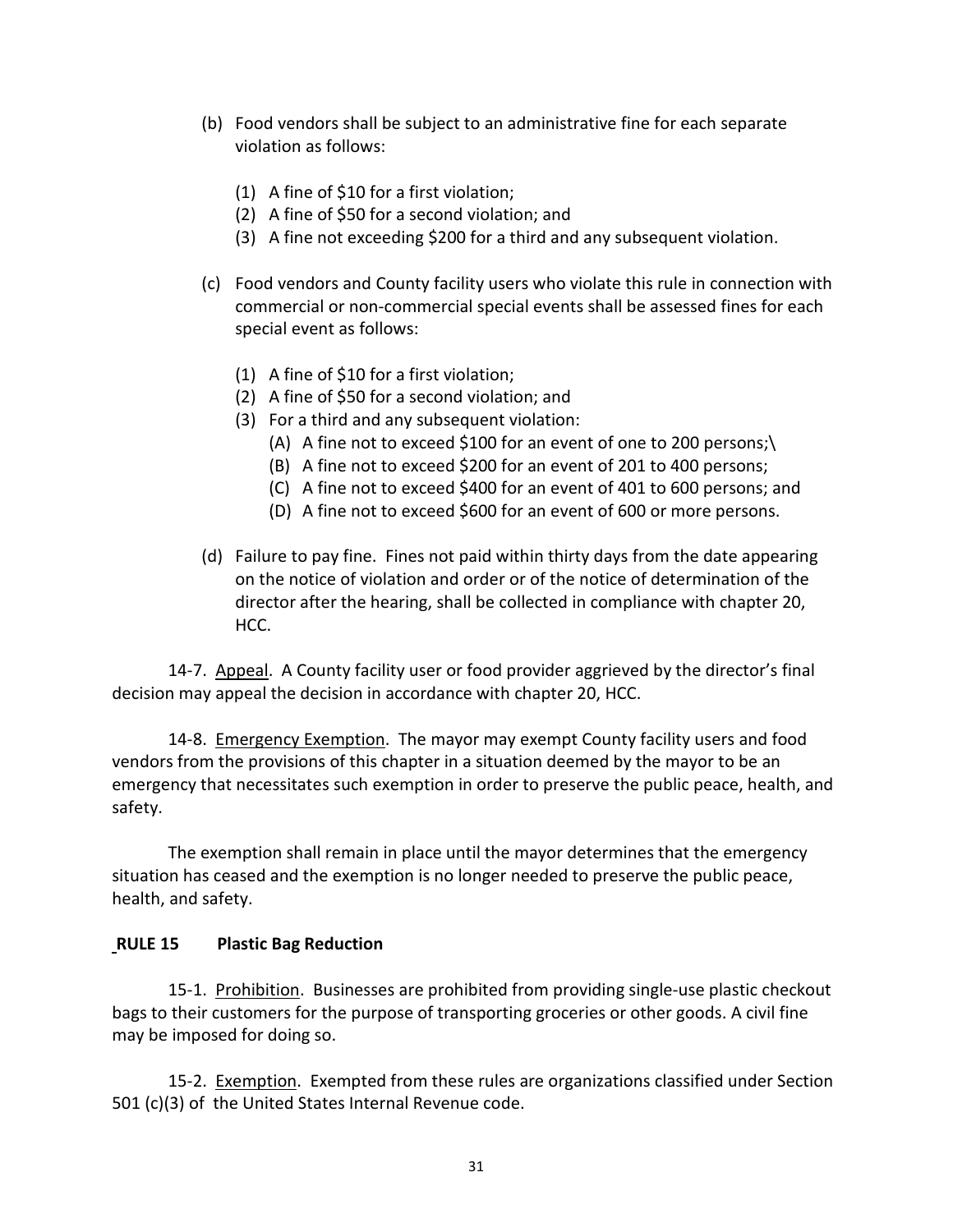15-3. Permissible bags. The following types of plastic bags, provided by a business for the uses stated herein, shall not be subject to the prohibition set forth in section 15-2 of this rule:

- (1) Bags without handles, designed and used solely for protection of food products, protection of property or for preventing contamination including, but not limited to, bags for: raw meat, poultry, seafood, frozen foods, deli foods and unpackaged bakery items.
- (2) Bags without handles, designed and used solely for self-service packing of non-prepackaged food items sold in bulk including, but not limited to, bags for: fruits, vegetables, nuts, grains, cereal, flour, rice and candy.
- (3) Bags designed and used solely for protecting garments when provided by a garment cleaning business or formal wear retailer.
- (4) Bags without handles, designed and used for small retail items including, but not limited to jewelry, buttons, beads, ribbon and hardware items like nails, nuts and screws.
- (5) Bags without handles, used for dispensing prescription drugs.
- (6) Reusable bags and/or paper bags made available for sale, or free of charge, by businesses to customers for the purpose of transporting groceries.
- (7) Bags made from plastic that are washable and specifically designed and manufactured for multiple re-use, which have at least 3.0 mils thickness will be acceptable as a reusable bag.

15-4. Administrative Fines. The violator shall pay to the County an initial civil fine in the amount of \$250 and \$500 per day thereafter for each day until the violation is corrected.

### ARTICLE III WASTEWATER DIVISION

### **RULE 16 General Provisions**

16-1. Purpose. The purpose of these rules is to manage the collection, treatment and disposal of wastewater to protect public health and the environment.

16-2. Authority. These rules are adopted pursuant to chapter 21 of the Hawaiʻi County Code.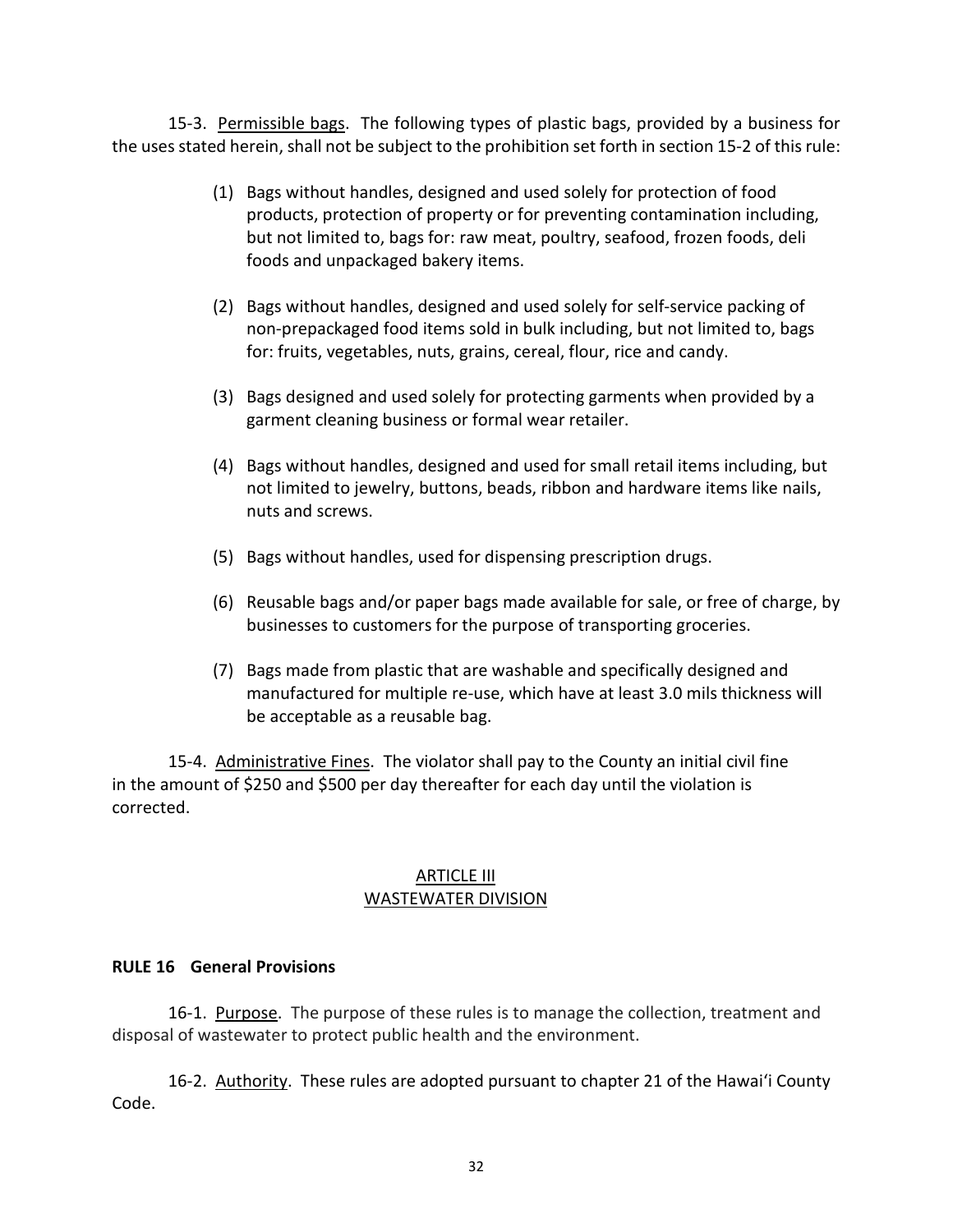16-3. Definitions. As used in this Article, unless the context specifically indicates otherwise:

"Commission" means the Environmental Management Commission of the county.

"Common interest development" means a development characterized by individual ownership of a condominium housing unit or a residential parcel coupled with the shared ownership of (or right to use) common areas and facilities, including, but not limited to, condominium projects, community apartment projects, stock cooperatives and planned unit developments, which contains three (3) or more dwelling units and which has a sewer service lateral shared by three (3) or more dwelling units.

"Customer" means sewer account holder, the owner of the property, and water account holder for any water service associated with the sewer account.

"County" means the County of Hawaiʻi.

"Defective condition" includes, but is not limited to, a condition that will allow l & I or exfiltration of sewage including non-sanitary sewer connections to the private sewer or to any wastewater plumbing that connects to the public sewer lateral, and other violation of County Standards and requirements.

"Delinquent" means an indebtedness to the Department unpaid for more than thirty (30) calendar days from the date of the bill.

"Day" means calendar day unless otherwise specified.

"DCCA" means the Department of Commerce and Consumer Affairs.

"Department" means the Department of Environmental Management.

"Director" means the Director of the Department of Environmental Management or the director's authorized representative.

"Discontinuation of water service" or "termination of water service" means shutting off water service.

"DWS" means the Department of Water Supply.

"HCC" means the Hawaiʻi County Code.

"HRS" means Hawaiʻi Revised Statutes.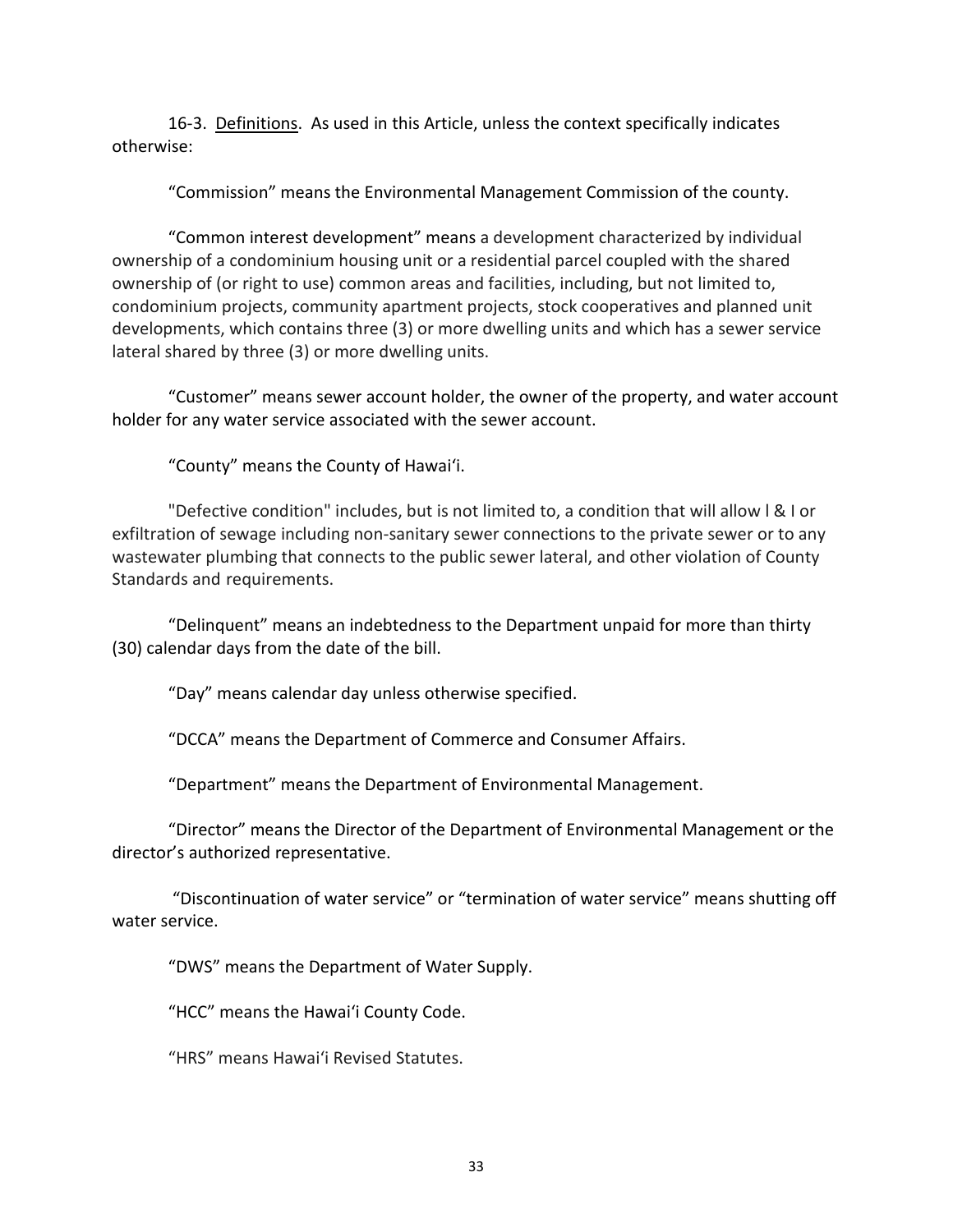"Infiltration" means water other than sewage which enters into the County owned collection system through cracks, breaks, open joints, or other deficiencies which may exist in laterals.

"Inflow" means any water other than sewage that is directed toward or connected to the District's collection system through drainage ditches, open or enclosed culverts, roof drains, yard or area drains, or any other source of storm or ground water.

"I & I" means infiltration and inflow collectively.

"Lateral inspection" means an inspection of a private sewer lateral that includes the retention of a licensed plumber by the owner to visually examine and inspect a lateral. The WWD may require the use of a closed-circuit television inspection device for the purpose of determining whether the lateral complies with the requirements of the HCC.

"Lower lateral" means that portion of any private sewer lateral beginning at the property line and running to the sewer main, including the connectionitself.

"Non-sanitary sewer connection" means anything that directly or indirectly conveys storm water, surface water, roof runoff, intercepted groundwater or subsurface drainage into the sanitary sewer, including, but not limited to, down spouts, yard drains, sump pumps, or other sources of storm water, run-off or groundwater.

"Owner" means any person, partnership, association, corporation or fiduciary having legal title (or any partial interest) in any real property.

"Person" means any individual, partnership, co-partnership, firm, company, limited liability company, corporation, association, joint stock company, trust estate, government entity, or any other legal entity, and their legal representatives, agents, and successors and assigns.

"Private Sewer Lateral," "Lateral," or "Sewer Lateral" is hereby defined as a privatelyowned sewer which conveys sewage from a building to the County's collection system, including all pipes, fittings , and appurtenances, from the outer face of the building served to the connection into the County's sewer main, including the connection itself.

"Reinstallation charges" includes the cost of labor, materials, transportation, holiday pay, overtime pay, and all other incidental charges for reinstalling the water meter and turning on the water.

"Repair," also referenced as "Rehabilitation" or "Replacement," means restoration of the lateral in a manner that maintains adequate flow capacity to serve the property and eliminates defective conditions and non-sanitary sewer connections. The appropriate requirement of repair, rehabilitation, or replacement shall be determined by the WWD.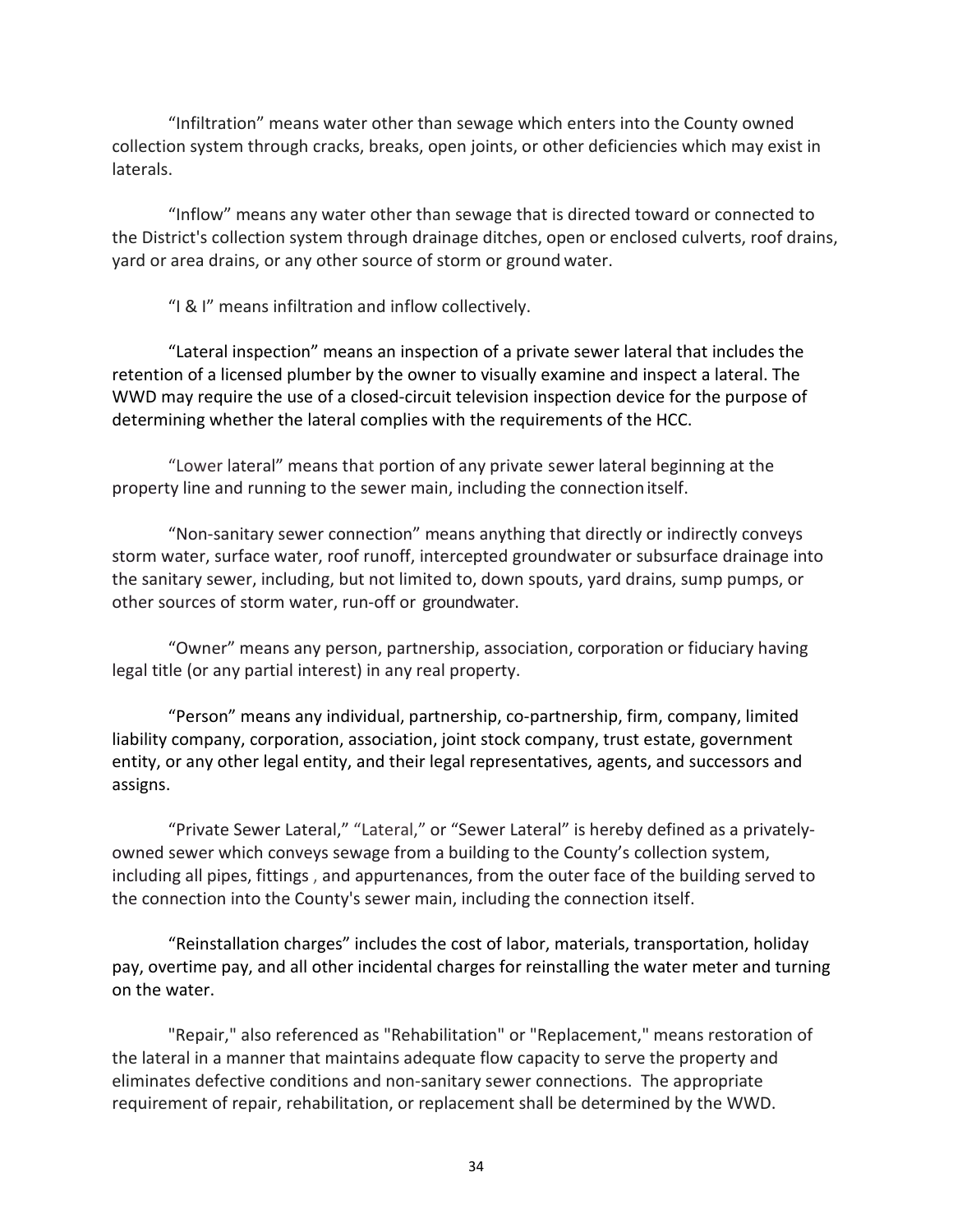"Septage hauler" means individual or business registered with the State Department of Health to engage in the pumping and hauling of wastewater or wastewater sludge, or both, from a septic tank, cesspool, portable toilet, Type III marine sanitation device, or similar treatment/disposal system or collection system that receives wastewater.

"Sewer account holder" means the owner of the property or any other designated person(s) that the owner or landlord of the lot, parcel of land, building, or premises has designated to be billed for the sewer service, including any tenant(s).

"Sewer main" means a County owned pipeline designed and operated to collect sewage from private sewer laterals and collection systems for treatment and disposal.

"Shared lateral" means any portion of a private sewer lateral that serves more than one parcel.

"Tenant(s)" mean person(s) under oral or written contract with the owner or agent to temporarily occupy premises.

"WWD" means wastewater division of the department of environmental management.

"Wastewater" means any liquid waste, whether treated or not, and whether animal, mineral, or vegetable, including agricultural, industrial, and thermal wastes.

"Wastewater sludge" means any solid, semi-solid, or liquid residue removed during treatment of municipal wastewater or domestic sewage. Includes, but is not limited to, solids removed during primary, secondary, or advanced wastewater treatment, scum, portable toilet pumping, Type III marine sanitation device.

"Water account holder" means any person(s) designated to be billed by the Department of Water Supply for water service.

"Water service" means the delivery of water by the county Department of Water Supply.

### **RULE 17 Public Sewers**

### 17-1. Connection to Sewer Required.

- (a) Owners of all dwellings, buildings, or properties used for human occupancy or other purposes, which are accessible to a sewer are required at their expense to connect directly with the public sewer within 180 days after the date of official notice.
- (b) If a building cannot be practically served due to rock, wastewater collection system depth, or other construction problems, the owner shall install, operate,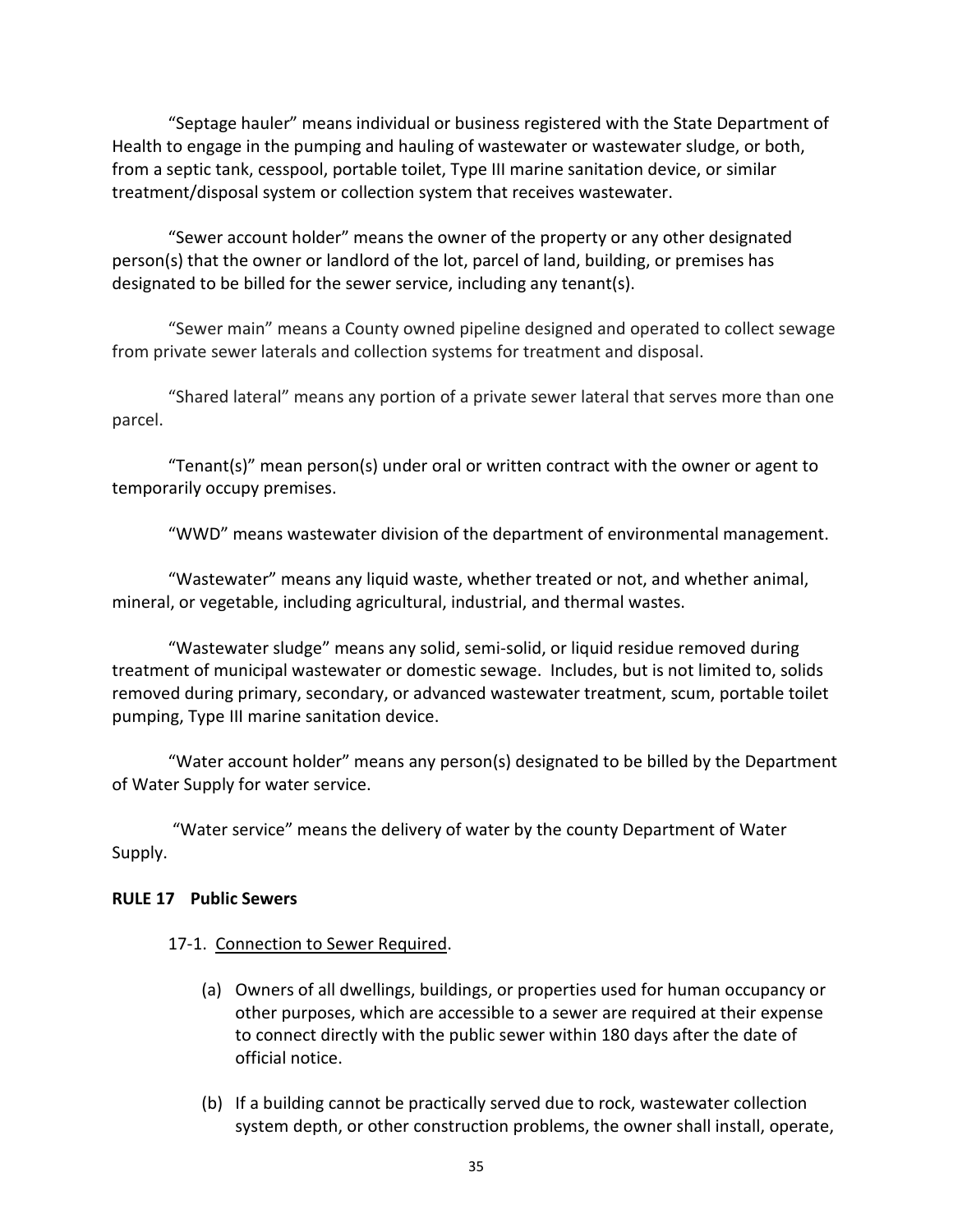and maintain a residential pumping station at the owner's own expense. Such pumping station shall be privately owned and operated. The owner shall be responsible for acquiring all permits, including proper building permits, for the pumping station.

- (c) Request for extension of time to connect.
	- (1) To obtain a time extension of the 180 days to connect to an accessible sewer, owners shall file a written request to the director before the expiration of the 180 days. Such request shall contain all of the following:
		- (A) Documentation to support the reason for the extension;
		- (B) The amount of additional time required, not to exceed two (2) years;
		- (C) Identification of the property by tax map key and physical address;
		- (D) Documentation of authority to make such request, if not the owner; and
		- (E) Verification of intent and ability to connect within or by the requested time period.
	- (2) Based on the information provided, the director may deny the request or grant an extension not to exceed two (2) years.
	- (3) The director's decision may be appealed to the commission, pursuant to Chapter 21, HCC.

### **RULE 18 Permit to Connect or Disconnect**

18-1. Connect or Disconnect. Connection or disconnection from the public sewer system requires completion and approval of a Permit To Perform Work On The Public Sewer System department form, along with a nonrefundable permit fee of \$150.

- (a) The connection permit may be issued only after a plumbing permit has been issued by the building division, department of public works.
- (b) Construction may begin only after the Permit To Perform Work On The Public Sewer System has been approved.

### 18-2. Inspections.

- (a) Inspection by the wastewater division is required prior to backfilling.
- (b) The permittee shall schedule inspections with the wastewater division at least 2 business days in advance.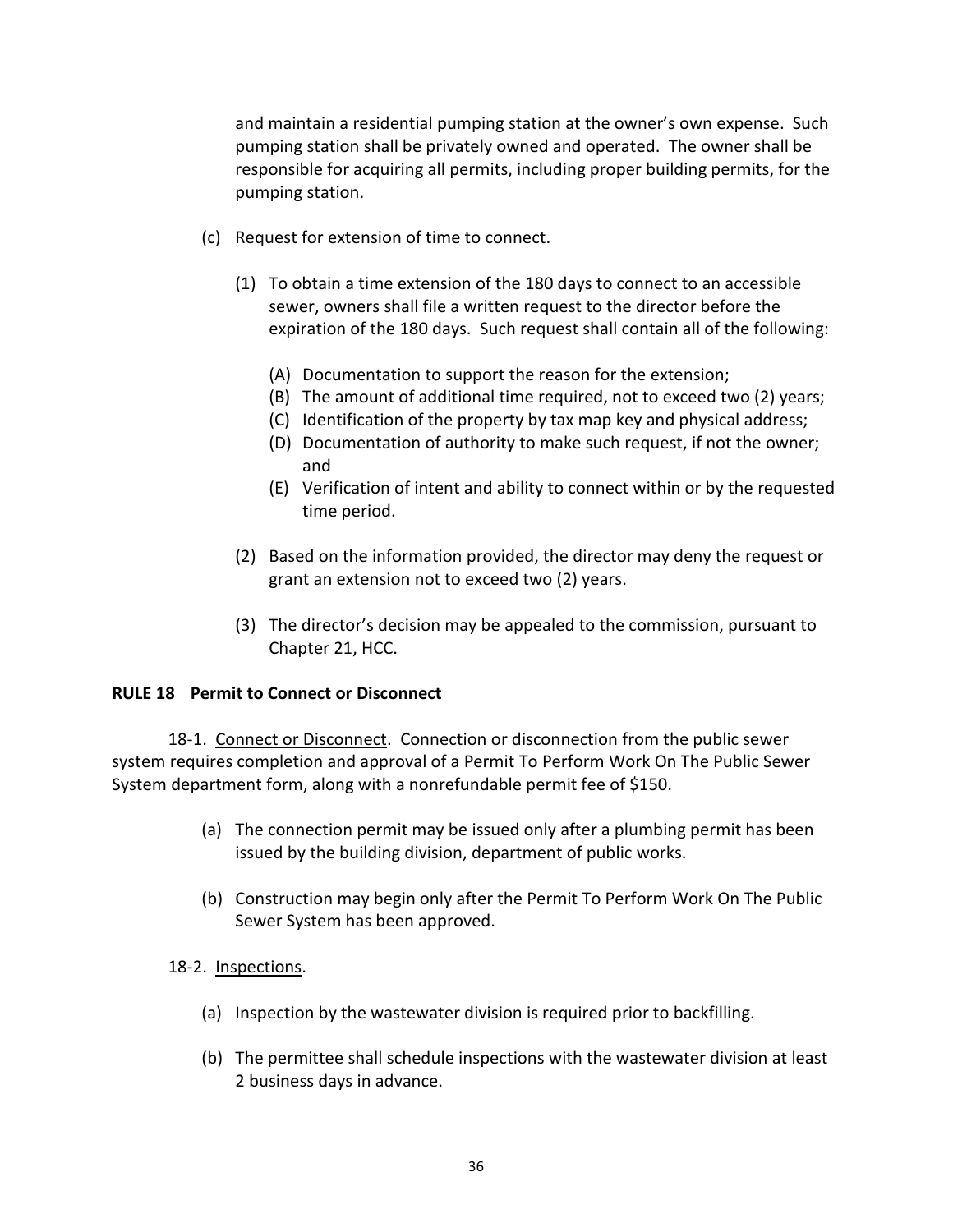- (c) If the work does not pass on first inspection, a fee of \$100 shall be charged for each subsequent inspection.
- (d) Backfilling prior to receiving a passing inspection by the wastewater division shall be a violation.

18-3. Administrative Fines. Anyone who violates this rule shall be subject to an initial fine of \$1,000 and daily fines of \$1,000 per day for each day the violation persists, pursuant to chapter 21, HCC.

### **RULE 19 Extensions**

### 19-1. Application for Sewer Main Extensions.

- (a) Applicant shall complete all information requested on the department's Application For Sewer Main Extension or it shall be rejected by the department.
- (b) All sewer main extensions require a resolution which has been approved by the County Council.
- (c) Applicant shall be responsible for submitting a draft County Council resolution, along with supporting documents, to the WWD for review.
- (d) Upon the department's approval, the department shall submit the draft County Council resolution and supporting documents to the County Council for approval of the sewer main extension.

19-2. Payment of costs. For applicants who wish to receive reimbursement from the County after completion of a sewer main extension, applicants shall enter into a reimbursement agreement with the County.

# **RULE 20** *Reserved*

# **RULE 21 Septage Haulers**

21-1. Septage Hauler Discharge Permit Required. Septage haulers are required to have a valid permit in accordance with Chapter 21, HCC, and proof of registration with the State Department of Health (DOH) in accordance with Section 11-62-61 of the Hawaiʻi Administrative Rules, prior to discharging waste into the county sewer system.

> (a) Application. A department application for a septage hauler discharge permit shall be completed in full. Any incomplete application shall not be processed. The following documents shall be attached to and submitted with the application: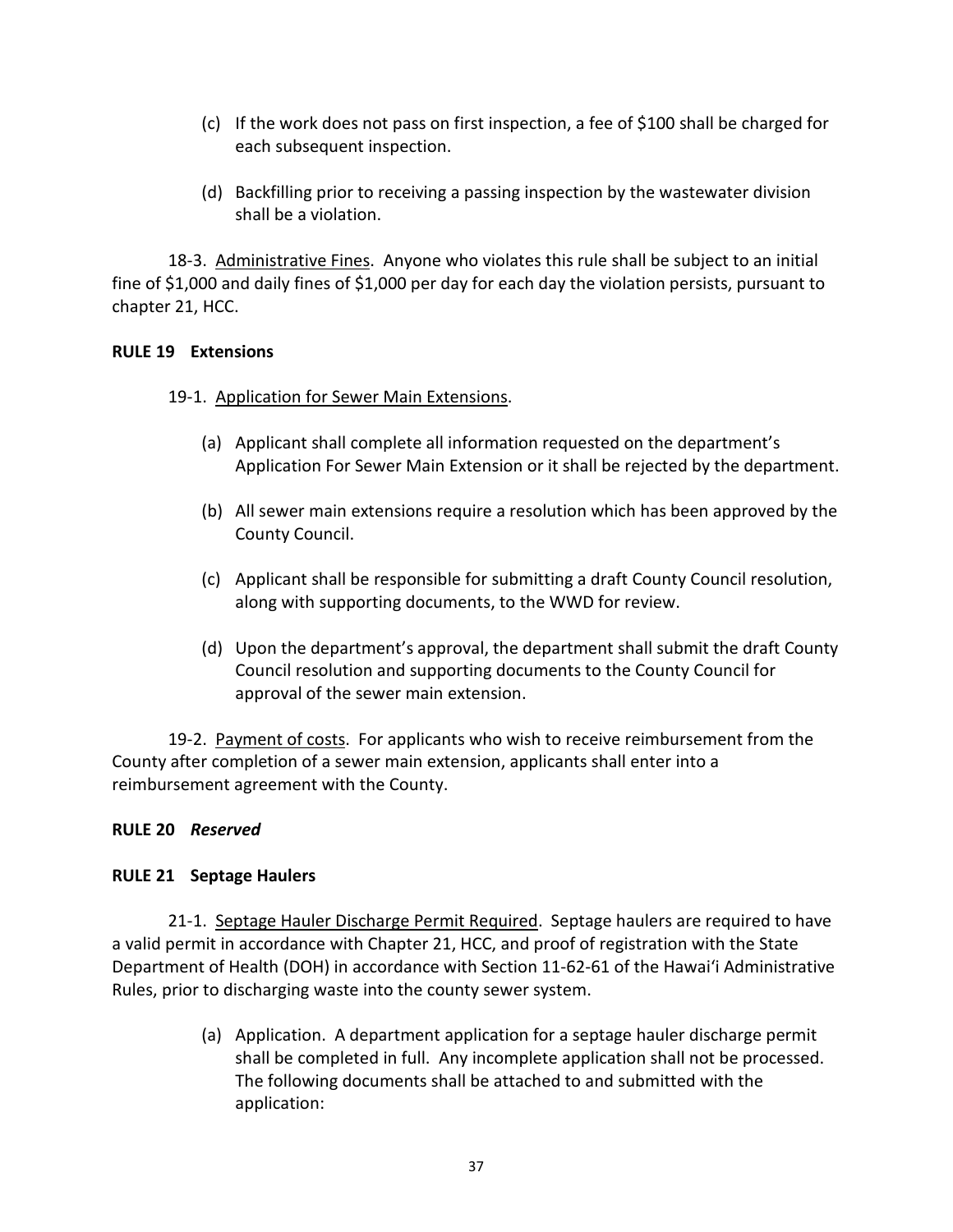- (1) Vehicle Registrations(s);
- (2) Vehicle Insurance Card(s);
- (3) Wastewater and Wastewater Sludge Pumpers and Haulers registration placard(s) issued by the State of Hawaiʻi Department of Health Wastewater Branch; and
- (4) DCCA Certificate of Good Standing.
- (5) Application fee of \$50
- (b) Discharge rates. Discharge rates are set by Chapter 21, HCC, and are subject to change. Septage haulers shall be notified in advance of any changes in rates or conditions.
- (c) Conditions of permit. All septage haulers/permittee and its personnel shall be subject to all permit conditions included on the Septage Hauler Discharge Permit Application & Conditions.
- (d) Suspension permit. Failure to comply with all permit conditions included on the Septage Hauler Discharge Permit Application & Conditions may result in suspension of the permit, and fines may be assessed in accordance with Chapter 21, HCC.
- (e) Discharges. Discharges into the county wastewater treatment system shall be made at the locations and times determined by the department. The county reserves the right to change discharge locations and discharge hours at any time.

### **RULE 22 Sewer Service Charges**

- 22-1. Sewer Service Charges for Residential and Nonresidential Customers.
	- (a) Sewer service charges shall be assessed to nonresidential customers in accordance with Chapter 21, HCC.
	- (b) Sewer service charges shall be assessed to residential customers in accordance with Chapter 21, HCC.
- 22-2. Billing of Charges; Payment; Late Penalty.
	- (a) Sewer service charges shall be billed to residential and nonresidential customers in accordance with Chapter 21, HCC.
	- (b) All sewer service charges shall be due and payable within thirty (30) days from the date of the bill. If any sewer service charge is not paid within thirty (30)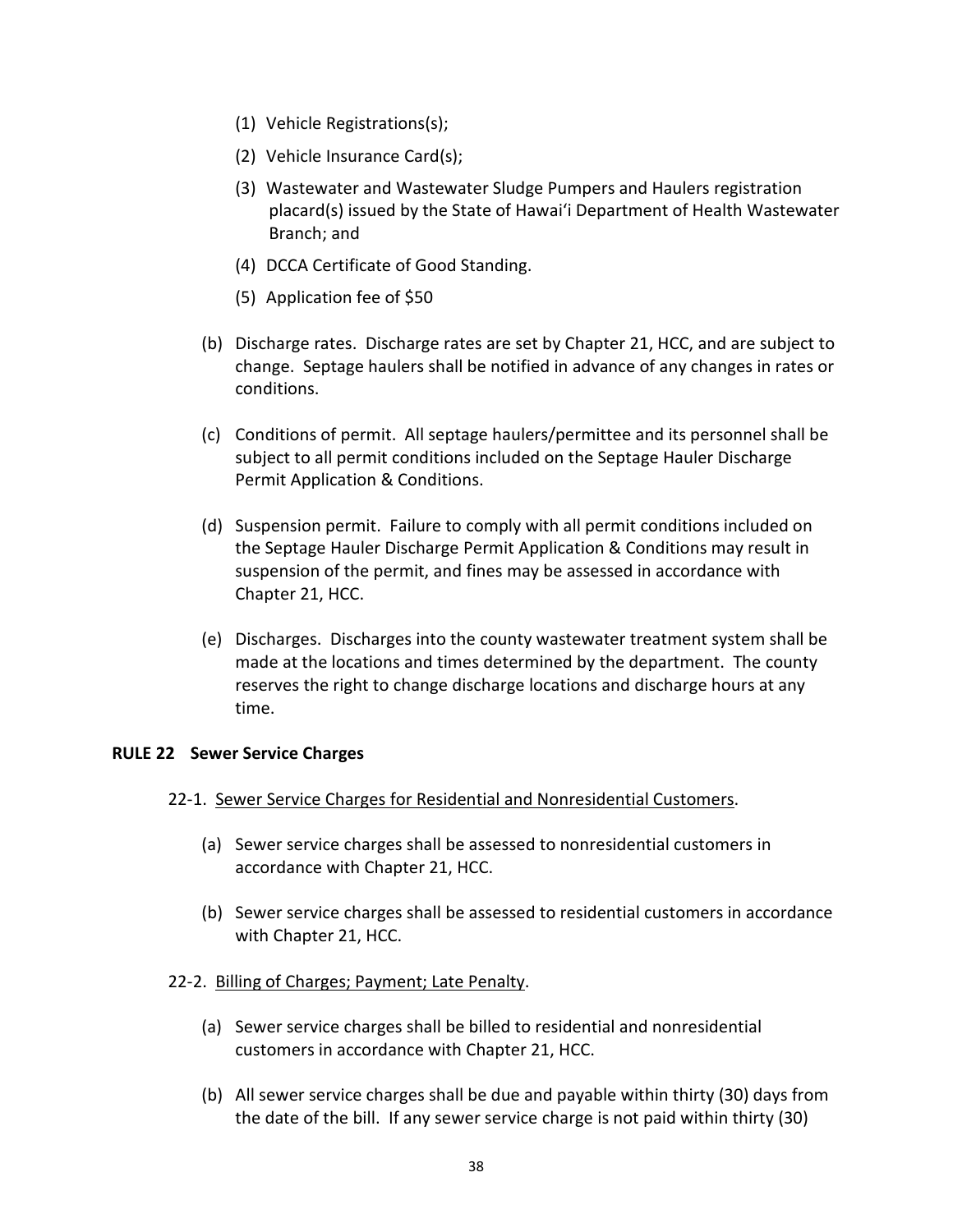days from the date of the bill, it shall be considered delinquent, and the water service shall be subject to discontinuation.

- (c) Interest at the rate of one percent per month shall be imposed upon the outstanding balance for all accounts that are past due.
- (d) Charges for sewer service shall be billed to the sewer account holder. The sewer account holder shall be the owner(s) of the property unless the property owner(s) request that the department bill a tenant or other designated individual. Such request shall be in writing and signed by all parties involved, including all property owners and the tenant or the designated individual. The property owner(s) and the tenant or designated individual shall be jointly and severally liable for the entire sewer service charge without further notice of any delinquency to the property owner(s).
- (e) Where a property owner(s) has requested that the department bill a tenant or a designated individual pursuant to paragraph (d), the director shall notify the property owner(s) if the tenant or designated individual's payment is past due; and the interest on the outstanding balance shall not commence until thirty (30) days after the department has sent such notice to the property owner(s) of the delinquency.

## 22-3. Discontinuation of Water Service for Nonpayment of Sewer Service Charges.

- (a) Water service may be discontinued for nonpayment of a sewer bill after written notice is provided to the customer. Prior to the proposed discontinuation of water service, the director shall give at least fifteen (15) calendar days' notice to the sewer account holder. If the sewer account holder is a designated person other than the owner or landlord, the department shall also provide written notice to the owner or landlord that the water service may be discontinued for nonpayment of a sewer bill. When the water account holder is different from the sewer account holder, a notice of discontinuation of water service shall also be given to the water account holder. The director shall also notify the DWS of the proposed discontinuation of water service.
- (b) The notice shall include:
	- (1) The total amount owed to the county on the delinquent account;
	- (2) The date by which the total amount owed to the county must be received in order to avoid water shut off. The due date shall not exceed fifteen (15) calendar days from the date of the notice;
	- (3) That discontinuation of water service may occur after fifteen (15) calendar days if either payment is not received by the department for the total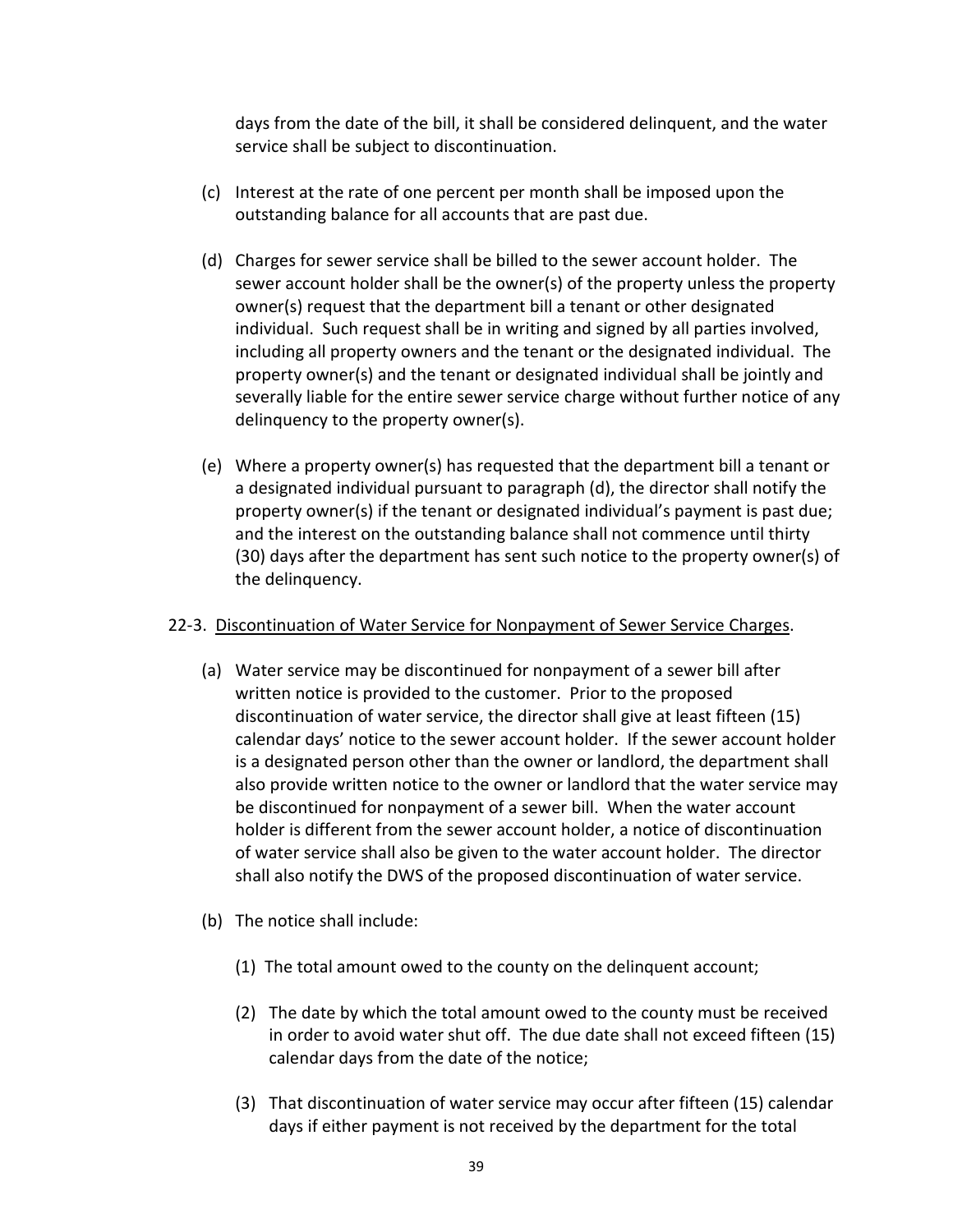amount owed to the county, or if no payment plan has been made with the department for the total amount owed;

- (4) That the customer may contact the department to resolve the outstanding balance; and
- (5) The procedures to contest the decision to discontinue water service.
- (c) Procedures to contest discontinuation of water service:
	- (1) After notice of proposed discontinuation of water service has been delivered by the department, a customer may contest the proposed discontinuation of water service by scheduling a hearing or telephone conference with the department. The customer and/or the customer's representative shall attend the hearing or telephone conference.
	- (2) Discontinuation of water service shall be stayed from the date the customer requests a hearing and shall be stayed pending any final resolution from any appeals.
	- (3) At the hearing or conference, the customer shall have the right to submit evidence, present and cross-examine witnesses and bring in an interpreter or representative to aid in presenting the customer's case. The customer shall have the right to see the department's records concerning the customer's account, and the customer has the right to reasonable explanation by the department for any matter concerning the proposed discontinuation of water service.
	- (4) The department personnel conducting the hearing or conference shall be empowered to correct any errors in the account and to take whatever remedial action is necessary.
	- (5) The department personnel conducting the hearing or conference shall issue a final written decision within five (5) business days of the hearing or conference. The final written decision shall include findings of fact and conclusions of law to support the decision, shall state the customer's right to appeal, and shall be signed by the director.
	- (6) If the customer is dissatisfied with the decision by the director, the customer shall have the right to appeal the decision to the Commission in accordance with Hawaiʻi County Environmental Management Commission Rules of Practice and Procedure, Part 7 Appeals, and Chapter 91 of the Hawaiʻi Revised Statutes, as amended.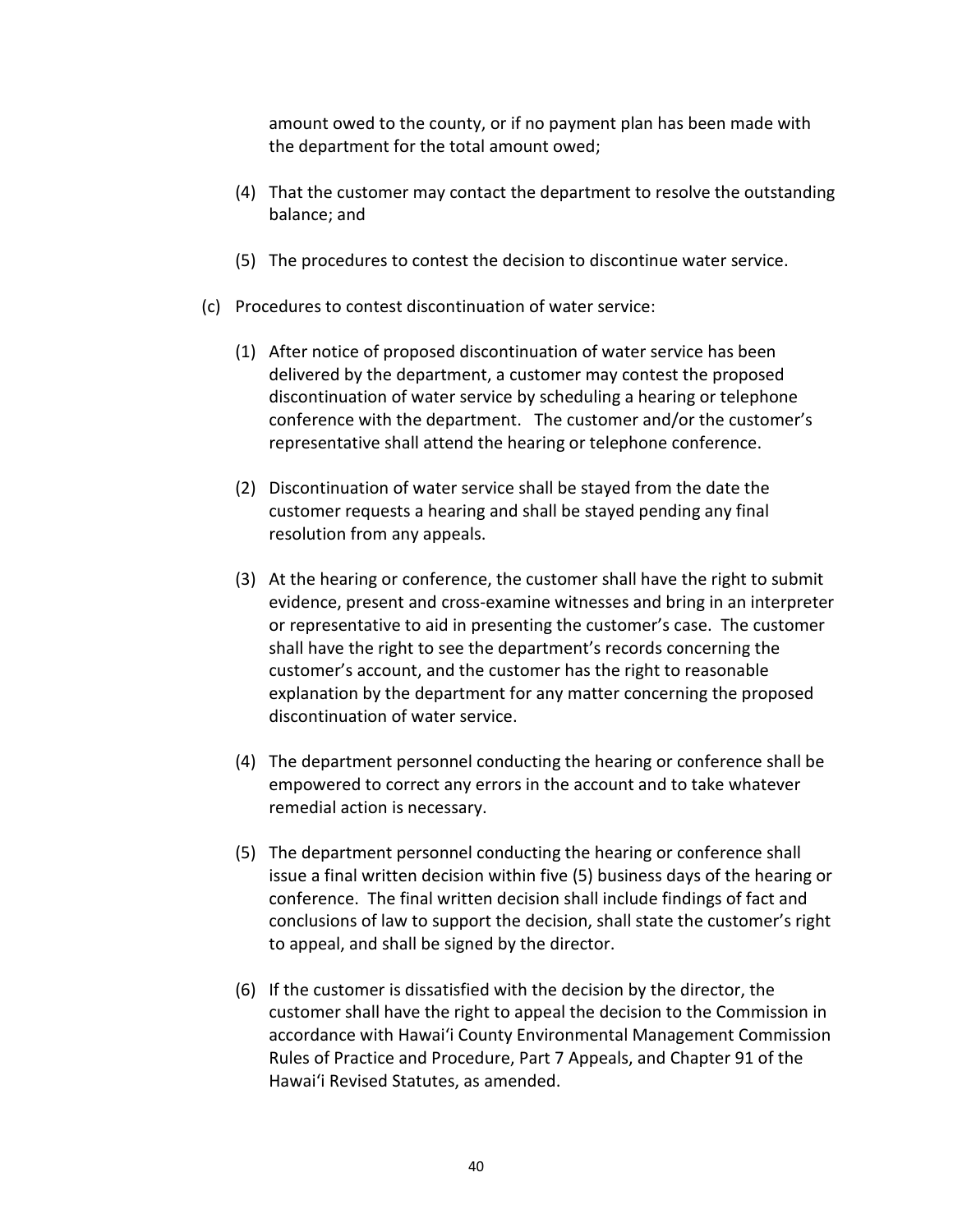(d) If, after the fifteenth calendar day from the date of the notice, the customer does not pay the amount delinquent and owed to the county, does not arrange an approved payment plan, or does not contest the proposed discontinuation of water service, water service shall be discontinued. If, prior to the discontinuation of the water service, the customer pays the total amount owed to the county on the delinquent account, the water service shall continue.

22-4. Restoration of Water Services. Water service shall not be resumed until the delinquent sewer account against the customer has been paid or until the customer has entered into and signed an approved payment plan. In addition, all DWS requirements for restoration of water service must be met, including reinstallation charges (in accordance with DWS Rules and Regulations).

### **SEVERABILITY**

In the event any portion of these rules is declared invalid, such invalidity shall not affect other parts of these rules.

Dated this 17th day of February, 2022.

RAMZI I. MANSOUR, Director Department of Environmental Management

\_\_\_\_\_\_\_\_\_\_\_\_\_\_\_\_\_\_\_\_\_\_\_\_\_\_\_\_\_\_\_\_\_\_\_\_\_\_\_

DATE OF PUBLIC HEARINGS: January 25, 2022 January 26, 2022

APPROVED:

\_\_\_\_\_\_\_\_\_\_\_\_\_\_\_\_\_\_\_\_\_\_\_\_\_\_\_\_\_\_\_\_\_\_\_\_\_ Date: \_\_\_\_\_\_\_\_\_\_\_\_\_\_\_\_\_\_\_\_\_\_\_\_\_\_

MITCHELL D. ROTH or LEE E. LORD Mayor or Managing Director

APPROVED AS TO FORM AND LEGALITY

\_\_\_\_\_\_\_\_\_\_\_\_\_\_\_\_\_\_\_\_\_\_\_\_\_\_\_\_\_ Date: \_\_\_\_\_\_\_\_\_\_\_\_\_\_\_\_\_\_\_\_\_\_\_\_\_\_

\_\_\_\_\_\_\_\_\_\_\_\_\_\_\_\_\_\_\_\_\_\_\_\_\_\_\_\_\_\_\_\_\_\_\_

MALIA KEKAI Deputy Corporation Counsel

I hereby certify that the forgoing rules were received and filed in my office this day of  $\sim$  , 2022.

COUNTY CLERK